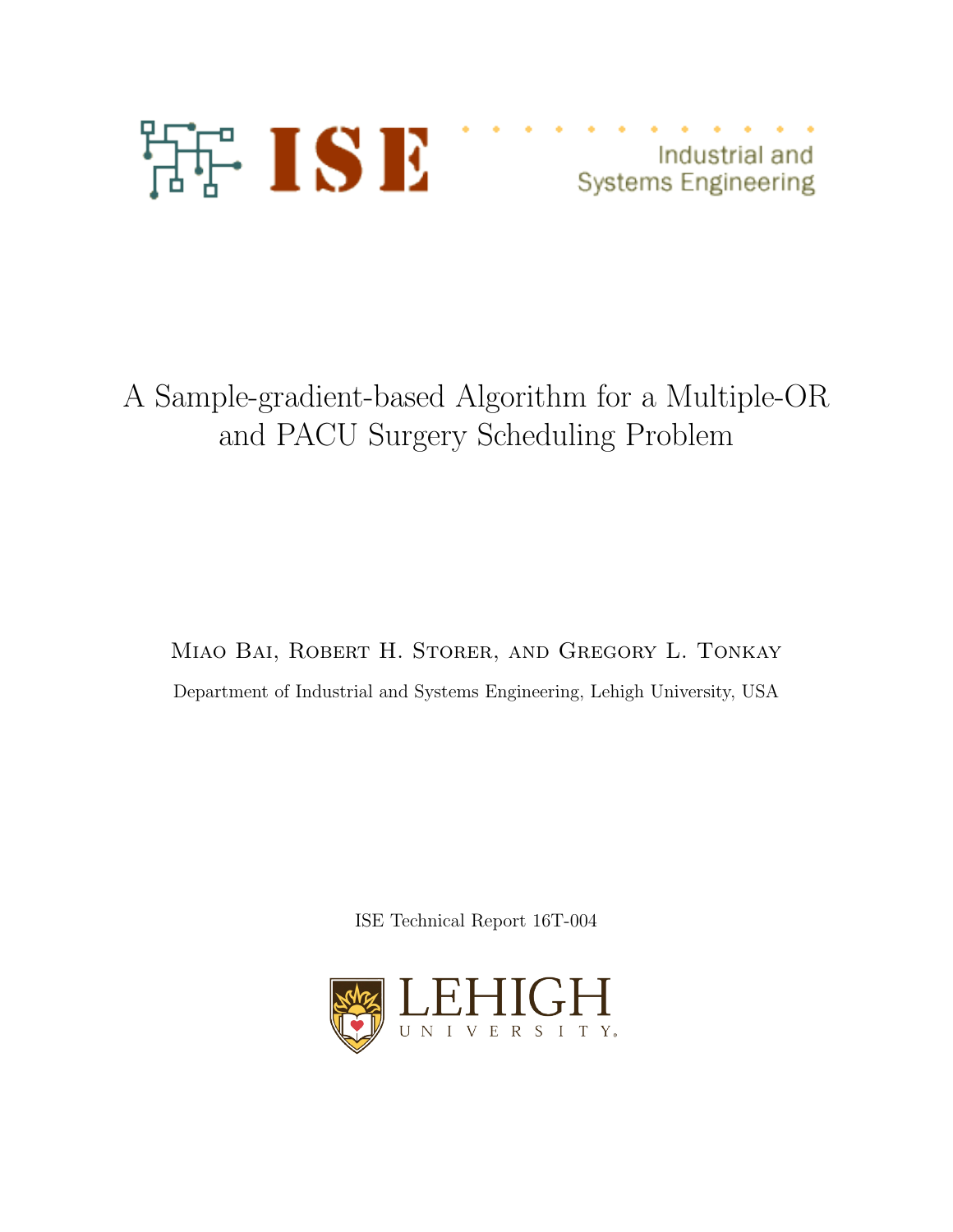# A Sample-gradient-based Algorithm for a Multiple-OR and PACU Surgery Scheduling Problem

M. Bai, R.H. Storer, G.L. Tonkay

Industrial and Systems Engineering Department, Lehigh University, Bethlehem, PA 18015

### **ABSTRACT**

In this paper, we study a multiple-OR surgery scheduling problem constrained by shared PACU capacity within the block-booking framework. With surgery sequences predetermined in each OR, a Discrete Event Dynamic System (DEDS) is devised for the problem. A DEDS-based stochastic optimization model is formulated in order to minimize the cost incurred from patient waiting time, OR idle time, OR blocking time, OR overtime and PACU overtime. A sample-gradient-based algorithm is thus proposed for the sample average approximation of our formulation. Numerical experiments suggest that the proposed method identifies near-optimal solutions and outperforms previous methods. We also show that considerable cost savings are possible in hospitals where PACU beds are a constraint.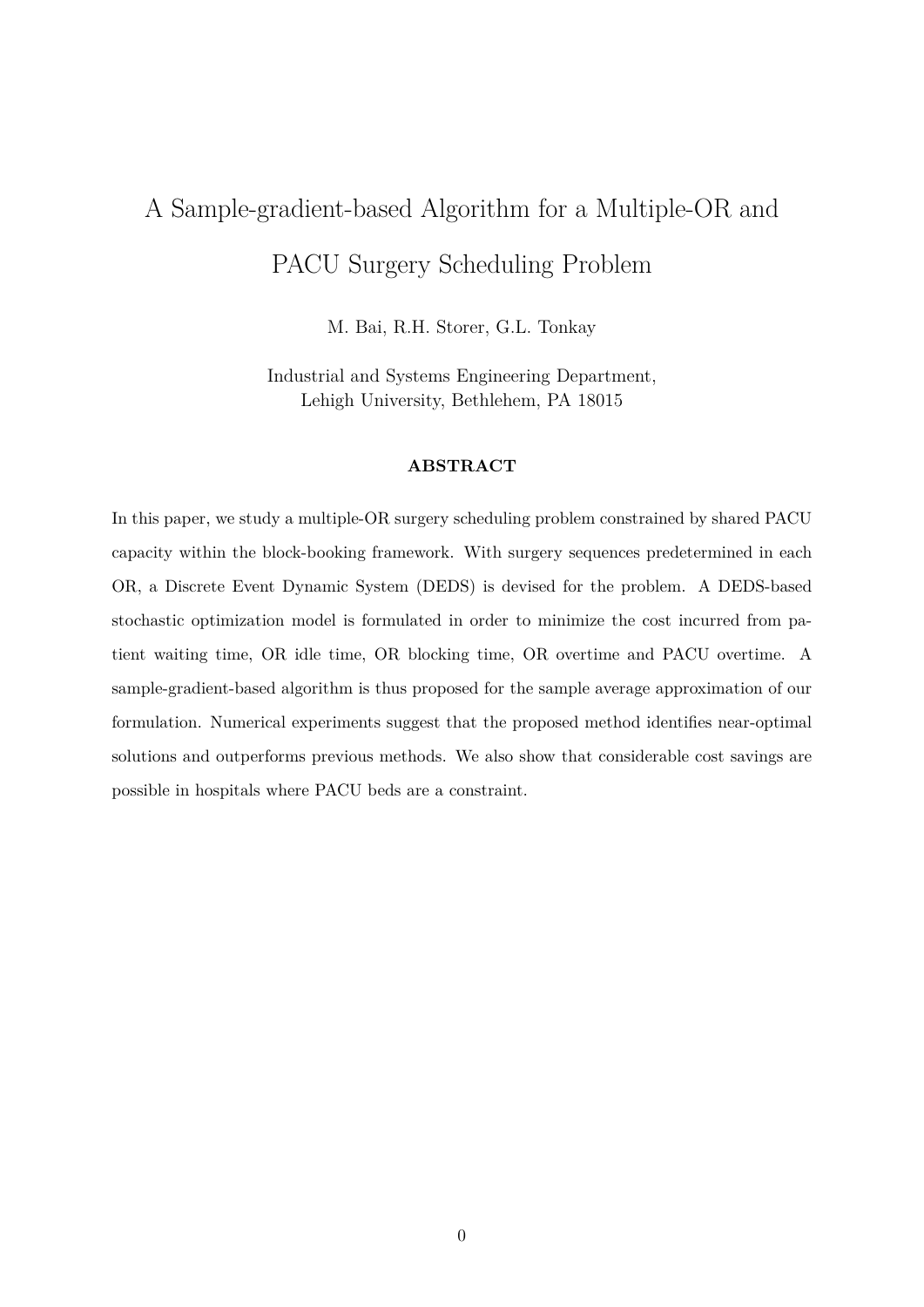## **1 Introduction**

Facing an aging population and increasing expenditures, health care providers are under growing pressure to improve efficiency. As a sector accounting for more than 40% of a hospital's revenue and expenses, operating rooms (ORs) have recently been the focus of research (Gupta & Denton, 2008; Gupta, 2007; Erdogan & Denton, 2010; May et al., 2011). OR efficiency criteria, such as utilization, overtime and punctuality have been found to be "well below the achievable target" in most hospitals (Denton et al., 2007). As an important area to reduce cost and improve overall satisfaction of both patients and service providers, OR scheduling has received particularly intensive research attention.

Block-booking, a widely implemented OR scheduling system, is the framework within which we conduct our study. In the block-booking system, ORs are reserved for each surgeon or specialty within a specific time period or block. For example, a surgeon might be assigned blocks on Tuesdays and Thursdays from 7am to 3pm. After consulting with patients, surgeons can book surgeries into their allotted block time until the block is "full". The scheduled start time for each surgery is subsequently determined prior to the day of surgery with the help of OR managers (Erdogan & Denton, 2010). Patients are informed of their scheduled start times and expected to arrive accordingly. On the day of surgery, time overruns of surgeries and temporary unavailability of resources may occur due to the random durations of surgical activities. In response, OR staff make sequential decisions throughout the day to reschedule surgeries based on the information about ongoing activities. Various performance criteria are evaluated in this decision making process, such as patient waiting time, surgeon idle time and OR overtime (Cardoen et al., 2010).

Although the random nature of surgical care has been considered in OR scheduling, few have yet integrated downstream constraints in a surgical suite into their studies. The Post-Anesthesia Care Unit (PACU), a shared downstream resource for patients to recover from surgery, can be a bottleneck to overall performance of a surgical suite (Iser et al., 2008). Unavailability of PACU beds can result in OR blocking, in which case a patient waits for a PACU bed in the OR after his/her surgery. OR blocking may result in suboptimal patient care, delay of surgeries, overtime work for staff and surgery cancellation, which can be costly to both service providers and patients (Gordon et al., 1988; Jonnalagadda et al., 2005).

We study a stochastic surgery scheduling problem in multiple ORs with PACU constraints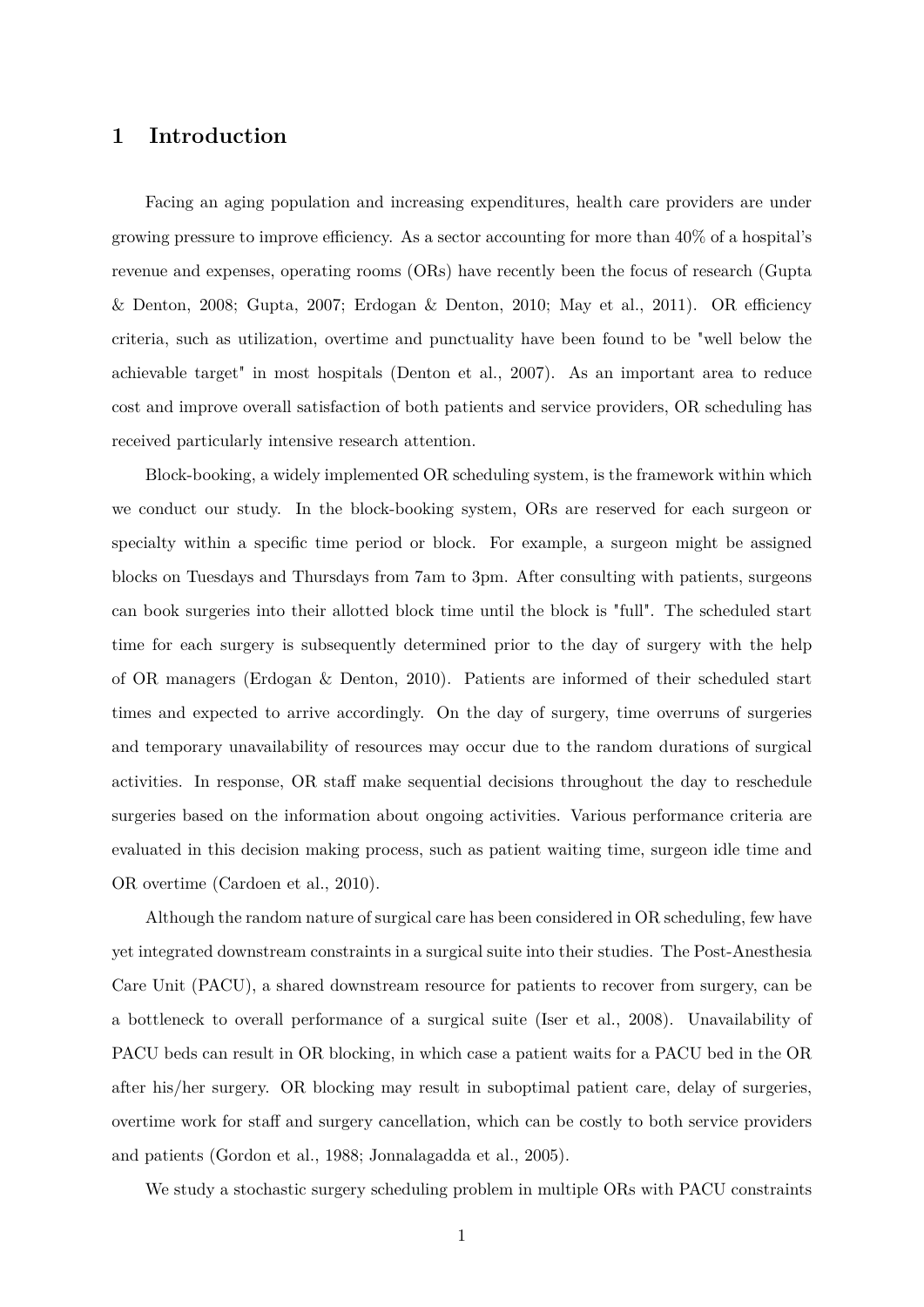within the block-booking framework in this paper. This problem has been an open challenge for years according to Erdogan and Denton (2010). We provide a viable optimization-based solution method for this difficult problem and more importantly we show that considerable cost savings are possible in hospitals where PACU beds are a constraint. In this paper, this multistage stochastic problem is formulated as a DEDS-based stochastic optimization model. The objective is to minimize the expected cost of patient waiting time, surgeon idle time, OR blocking time, OR overtime and PACU overtime. A sample-gradient-based algorithm is proposed to solve the sample average approximation (SAA) of our formulation. Based on Monte Carlo simulation results, our proposed method is compared with stochastic approximation, the mean-value method and other solution strategies. A series of numerical experiments are also conducted to provide more insights into this OR scheduling problem.

The remainder of this paper is organized as follows: A brief review of relevant literature is presented in the next section. In Section 3, we define the problem under study and present a DEDS model. In Section 4, the sample-gradient-based algorithm is proposed. Numerical studies are shown in Section 5. Section 6 concludes the paper with some general remarks.

## **2 Literature Review**

Once surgeons have booked surgeries into blocks in the block-booking system, the OR manager needs to schedule particular start times for the given surgeries. In this section, we focus on literature that investigates two topics: surgery scheduling in ORs without PACU constraints and surgery scheduling in ORs with PACU constraints, assuming that no decision on patient admission is involved. More general reviews on the OR management issues can be found in(Cayirli & Veral, 2003; Gupta, 2007; Gupta & Denton, 2008; Erdogan & Denton, 2010; Cardoen et al., 2010; May et al., 2011).

### **2.1 PACU not Considered**

Given that surgeries have been assigned to ORs and no resources, for example PACUs, are shared among ORs, surgery scheduling in multiple ORs is reduceable to scheduling every OR independently. Various methods have been studied to address surgery scheduling in a single OR. Robinson and Chen (2003) study the problem of scheduling a fixed sequence of surgeries in an OR with the objective to minimize surgeon idle cost and patient waiting cost. They solve the sample average approximation of their stochastic linear programming model and propose a closed-form heuristic to set up surgery start times. Zhang and Xie (2015) study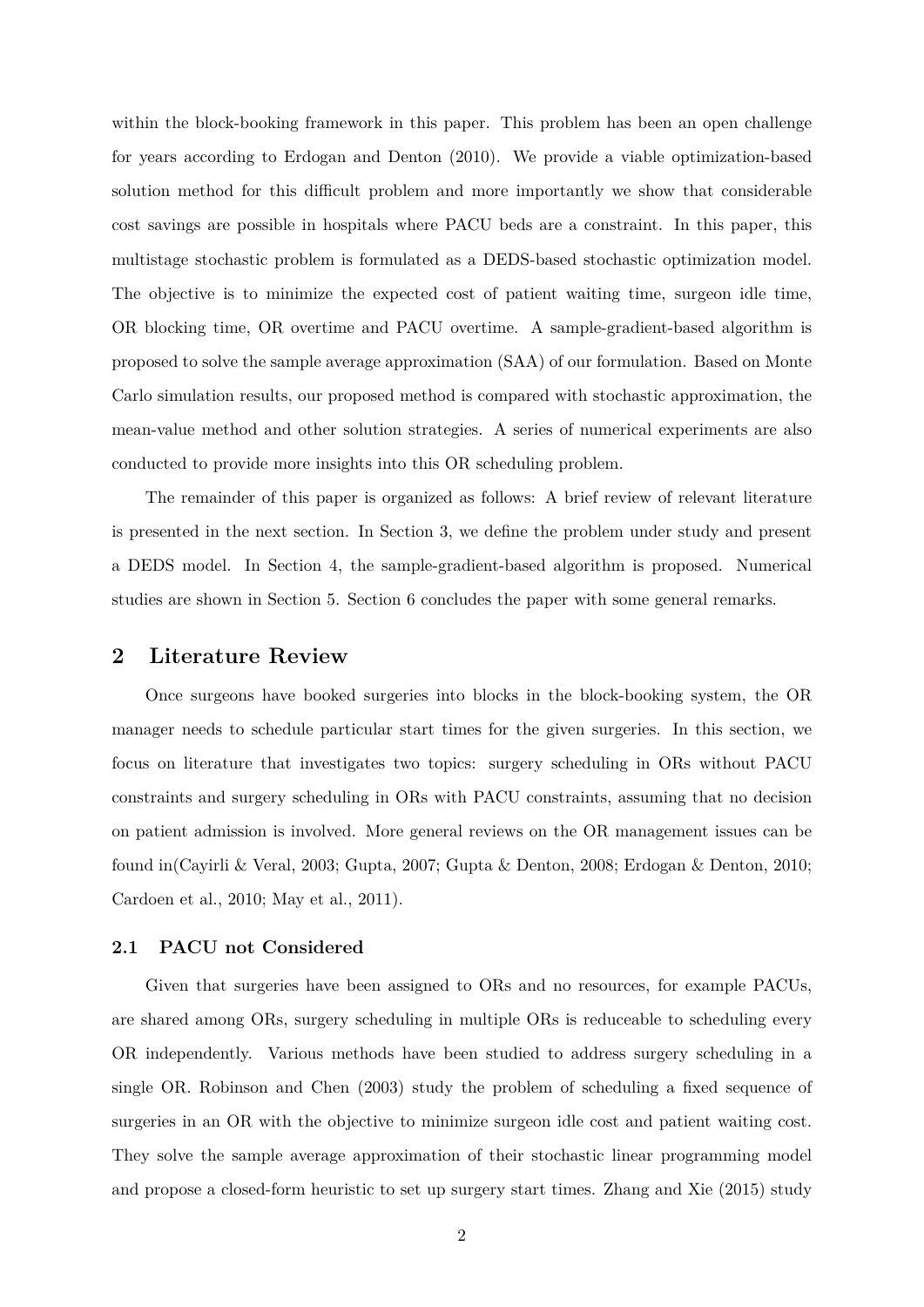a multiple-OR surgery scheduling problem with a given surgery sequence within the openscheduling framework. The problem is formulated as a discrete-event simulation-based model by assigning surgeries using the First-Come-First-Served rule. The objective is to minimize the weighted cost of surgeon waiting, OR idling and OR overtime. They prove that the sample cost function is unimodal, Lipschitz continuous and almost surely differentiable and the expected cost function is continuously differentiable. Stochastic approximation (SA) is proposed to solve the problem and numerical experiments demonstrate that SA converges to a unique global minimizer.

Another important stream of research is based on stochastic programming. Denton and Gupta (2003) propose a two-stage stochastic linear programming model with simple recourse to find the appointment time for a given sequence of surgeries with random durations in an OR. To minimize the expected cost of patient waiting, OR idling and overtime, this problem is solved by a variant of standard L-shaped method with sequentially partitioning the duration space. A similar case is studied by Begen and Queyranne (2011), but with overage and underage cost associated with scheduled start times in the objective function. Given that all the durations follow a known discrete integer-value joint distribution, the existence of an integer optimal schedule is guaranteed. It is further proved that, if cost parameters satisfy *α*-monotonicity, the objective function is L-convex and can be optimized in polynomial time.

Denton et al. (2007),and Mancilla and Storer (2012) both examine the surgery sequencing and scheduling problem in a single OR to minimize the expected cost of patient waiting, OR idling and overtime. With random surgery durations, Denton et al. (2007) present a two-stage mixed-integer linear programming model as the sample-average approximation (SAA) to the original stochastic problem. Simple heuristics are proposed to sequence the surgeries, among which Sequencing-by-Variance gives the best performance in the numerical study. Mancilla and Storer(2012) formally prove that this SAA problem with two scenarios is NP-complete when idle costs are equal but waiting costs are different for each job. A Benders' decomposition-based heuristic is proposed to address the problem, which outperforms the Sequencing-by-Variance heuristic in numeral experiments.

Other studies of interest can be found in (Lamiri et al., 2008; Batun et al., 2011; Begen et al., 2012). It is worth noting that none of the papers mentioned above consider PACU constraints. Realizing that PACU can be a bottleneck to patient flow within many surgical suits, some researchers directly address the PACU issue in their OR scheduling studies.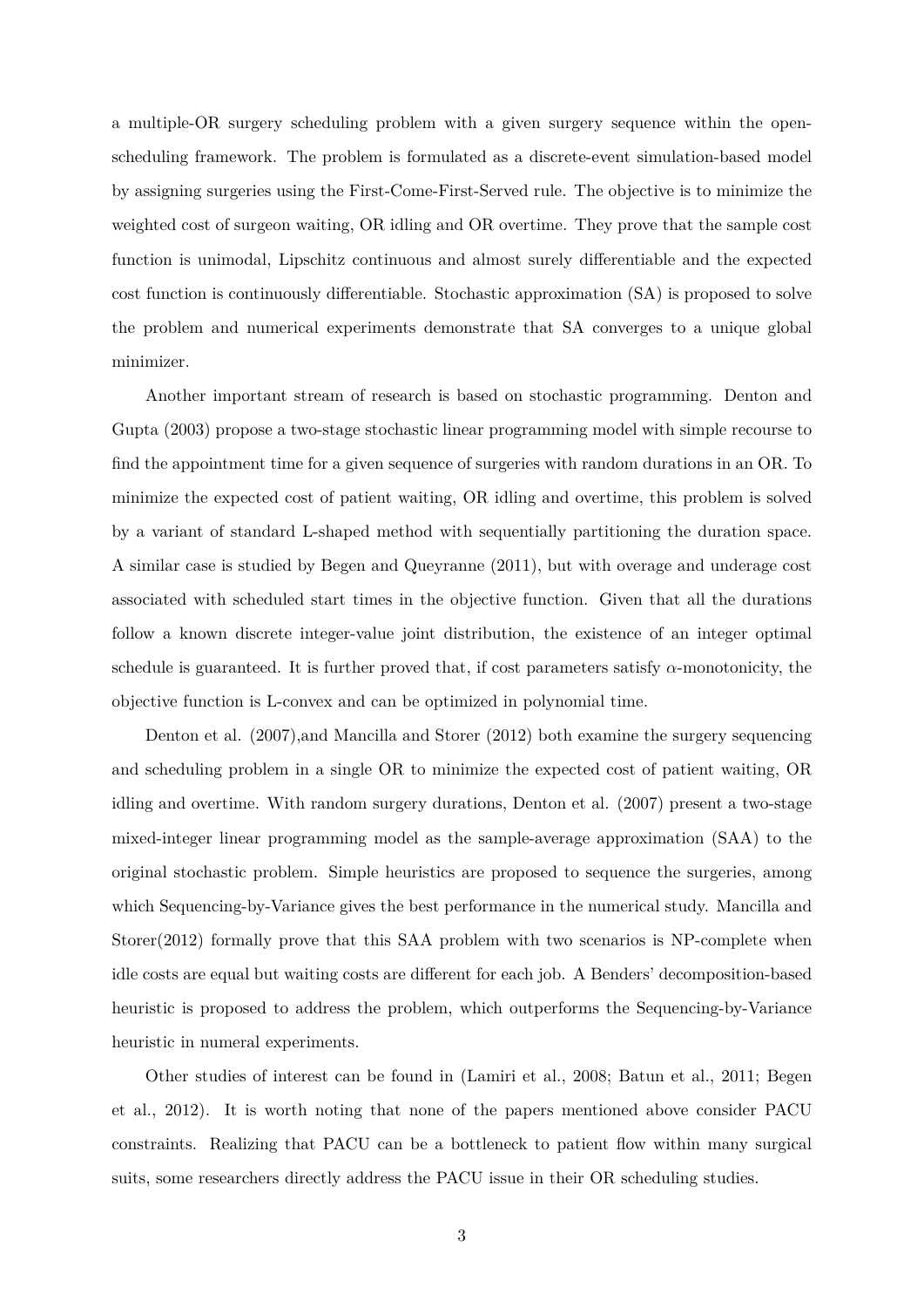#### **2.2 PACU Considered**

PACU capacity impacts surgery scheduling decisions while surgery schedules will in turn influence the performance of the PACU. Some simulation studies examine the impact of different surgery sequencing rules on PACU staffing or utilization (Marcon & Dexter, 2006; Iser et al., 2008). Marcon and Dexter(2006) test 7 sequencing rules and their influence on ORs and PACU. Longest-Duration-First, a rule that is commonly used in practice, is shown to be one of the worst performing rules.

With the PACU in consideration, ORs are linked by this shared resource and scheduling multiple ORs is more difficult than scheduling multiple independent ORs. To overcome the computational challenges, many studies assume deterministic service times when the PACU is considered. Hsu et al. (2003) formulate a two-stage job shop model for sequencing and scheduling surgeries in multiple ORs. In their study, all service times are assumed deterministic and no OR blocking is allowed (patients are sent to the PACU immediately after surgery). The objective is to minimize the number of PACU nurses and PACU makespan. A tabu search heuristic framework is developed based on solving two subproblems iteratively by a greedy heuristic. Their algorithm is shown to be effective in the experiments with four to six ORs and 12 to 26 surgeries.

Pham and Klinkert (2008) borrow the idea of Job Shop planning to schedule patients with deterministic surgical durations into multiple ORs. Surgery-to-OR assignment and scheduled start time for each surgery are to be optimized. OR blocking is allowed in their research and recovery is not started until a patient enters the PACU. A mixed-integer linear optimization model is constructed to minimize the makespan and meanwhile allot the limited medical resources to competing jobs. As reported by the authors, only small to medium-sized instances can be solved by CPLEX within a reasonable time. Augusto et al. (2010) also consider the problem of scheduling a group of patients with deterministic surgical service times into multiple ORs. In their study, recovery starts in ORs if patients are blocked due to unavailability of PACU beds. A deterministic flowshop is modeled to represent flows of patient between wards, ORs and the PACU. A mixed-integer linear programming model is established to minimize the costs associated with patients' completion times and a Lagrangian relaxation-based heuristic is employed to solve the problem by relaxing all resource-related constraints. Their heuristic is reported to solve problems with 10-30 surgeries within 10 minutes.

Other relevant papers can be found in (Price et al., 2011; Min & Yih, 2010b). To our knowl-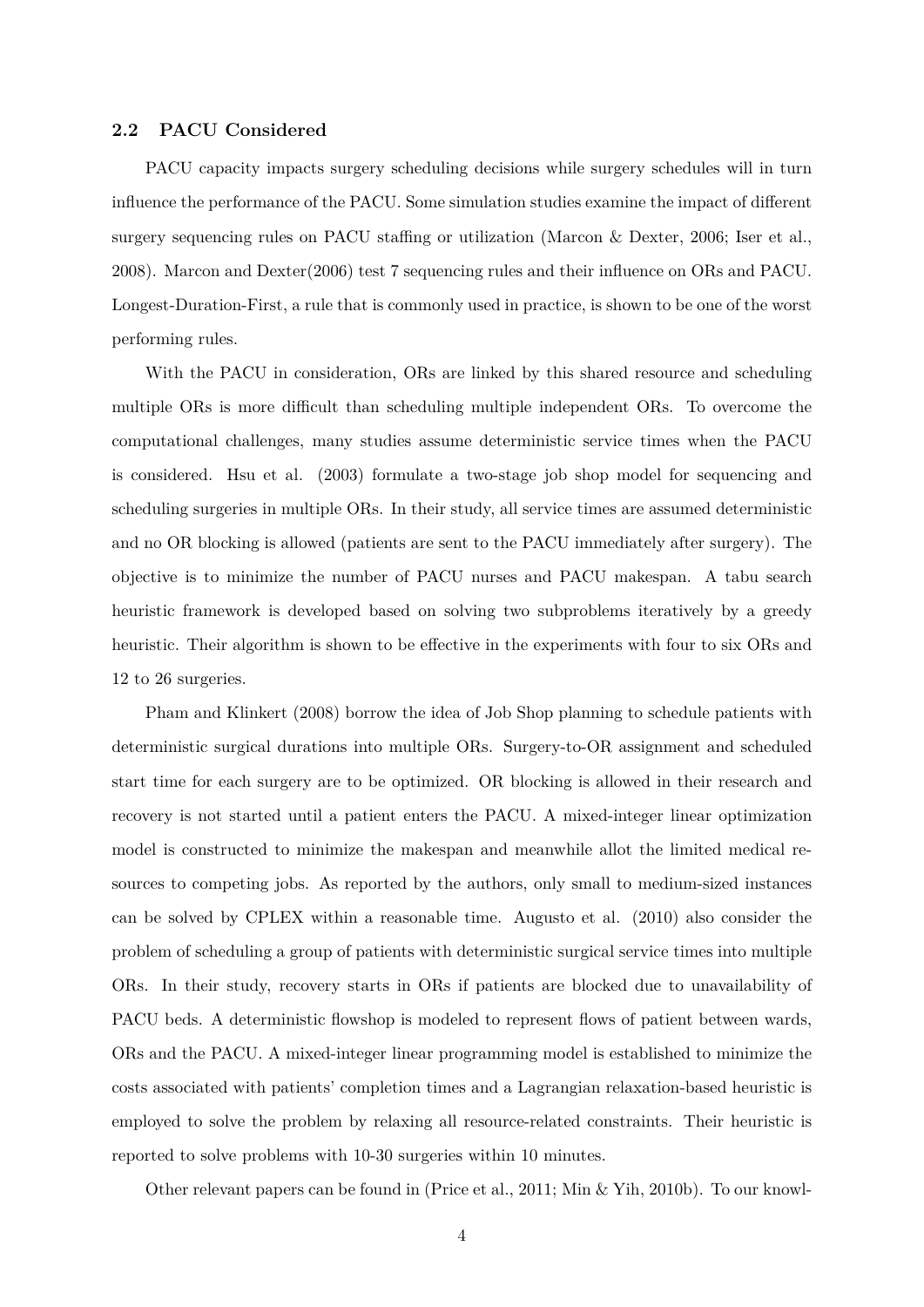edge, only two papers are closely related to our study in that they consider both randomness of medical service times and PACU constraints. Lee and Yih (2012) investigate the problem of scheduling a pool of surgeries with lognormally-distributed durations into multiple ORs with limited downstream PACU capacity. OR blocking is allowed in their research and recovery starts when the patient enters the PACU. The surgery-to-OR assignment and scheduled start times of the surgeries in each OR are found to minimize the total cost associated with patient waiting, OR blocking, OR idling and OR overtime. A Genetic Algorithm (GA) is proposed to solve the problem. Solutions after 500 GA generations are shown to outperform, in terms of objective value, six sequencing rules used in hospitals such as Longest-Duration-First rule.

Subsequent research by Lee and Yih (2014) determines scheduled start times for surgeries in multiple ORs constrained by limited PACU capacity when the sequence of surgeries in each OR is given. Surgical service times are assumed to be triangular fuzzy numbers (TFNs) and recovery is not started until a patient enters the PACU. They formulate a multi-objective problem and solve it in two stages: minimizing OR blocking time and total completion time of all medical processes in the first stage and then patient waiting and OR idle time in the second stage. The first-stage problem is modeled as a flexible job shop (FJSP)with a satisfaction degree objective function, an approximation of which is solved by a Genetic Algorithm. Five heuristics are presented in the second stage to construct feasible schedules, among which the Newsvendorbased heuristic gives the best performance. The proposed algorithm can achieve shorter patient waiting time in simulation studies compared with the GA method in their previous paper(Lee & Yih, 2012).

In contrast to most of the works cited above, we study a multiple-OR and PACU surgery scheduling problem. Given the sequence of surgeries in each OR, random service duration distributions and limited PACU capacity are integrated into our models. Most of the papers presumably follow the First-Come-First Served (FCFS) rule in their simulation studies. We apply FCFS to formulate a Discrete-Event-Dynamic-System (DEDS) for the problem. The objective is to minimize the expected cost of patient waiting time, OR blocking, surgeon idle time, and OR and PACU overtime. With ideas borrowed from Perturbation Analysis, a sample-gradient-based algorithm is proposed to solve the sample average approximation to our stochastic problem.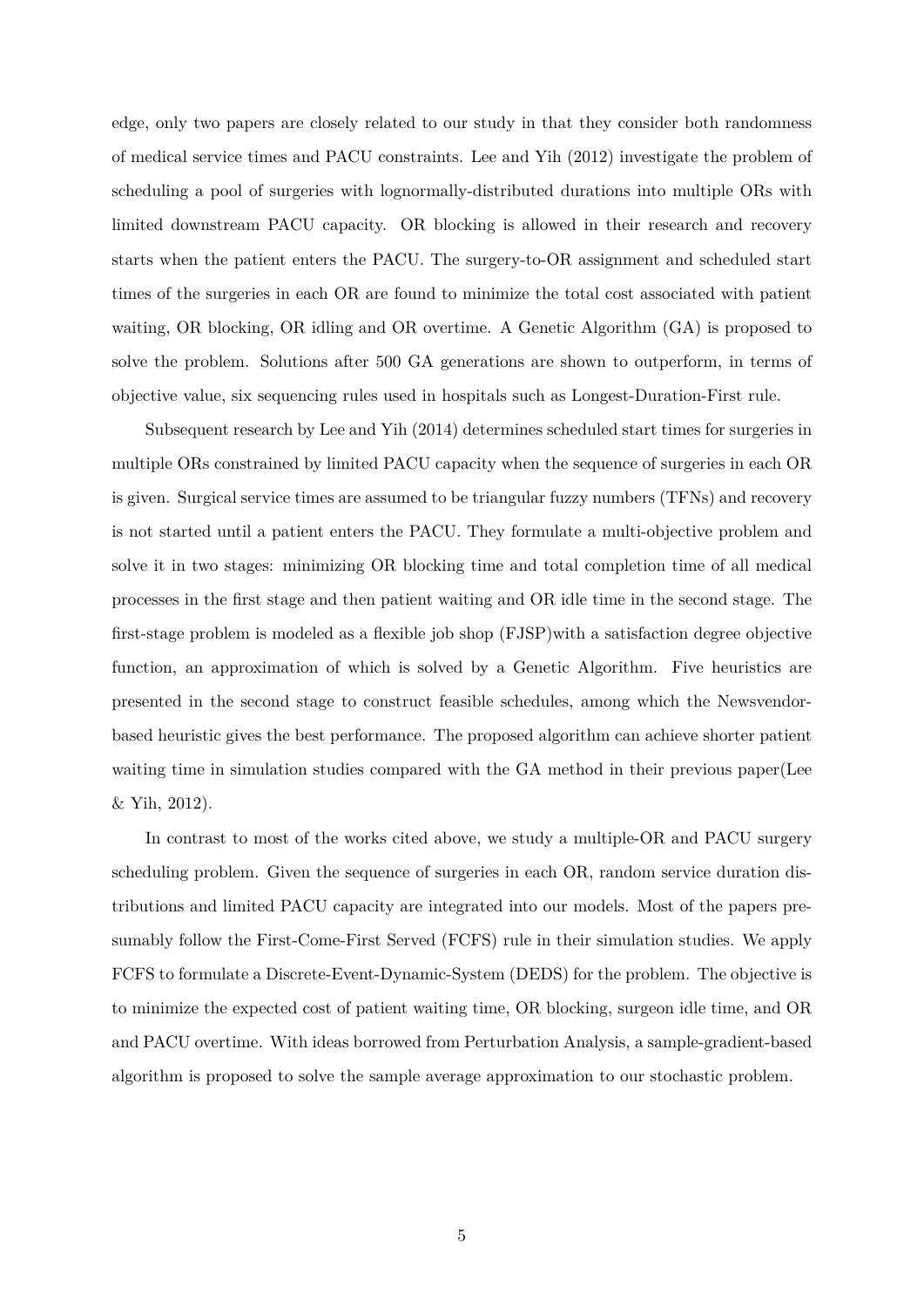## **3 Problem Statement and Model Development**

#### **3.1 Problem Description**

We study the problem of determining scheduled start times (SST) for elective surgeries in multiple ORs with shared PACU resources after surgeons have booked surgeries into ORs. In our study, it is assumed that each surgeon is dedicated to one OR over the whole time horizon under study and each will submit a sequence of surgeries to the OR manager. Such sequences are determined by surgeons based on their experience and personal preference, and cannot be altered. It is assumed that all surgeries have to be scheduled within regular work hours. For example surgeries can only be scheduled between 7am and 3pm.

We assume that the first surgery in each OR is scheduled at the beginning of the day (time 0) as in other studies including (Robinson & Chen, 2003; Marcon & Dexter, 2006; Iser et al., 2008). If the first surgery is allowed to start later than time 0 (late-start) and the late start is not penalized, the overall cost can be improved by 0.34% (statistically significant) on average at the expense of 16.4% increase in solution time in our numerical experiments over 100 test problems. We also observe that allowing late-start brings in as much as 15% cost reduction in some test problems. Therefore one may choose to implement a late-start policy based on the particular problem under study and our algorithm can solve the late-start problem with minor modifications. To allow a late-start, SST of the first patient in each OR becomes a decision variable that is allowed to change to positive values. In this paper, we assume the first surgery in each OR is scheduled at time 0.

To accommodate the random nature of medical service times, surgical durations and length of stay (LOS) in the PACU of patients are assumed to follow some known random distributions that are independent from the choice of SST. Surgical durations and LOS in the PACU of different patients are mutually independent. We further assume that these random distributions are truncated, which ensures that surgical durations and LOS in the PACU will be both upper and lower bounded. Truncated random distributions have been adopted in a number of papers to model durations of surgical procedures, such as (Marcon & Dexter, 2006; Denton et al., 2010; Mancilla & Storer, 2012; Begen & Queyranne, 2011; Begen et al., 2012). These truncated random distributions could be constructed based on historical data and patients' conditions. Turnover times (pre-operative and post-operative tasks) are not explicitly formulated, but instead contained in the surgical durations in our formulation.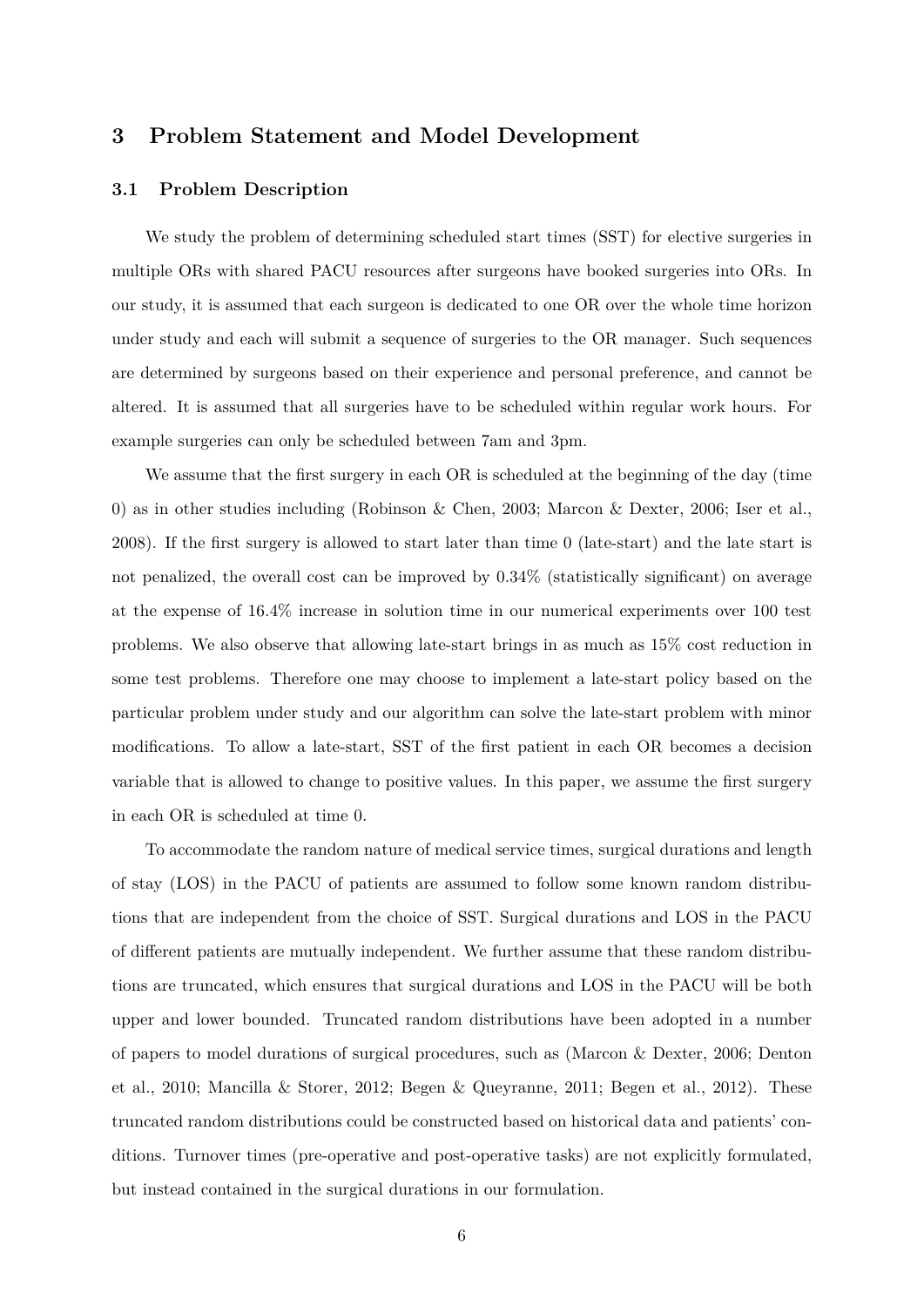Informed of the scheduled start time prior to the day of surgery, patients and surgeons are assumed to be punctual at the allotted time on the day of surgery, and thus surgeries cannot be started before their SST. After surgery, patients are transferred to the PACU if a PACU bed is available, otherwise they are blocked in the OR and wait for a spot in the PACU. Patients are released from the PACU after spending LOS in the PACU. It is assumed that both transport from OR to PACU and release from the PACU take no time.

We require that surgeries in each OR are performed in the same sequence as their SST thus no surgery resequencing is allowed. Surgeons are assumed to start working from the beginning of the time horizon (time 0) since the first surgery in an OR is scheduled at time 0 and the patient is assumed punctual. We also assume that every surgery is started as soon as the OR, surgeon and patient are ready to enforce the non-anticipative rule, which requires that decisions do not depend on information from a later time. Furthermore, considering the finite number of patients and bounded surgical durations and LOS in the PACU, the time horizon under study is bounded.

After a surgery is finished, we assume that a patient will be sent to the PACU instantly if there is a PACU bed available and no other patient is blocked. If more than one patient is waiting for a PACU bed, we employ a rule to determine the sequence of PACU admission. Note that gradient derivation is unchanged and the proposed solution approach is still workable no matter what PACU admission rule is adopted, since the gradient is calculated only based on event times in the Discrete Event Dynamic System (DEDS) as we show in Section 3.2.2. The only adjustment required to accommodate different PACU admission rules is to modify the DEDS updating rules (A.0.3) and (A.0.4) in Appendix A.

Three PACU admission rules have been tested, namely First-Come-First-Served (FCFS), sickest-patient-first (SPF), and a practical rule recommended by an anonymous reviewer. According to FCFS, the patient with the earliest surgery finish time will get the next PACU bed if more than one patient is waiting for a PACU bed. SPF makes sure that the patient with the highest medical priority will be admitted into the PACU first if multiple patients are competing for the PACU bed. The reviewer suggests that the patient from the OR with the closest following SST will be admitted to the PACU first and the last patient in an OR gets lower priority into the PACU. In our numerical experiments, the rule suggested by the anonymous reviewer outperforms FCFS by 1*.*45% (statistically significant) in average solution quality. The reviewer's rule outperforms FCFS by as much as 8.84% in some test problems, while FCFS can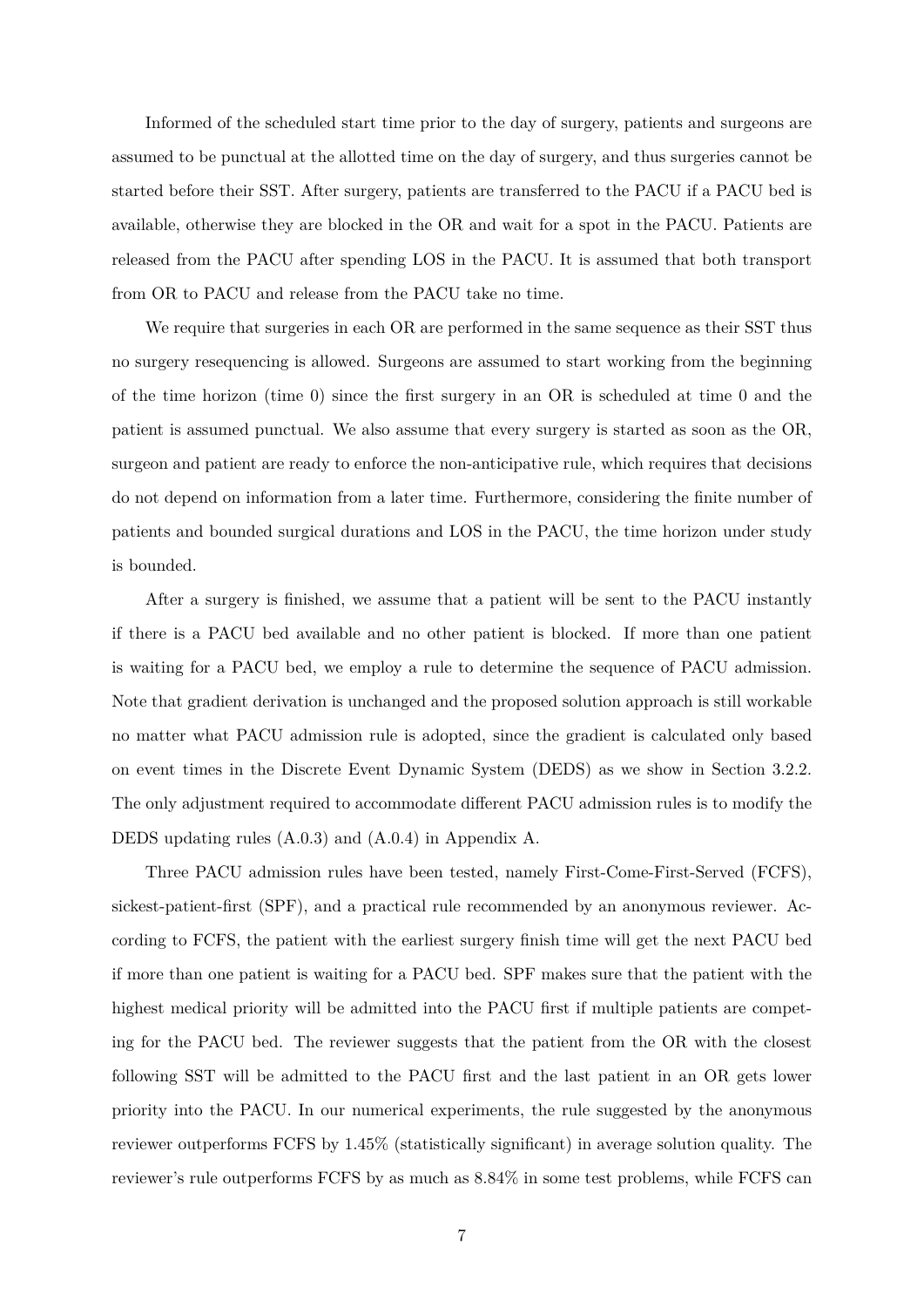be slightly better (1.94%) than the reviewer's rule in some instances. The sickest-patient-first rule (SPF) is implemented with randomly-generated patient medical priorities. Compared with SPF, FCFS achieves 0*.*55% (statistically significant) improvement in average solution quality. The maximal improvement of FCFS over SPF is 9.71% in some test problems, while there are cases in which SPF outperforms FCFS by 7.65%.

Instead of searching for the best PACU admission rule, we would like to focus our discussion on the surgery scheduling problem. Our solution approach lays the framework for solving the surgery scheduling problem with PACU capacity constraints, which can accommodate different PACU admission rules. FCFS is used as the PACU admission rule in this paper to demonstrate the development of our solution method.

The surgery schedule is evaluated by the expected cost of patient waiting time, surgeon idle time, OR blocking time, OR overtime and PACU overtime. Patient waiting time is the time a patient has to wait between his/her scheduled start time (SST) and actual start time (AST). Surgeon idle time is defined as the time a surgeon is waiting for the start of the next surgery after finishing one. OR blocking time is the time a patient is held in an OR after surgery before being sent to the PACU. OR overtime is calculated for every OR and reflects the total amount of time surgeons have worked past regular work hours. PACU overtime is the time that PACU work has exceeded regular hours.

The example in Figure 1 demonstrates the patient flow on the day of surgery and the associated performance measures. Three patients in OR 1 and two patients in OR 2 are scheduled with 1 shared PACU bed. In OR 1, the first surgery is finished and sent to the PACU earlier than scheduled, so the surgeon is idle while waiting for the start of the second surgery. Though started on time, the second surgery in OR 1 takes longer than scheduled. Therefore Patient 3 has to wait unit until Patient 2 is sent to the PACU. Surgery 3 in OR 1 continues past regular work time, which increases OR overtime.

In OR 2, the first patient is blocked in the OR after surgery because there is no available PACU bed. This patient has to wait until Patient 1 from OR 1 finishes recovery. When Patient 1 in OR 2 is blocked, the next surgery cannot be started even though Patient 2 has already arrived. Therefore the surgeon is idle and Patient 2 has to wait during the period when Patient 1 is blocked. After finishing all surgeries, the surgeon in OR 2 leaves even when Patient 2 is blocked in the OR after surgery.

In the PACU, since the last patient is discharged after the end of regular time, PACU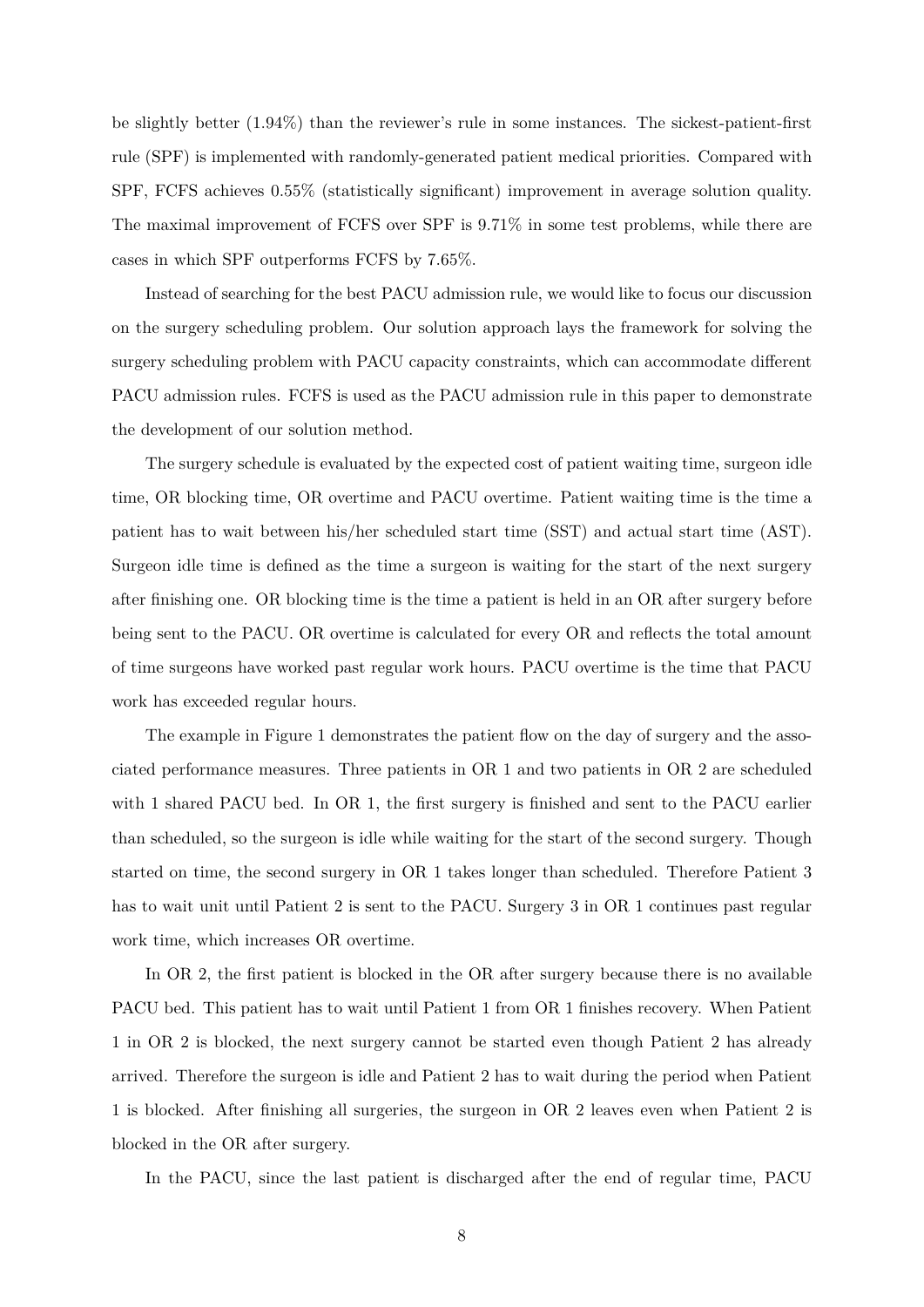overtime is penalized.

#### **3.2 Continuous-time Model**

In this section, the scheduling problem under study is formulated as an optimization model based on a Discrete Event Dynamic System (DEDS). We first define the DEDS model of the scheduling process with a given set of scheduled start times (SST) and a scenario of random surgical durations and LOS in the PACU. Then Perturbation Analysis will be conducted to estimate the gradient of the sample cost function at a given set of SST, which is later used in a sample-gradient-based algorithm to solve the problem.

#### **3.2.1 Discrete Event Dynamic System**

First, we would like to define the notations in our DEDS. There are in total *orr* ORs and the corresponding OR index set is  $J = \{0, 1, \ldots, or r - 1\}$ . *SR<sub>j</sub>* patients are scheduled in OR *j* ∈ *J* and their indices are  $K_j = \{0, 1, \ldots, SR_j - 1\}$ . We use  $y_{jk}$  to indicate patient or surgery k in OR j,  $j \in J, k \in K_j$  and set Y contains all patients or surgeries in ORs. Scenarios are indexed by  $\omega$  and the index set of all scenarios is  $\Omega$ . Surgery durations and LOS in the PACU of patient  $y_{jk}$  in scenario  $\omega$  are denoted as  $d_{jk}^{\omega}$  and  $p_{jk}^{\omega}$ , respectively.

The time horizon we study is *HT*, within which all activities can be finished; and regular work time is MT. The total number of PACU beds is *pcap*. Parameters  $C_{PW}$ ,  $C_I$ ,  $C_B$ ,  $C_O$ and  $C_{PO}$  represent the unit cost of patient waiting time, surgeon idle time, OR blocking time, OR overtime and PACU overtime, respectively. For simplicity, we assume *CPW* and *C<sup>B</sup>* are identical for different patients, and *C<sup>I</sup>* and *C<sup>O</sup>* are identical for different surgeons and ORs. It is also assumed that ORs and the PACU share the same regular work hours. Our model can, however, be modified to accommodate distinct costs for patients, surgeons and ORs and different work hours for ORs and the PACU.

We denote the set of scheduled start times of all patients as  $\overline{SST}, \overline{SST} = \left[\overline{SST_{00}}, \ldots, \overline{SST_{jk}}, \ldots\right]$ and  $\overline{SST_{jk}}$  is the scheduled start time of patient  $y_{jk} \in Y$ . The actual surgery start time and PACU admission time of patient  $y_{jk}$  in scenario  $\omega \in \Omega$  are represented by  $\overline{AST_{jk}^{\omega}}$  and  $\overline{APT_{jk}^{\omega}}$ , respectively. Both AST and APT are determined on the day of surgery in DEDS, as illustrated in Figure 1. We also define  $PF^{\omega}$  to indicate the time when the last patient leaves the PACU in scenario  $\omega$  and  $PF^{\omega} = \max_{\forall j \in J, k \in K_j} (\overline{APT^{\omega}_{jk}} + p^{\omega}_{jk}).$ 

Patient waiting time  $PW_{jk}^{\omega}$  and OR blocking time  $B_{jk}^{\omega}$  of patient  $y_{jk}$  in scenario  $\omega$  can be calculated as:  $PW_{jk}^{\omega} = \overline{AST_{jk}^{\omega}} - \overline{SST_{jk}}$  and  $B_{jk}^{\omega} = \overline{APT_{jk}^{\omega}} - \overline{AST_{jk}^{\omega}} - d_{jk}^{\omega}$ , where  $y_{jk} \in Y$  and  $\omega \in \Omega$ . Surgeon idle time before  $y_{jk}$  in scenario  $\omega$  is defined as  $I_{jk}^{\omega} = \overline{AST_{jk}^{\omega}} - \overline{AST_{j(k-1)}^{\omega}} - d_{j(k-1)}^{\omega}$ .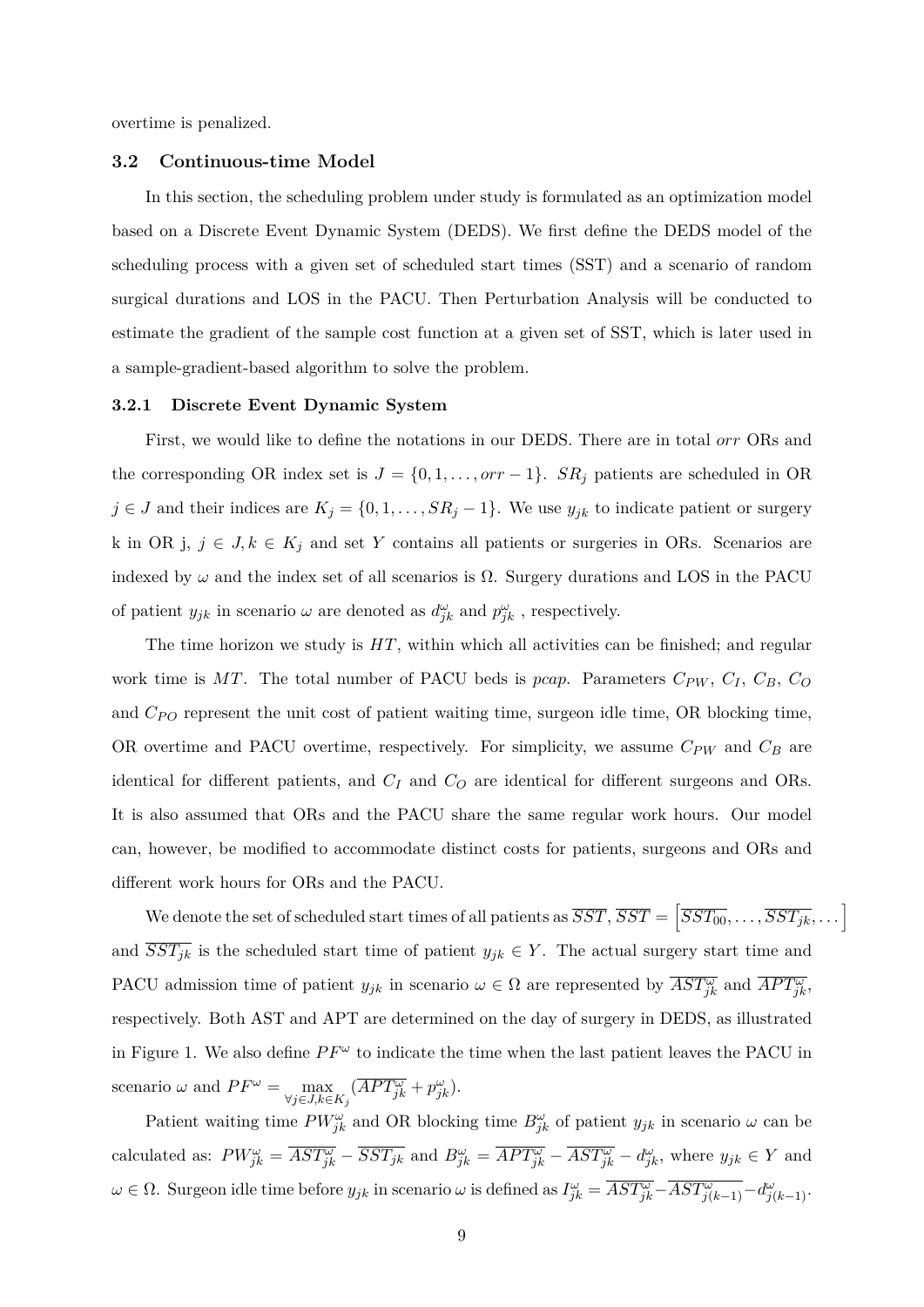OR overtime is penalized if the last patient in the OR leaves for the PACU after regular hours, and hence overtime of OR *j* in scenario  $\omega$  is  $O_j^{\omega} = \max(\overline{APT_{j(SR_j-1)}^{\omega}} - MT, 0)$ . PACU overtime is incurred in scenario  $\omega$  if the last patient leaves after regular hours and thus  $PO^{\omega}$  =  $\max(PF^{\omega} - MT, 0)$ .

Given a set of SST and a scenario  $\omega$ , the day of surgery can be formulated as a Discrete Event Dynamic System (DEDS). An event in this system is defined to be a patient's admission into the PACU or release from the PACU. A state in our DEDS is described by sets of patients in different conditions: patients whose predecessors have not entered the PACU, patients who have not entered the PACU but whose predecessors in the OR have been admitted into the PACU, and patients in the PACU. Also every patient is associated with a time stamp in each state to reflect his/her SST, surgery finish time or the time when he/she is released from the PACU.

The states can be updated following the patient flow in ORs and the PACU. The first surgery in each OR is started at the beginning of the day and other surgeries are started in the given sequence throughout the day. A surgery is finished when the patient has spent the length of time in the OR equal to the surgical duration in the given scenario. After surgery, a patient is sent to the PACU if a PACU bed is available; otherwise the patient is blocked in the OR and waits for a released PACU bed. If more than one patient is competing for a PACU bed, they are admitted in the same sequence as their surgery finish times (smallest-index rule to break the tie). When a patient is admitted into the PACU, the surgery following him/her (if any) will be started as soon as possible: if the following patient has arrived, his/her surgery will be started immediately; otherwise the surgery is started at the time he/she arrives, i.e. at his/her scheduled start time. Every patient spends LOS in the PACU in the given scenario before he/she is discharged. The DEDS is terminated when all patients are discharged from the PACU. The mathematical formulation of this DEDS can be found in Appendix A.

Throughout the DEDS, all the patient-related times are determined and hence the sample cost function can be expressed as:

$$
C(\overline{SST}, \omega) = C_{PW} \sum_{\substack{j \in J \\ k \in K_j}} PW_{jk}^{\omega} + C_I \sum_{\substack{j \in J \\ k \in K_j, k \ge 1}} I_{jk}^{\omega} + C_B \sum_{\substack{j \in J \\ k \in K_j}} B_{jk}^{\omega} + C_O \sum_{j \in J} O_j^{\omega} + C_{PO}PO^{\omega}
$$

Our objective is to minimize the expected cost over set  $\Theta$ ,

$$
\min_{\overline{SST} \in \Theta} J(\overline{SST}) = \min_{\overline{SST} \in \Theta} E_{\omega} \left[ C(\overline{SST}, \omega) \right]
$$
\n(3.2.1)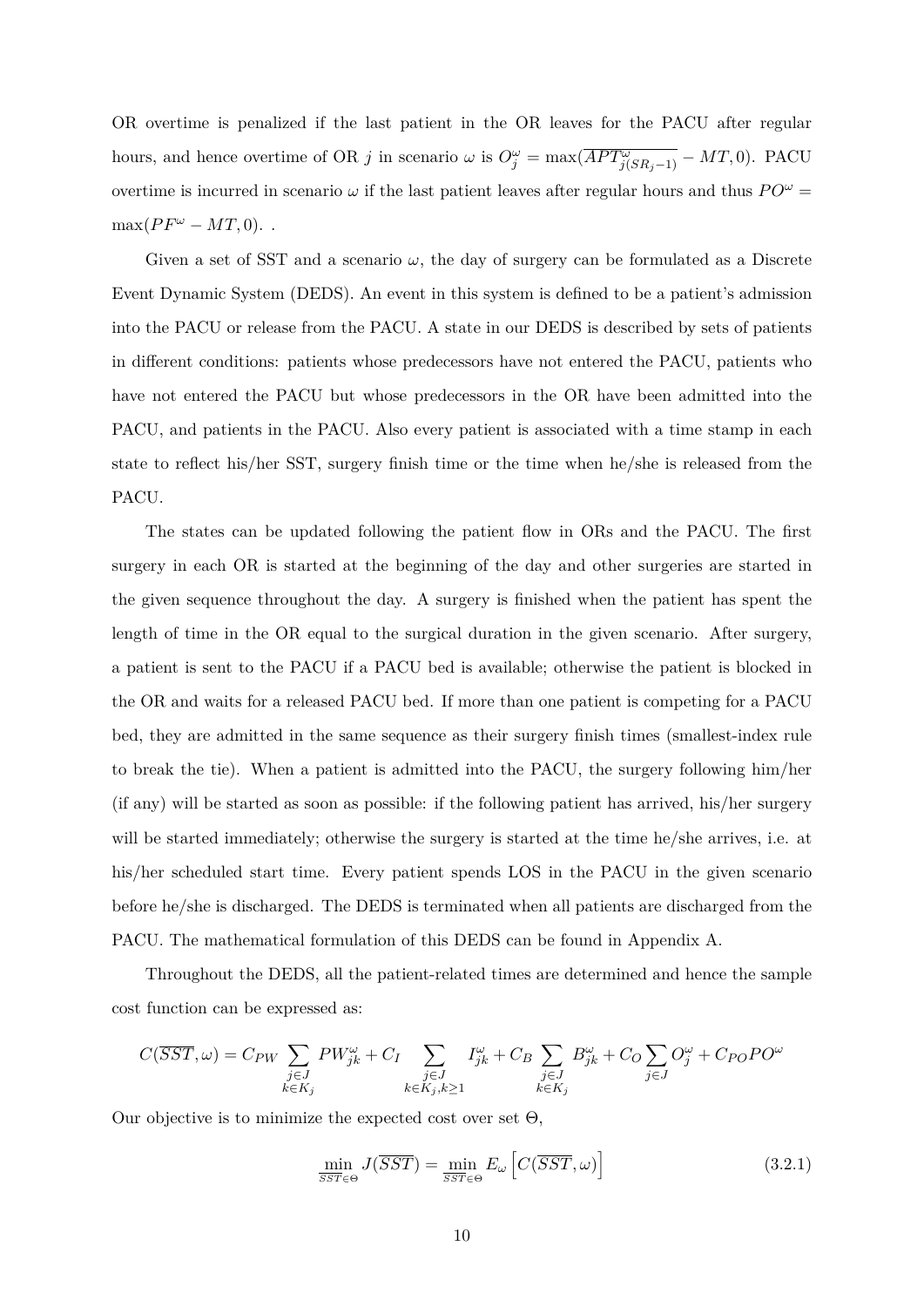where  $\Theta$  is the set of all feasible  $\overline{SST}$ ,

$$
\Theta = \left\{ \overline{SST} \in \Re^S, S = \sum_{j \in J} SR_j \left| 0 = \overline{SST_{j0}} \leq \overline{SST_{jk}} \leq \cdots \leq \overline{SST_{j(SR_j-1)}} \leq MT, \forall j \in J \right. \right\}.
$$

#### **3.2.2 Differentiability of the Sample Cost Function**

In this section, the behavior of sample cost function  $C(\overline{SST}, \omega)$  is studied using ideas from Perturbation Analysis (PA)(Ho & Cao, 1991; Glasserman, 1991; Fu & Hu, 1997; Fu, 2015). By observing the system behavior for the given *SST*, we use PA to analyze the change in the DEDS after a small perturbation is added to *SST*. We would like to investigate whether the perturbation to a patient's scheduled start time will bring changes to his/her actual surgery start time and PACU admission time. It is also important to study whether such a perturbation will propagate to other patients in the system. The sample gradients can be derived based on PA. This analysis is not applicable when our DEDS has different event sequences before and after the perturbation, or an overtime cost is triggered after the perturbation. Thus, we need to find out the cases of event sequence change and overtime being triggered, and show that their occurrence has null probability for a given *SST* before analyzing the sample gradients using Perturbation Analysis (PA).

First, note that all performance measures can be determined in terms of event times and the given  $\overline{SST}$ , and that the sample cost function  $C(\overline{SST}, \omega)$  is a linear function of patient waiting time, OR idle time, OR blocking time, OR overtime and PACU overtime. Therefore the sample cost function is a linear function of event times and *SST*. It is not difficult to see that every event time is determined by a series of plus operations, min and max functions of terms  $\overline{SST_{jk}}$ ,  $d_{jk}^{\omega}$  and  $p_{jk}^{\omega}$ . Consequently, the sample cost function can be written as a piecewise linear function of  $\overline{SST_{jk}}$ ,  $d_{jk}^{\omega}$  and  $p_{jk}^{\omega}$ .

Due to this piecewise linearity, a small perturbation on  $\overline{SST}$  will change  $C(\overline{SST}, \omega)$  linearly in a small enough neighborhood of any  $\overline{SST} \in \Theta$  for almost any scenario  $\omega$  unless a "turning point", a point of nondifferentiability or discontinuity, is hit. Those "turning points" are encountered when perturbing a given *SST* changes the results of the min or max functions involved in the DEDS in some scenarios. It is observed that non-differentiability and discontinuity occur in the case of event sequence change or overtime cost being incurred. Similar observations have been made by Zhang and Xie in scheduling patients into multiple ORs with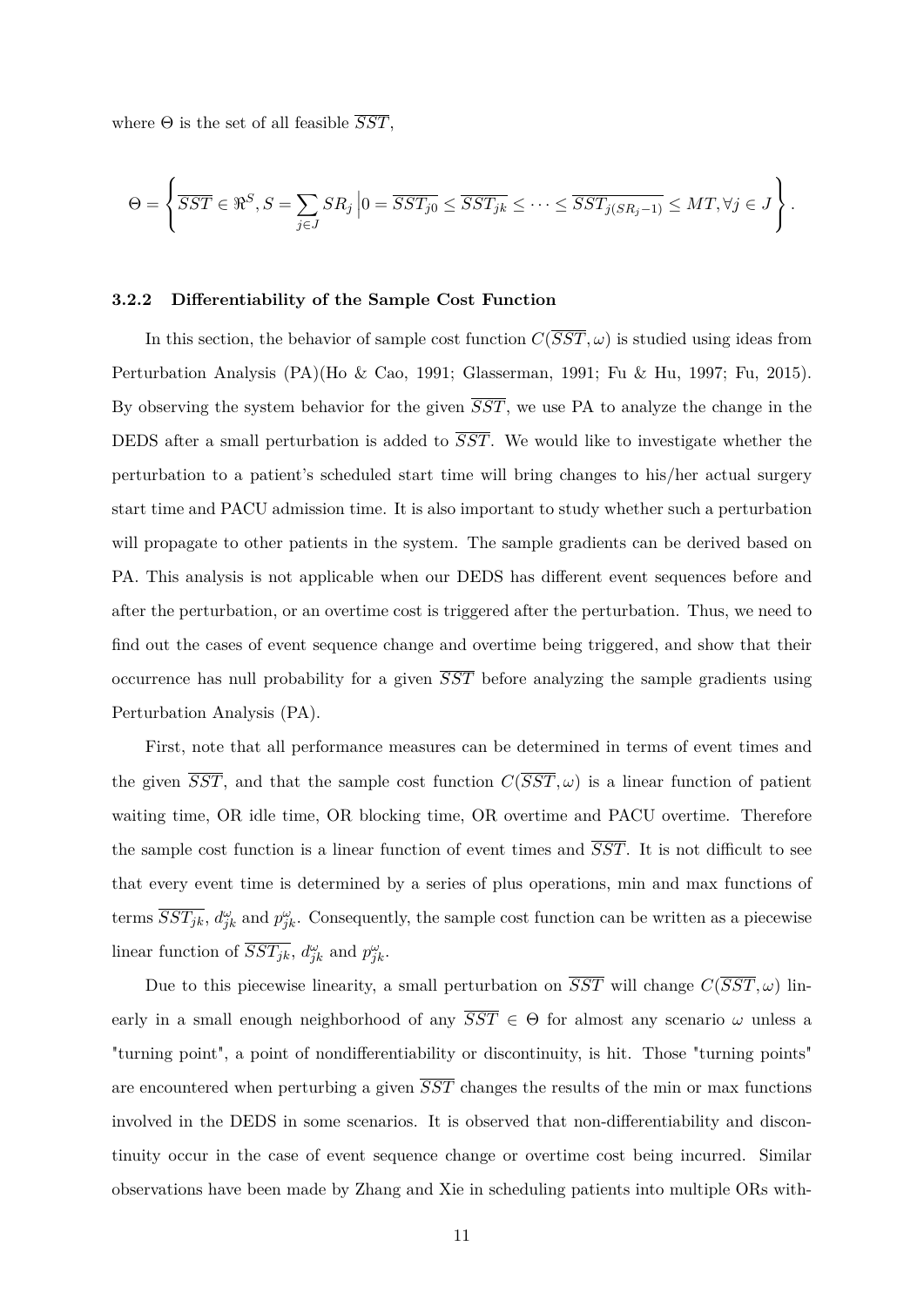out PACU constraints(Zhang & Xie, 2015). The cases corresponding to "turning points" are written mathematically in Appendix B, a descriptive summary of which is listed as follows:

- $\Omega_1$ : If  $y_{ab}$  is the patient with the earliest surgery completion time among all patients who have not entered the PACU and *ylm* is the patient with the earliest PACU discharge among patients in the fully-occupied PACU, then a "turning point" occurs when  $\overline{AST_{ab}} + d_{ab} =$  $\overline{APT_{lm}} + p_{lm}$ . A perturbation on  $\overline{SST}$  may result in  $\overline{AST_{ab}} + d_{ab} < \overline{APT_{lm}} + p_{lm}$  and  $\overline{AST_{ab}} + d_{ab}$   $\geq \overline{APT_{lm}} + p_{lm}$ , which correspond to two different sequences of states. Patient  $y_{ab}$  is blocked until  $y_{lm}$  is released from the PACU in the former case, while  $y_{ab}$  is directly moved into the PACU after surgery in the latter case, which results in unequal left and right derivatives. Since the sequence of remaining events is recovered after *yab* gets into the PACU and  $y_{lm}$  is released, the current condition will not result in a discontinuity in the sample function. So  $\Omega_1$  corresponds to a nondifferentiable but continuous case for a given *SST*.
- $\Omega_2$ : This represents the condition where a patient is blocked waiting for a PACU bed and two patients  $y_{ab}$  and  $y_{lm}$  finish their recovery at the same time, i.e.,  $\overline{APT_{ab}} + p_{ab} =$  $\overline{APT_{lm}}$  +  $p_{lm}$ . A perturbation on  $\overline{SST}$  may reduce  $\overline{APT_{ab}}$  +  $p_{ab}$ , which reduces the blocking time for the blocked patients. OR blocking time, however, remains the same when  $\overline{APT_{ab}} + p_{ab}$  is increased by perturbing  $\overline{SST}$ . In spite of unequal one-sided derivatives, sequences of remaining events are the same in the perturbed and nominal sample paths after both patients are admitted into the PACU. So  $\Omega_2$  describes a nondifferentiable but continuous case for a given *SST*.
- $\Omega_3$ : This condition describes a case where SST of a patient is the same as his/her predecessor's PACU admission time. Increasing the patient' SST will not change his/her waiting time while reducing the SST will increase his/her waiting time. So a perturbation on *SST* may lead to unequal one-sided derivatives. Since the sequence of events recovered after the patient has his/her surgery started,  $\Omega_3$  outlines a continuous but nondifferentiable case.
- $\Omega_4$ : This describes a case in which two surgeries  $y_{ab}$  and  $y_{lm}$  are finished at the same time and compete for a PACU spot, i.e.,  $\overline{AST_{ab}} + d_{ab} = \overline{AST_{lm}} + d_{lm}$ . A perturbation on  $\overline{SST}$ may change the sequence of patients into the PACU. For example, patient *ylm* is blocked and  $y_{ab}$  gets into the PACU in the nominal path while  $y_{ab}$  is blocked and  $y_{lm}$  is admitted into the PACU after perturbation. The change in PACU admission sequence could result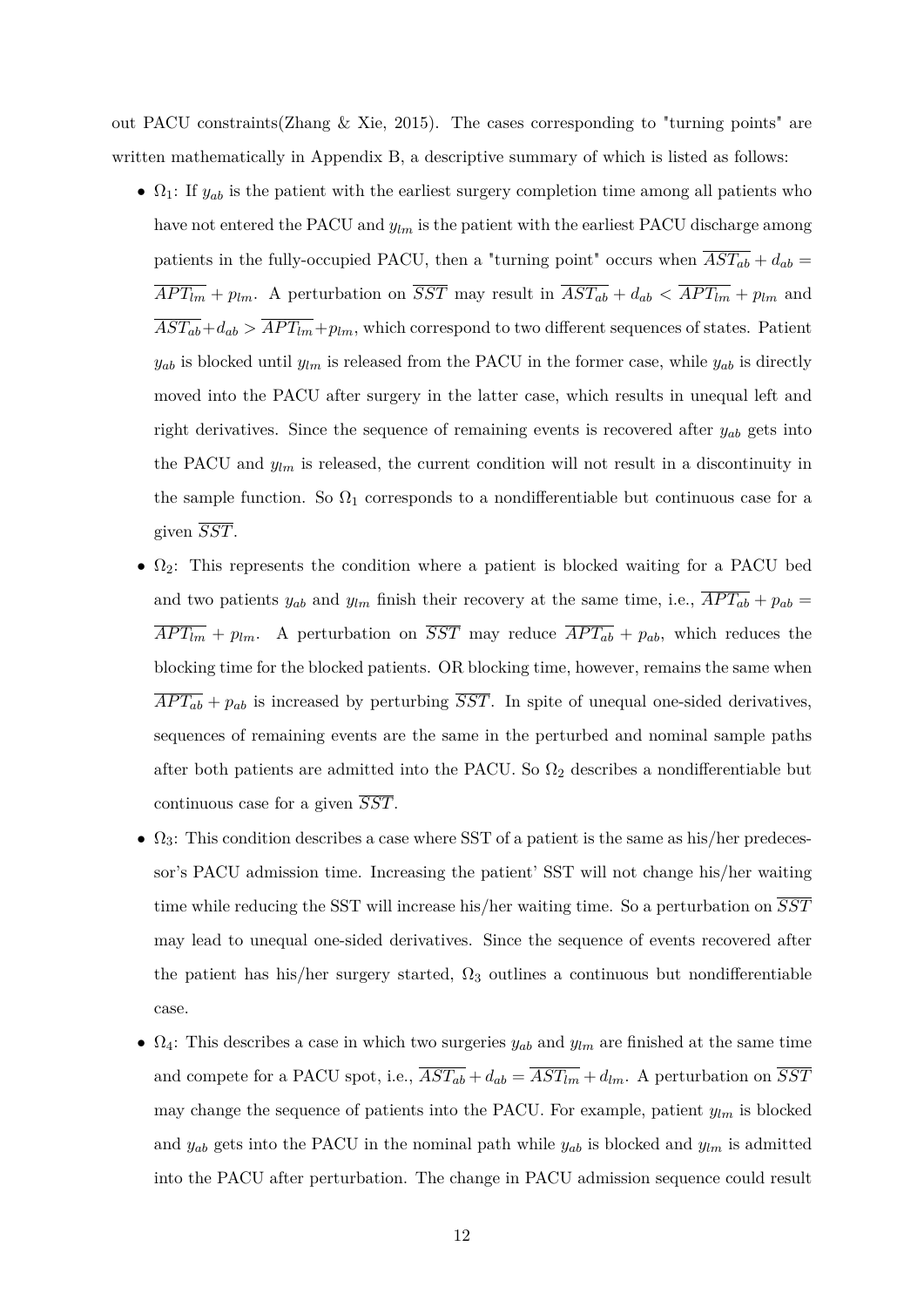in a different sequence of the remaining events, because the blocked patient cannot be admitted until the next PACU release event. In such a case, an infinitesimal perturbation on *SST* triggers finite differences in patient-related times and the sample cost. Therefore  $\Omega_4$  represents a discontinuous case.

- $\Omega_5$ : In this condition, a patient is transferred into the PACU at the end of regular work hours. Increasing his/her SST could trigger OR overtime cost while reducing the SST does not incur an overtime penalty, which results in unequal left and right derivatives.  $\Omega_5$ does not create discontinuity in the sample cost function, since the sequence of the events is not changed.
- $\Omega_6$ : This is a case in which the last patient leaves the PACU at the end of regular work hours. Similar to  $\Omega_5$ , this is a continuous but nondifferentiable case.

Although we only summarize the conditions in which two patients finish their surgeries or recovery simultaneously in  $\Omega_2$  and  $\Omega_4$ , one can easily generalize them to cases with more than two patients involved.

As shown, local nondifferentiability occurs in the sample path function  $C(\overline{SST}, \omega)$  at a given  $\overline{SST}$  when  $\omega \in \bigcup_{i=1,2,3,5,6} \Omega_i$  and discontinuity occurs when  $\omega \in \Omega_4$ . In all cases discussed, there are requirements on random surgery durations  $d_{jk}^{\omega}$  and LOS in the PACU  $p_{jk}^{\omega}$  of different patients. For example in  $\Omega_1$ , nondifferentiability occurs at a given  $\overline{SST}$  when  $\overline{AST_{jk}} + d_{jk} =$  $\overline{APT_{lm}} + p_{lm}$  with some extra conditions. Since it is assumed that surgery durations and LOS in the PACU of different patients follow mutually independent random distributions and they are independent from the choice of SST,  $\Omega_1$  occurs with null probability for any given  $\overline{SST}$ . Similar arguments can be made for other cases to show their null probability of occurrence. Thus  $\widetilde{\Omega} =$  ${\Omega_1 \cup \Omega_2 \cup \Omega_3 \cup \Omega_4 \cup \Omega_5 \cup \Omega_6}$  happens with probability zero. In  $\omega \in \Omega \backslash \tilde{\Omega}$ , there always exists a small enough neighborhood of a given *SST* where the sequence of events is unchanged and every surgery or recovery finishes before or after regular work hours. Consequently,  $C(\overline{SST}, \omega)$ is continuous and differentiable at any  $\overline{SST} \in \Theta$  with probability one (w.p.1).

## **Proposition 1.**  $C(\overline{SST}, \omega)$  *is a.s. differentiable at any*  $\overline{SST} \in \Theta$ .

In the second part of this section, perturbation analysis (PA) is used to determine the sample gradient at a given *SST*. It is known that:

$$
\nabla_{\overline{SST}} C(\overline{SST}, \omega) = (\frac{\partial C}{\partial \overline{SST_{00}}}, \dots, \frac{\partial C}{\partial \overline{SST_{jk}}}, \dots, \frac{\partial C}{\partial \overline{SST_{(orr-1)(SR_{(orr-1)}-1)}}})
$$
(3.2.2)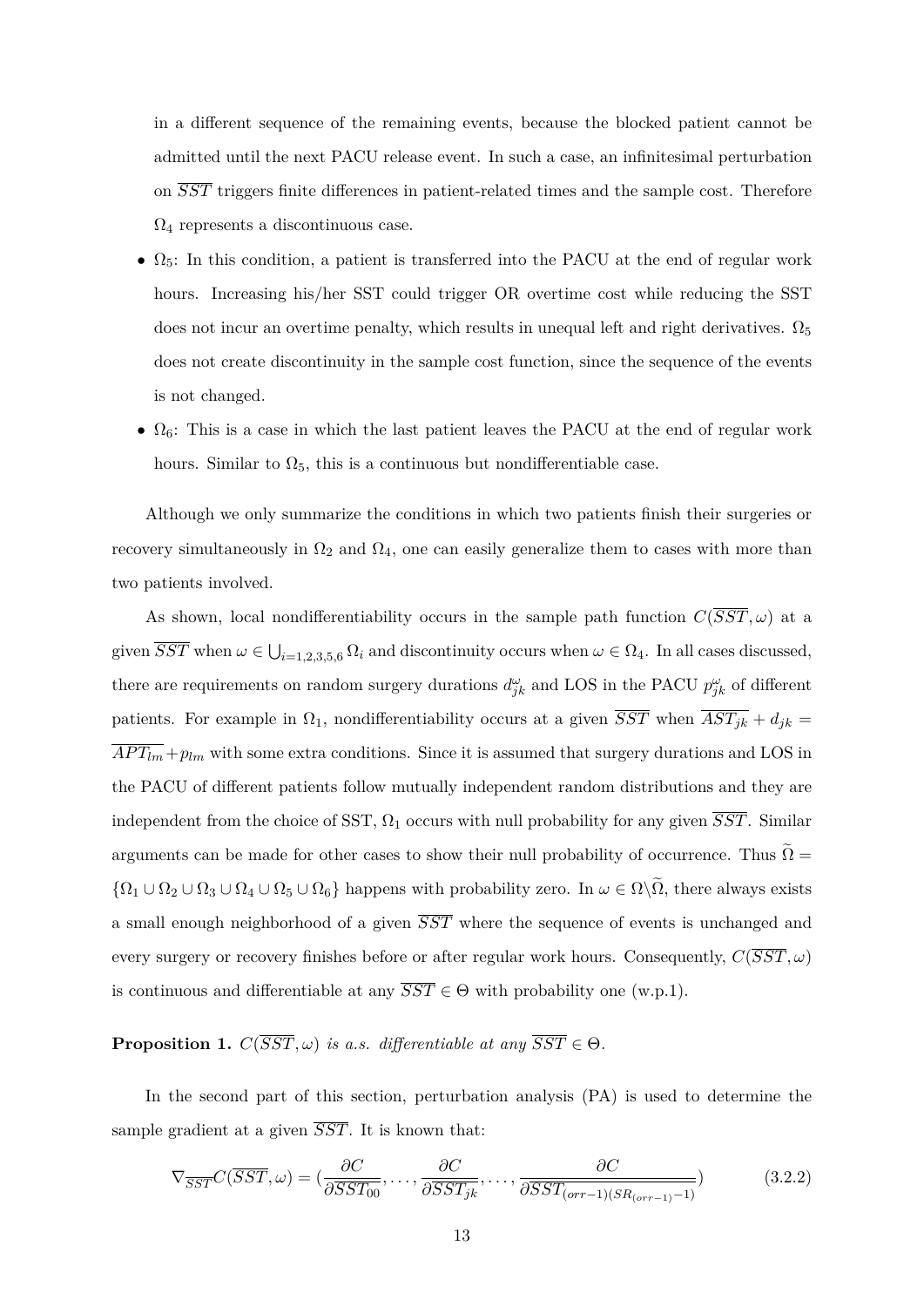where  $\frac{\partial C}{\partial \overline{SST_{jk}}}$  calculates the sample partial derivative in sample  $\omega$ .

We will only study the performance of the perturbed system with  $(\overline{SST} + \Delta \overline{SST_{jk}})$  and derive right derivatives because of the almost-sure differentiability of  $C(\overline{SST}, \omega)$  at any  $\overline{SST}$ . The choice of perturbation  $\Delta \overline{SST_{jk}}$  is small enough so that the sample cost function maintains local linearity.

To calculate partial derivatives of  $C(\overline{SST}, \omega)$  w.r.t.  $\overline{SST}$ , we need to examine how a perturbation on SST of a single patient impacts the whole system. The basic idea is as follows: when a patient's SST is delayed, we determine whether his/her AST is changed accordingly. If his/her AST is affected, the impact on his/her APT is then determined. In the case that a patient's APT is delayed, we need to inspect whether another patient waiting for a PACU bed is affected and also whether his/her following surgery in the OR is delayed. This calculation is conducted in a recursive pattern until the perturbation stops propagation. Accordingly, two rates of change are defined and used in the recursive calculation:

- $\bullet$   $\frac{\Delta C}{\Delta A C}$  $\frac{\Delta C}{\Delta \overline{AST}_{jk}}$  demonstrates how much the sample cost will be influenced, if the actual start time (AST) of a patient  $y_{jk}$  is postponed without considering his/her SST change.
- $\bullet$   $\frac{\Delta C}{\Delta \overline{ \Delta BC}}$  $\frac{\Delta C}{\Delta APT_{jk}}$  shows the effect of delaying PACU admission time (APT) of  $y_{jk}$  on the sample cost without considering the adjustments on his/her SST and AST.

Note that similar to  $\frac{\partial C}{\partial SST_{jk}}$ , we only investigate the effect of a positive perturbation for ∆*C*  $\frac{\Delta C}{\Delta A S T_{jk}}$  and  $\frac{\Delta C}{\Delta A P T_{jk}}$ .

To calculate  $\frac{\partial C}{\partial SST_{jk}}$ , one needs to check whether a perturbation on SST of patient  $y_{jk}$  will delay his/her AST. If  $y_{jk}$  is started later than the SST  $(\overline{AST_{jk}} > \overline{SST_{jk}})$ , a change in SST will not affect his/her AST but only reduces his/her patient waiting time. If *yjk* is started punctually as scheduled  $(\overline{AST_{jk}} = \overline{SST_{jk}})$ , a perturbation on SST will impact his/her AST by the same amount. For example, in Figure 1, a sufficiently small perturbation on SST of Patient 2 in OR 1 will affect his/her AST. A further calculation is needed to examine the impact on the whole system by pushing off his/her AST, denoted as  $\frac{\Delta C}{\Delta A ST_{12}}$ . In contrast, perturbation on SST of Patient 3 in OR 1 will not affect his/her AST because his/her surgery cannot be started until the previous surgery is finished.

Therefore  $\frac{\partial C}{\partial SST_{jk}}$  can be written mathematically as:

$$
\frac{\partial C}{\partial \overline{SST_{jk}}} = \begin{cases}\n-C_{PW} & \text{if } \overline{AST_{jk}} > \overline{SST_{jk}} \\
\frac{\Delta C}{\Delta \overline{AST_{jk}}} - C_{PW} & \text{if } \overline{AST_{jk}} = \overline{SST_{jk}}\n\end{cases}
$$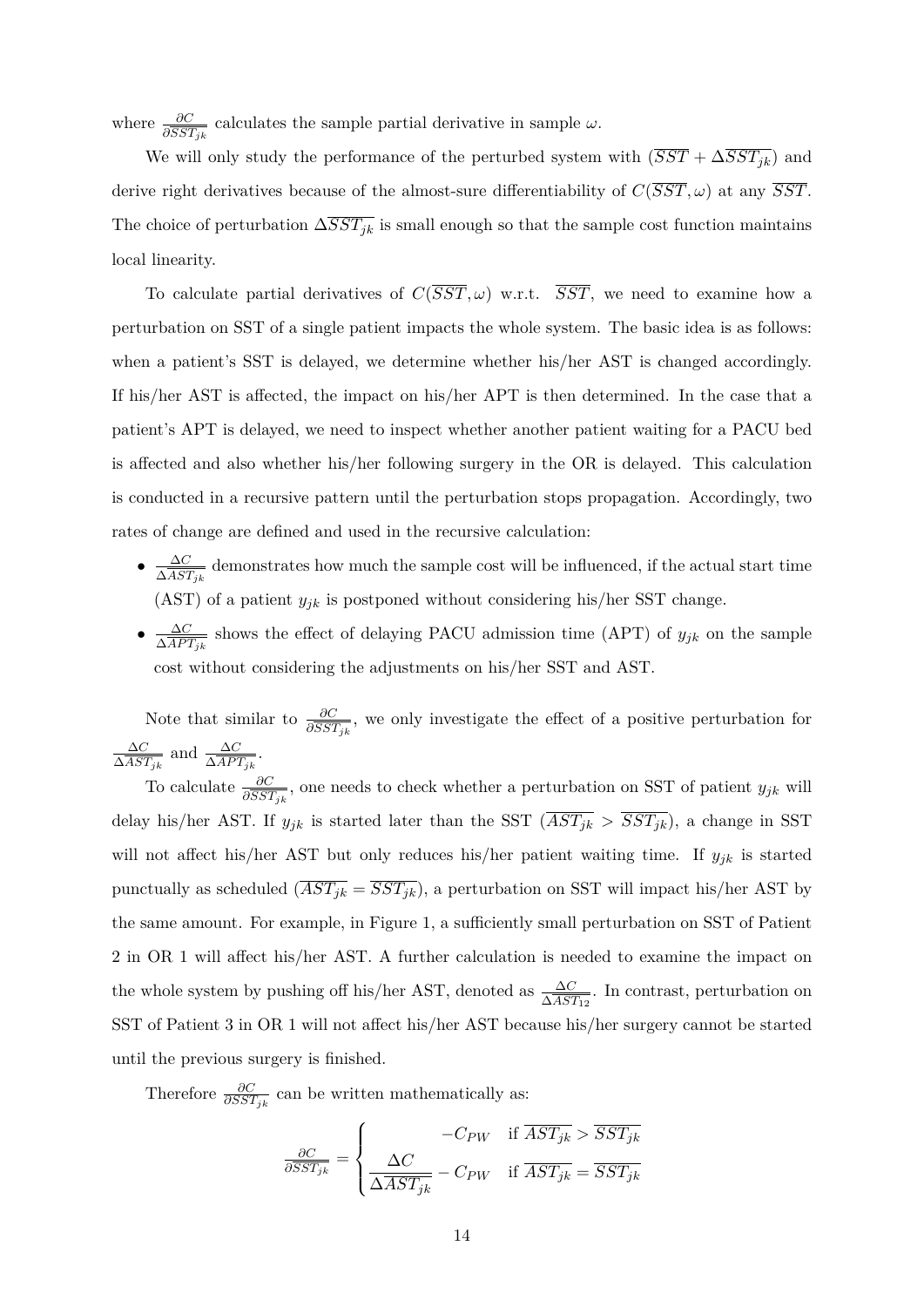∆*C*  $\frac{\Delta C}{\Delta AST_{jk}}$  demonstrates how much the sample cost is influenced, if AST of  $y_{jk}$  is delayed without his/her SST being changed. In addition to an increase in the patient waiting time, extra costs can originate from change on two parallel aspects: APT and surgeon idle time.

- (A) Whether his/her PACU admission time (APT) will be affected.
	- (A1) If  $y_{jk}$  is currently blocked  $\left(\overline{APT_{jk}} > \overline{AST_{jk}} + d_{jk}\right)$ , a small change on AST will change the OR blocking time, but not his/her APT. For example, in Figure 1, a sufficiently small change on AST of Patient 2 in OR 2 will not affect his/her APT because he/she is blocked in the OR after surgery.
	- (A2) If  $y_{jk}$  is not blocked  $(\overline{APT_{jk}} = \overline{AST_{jk}} + d_{jk})$ , OR blocking time stays zero but APT is changed after the perturbation. Further calculation is needed to examine the impact on the whole system by pushing off his/her APT, i.e.  $\frac{\Delta C}{\Delta A PT_{jk}}$ . In Figure 1, perturbation on AST of Patient 2 in OR 1 will affect his/her APT since the APT depends on the time when his/her surgery is finished. We need to examine  $\frac{\Delta C}{\Delta AP T_{12}}$ .
- (B) Whether surgeon idle time is changed
	- (B1) If  $y_{jk}$  is the last patient in his/her OR ( $k = SR_j 1$ ), in addition to the impact on APT, AST adjustment will also change his/her surgery finish time and hence alter the surgeon idle time. In Figure 1, a perturbation on AST of Patient 3 in OR 1 will change the time when the surgeon can leave and hence the surgeon idle time.
	- (B2) If  $y_{jk}$  is not the last patient  $(k < SR_j 1)$ , no extra penalty is applied.

By enumerating all possible pairs of conditions between (A1, A2) and (B1, B2),  $\frac{\Delta C}{\Delta AST_{jk}}$ can be written as the follows:

$$
\frac{\Delta C}{\Delta \overline{AST_{jk}}} = \begin{cases}\nC_{PW} - C_B & \text{if (A1) + (B2)} \\
C_{PW} - C_B + C_I & \text{if (A1) + (B1)} \\
C_{PW} - C_B + \frac{\Delta C}{\Delta A PT_{jk}} & \text{if (A2) + (B2)} \\
C_{PW} - C_B + C_I + \frac{\Delta C}{\Delta A PT_{jk}} & \text{if (A2) + (B1)}\n\end{cases}
$$

Similarly,  $\frac{\Delta C}{\Delta APT_{jk}}$  shows the effect of delaying the PACU admission time (APT) of  $y_{jk}$ without adjusting his/her SST and AST. OR blocking time will be increased no matter if *yjk* is blocked or not. Additional cost will be calculated in two parallel aspects: impact on PACU admission and PACU overtime, and impact on surgery start and OR overtime.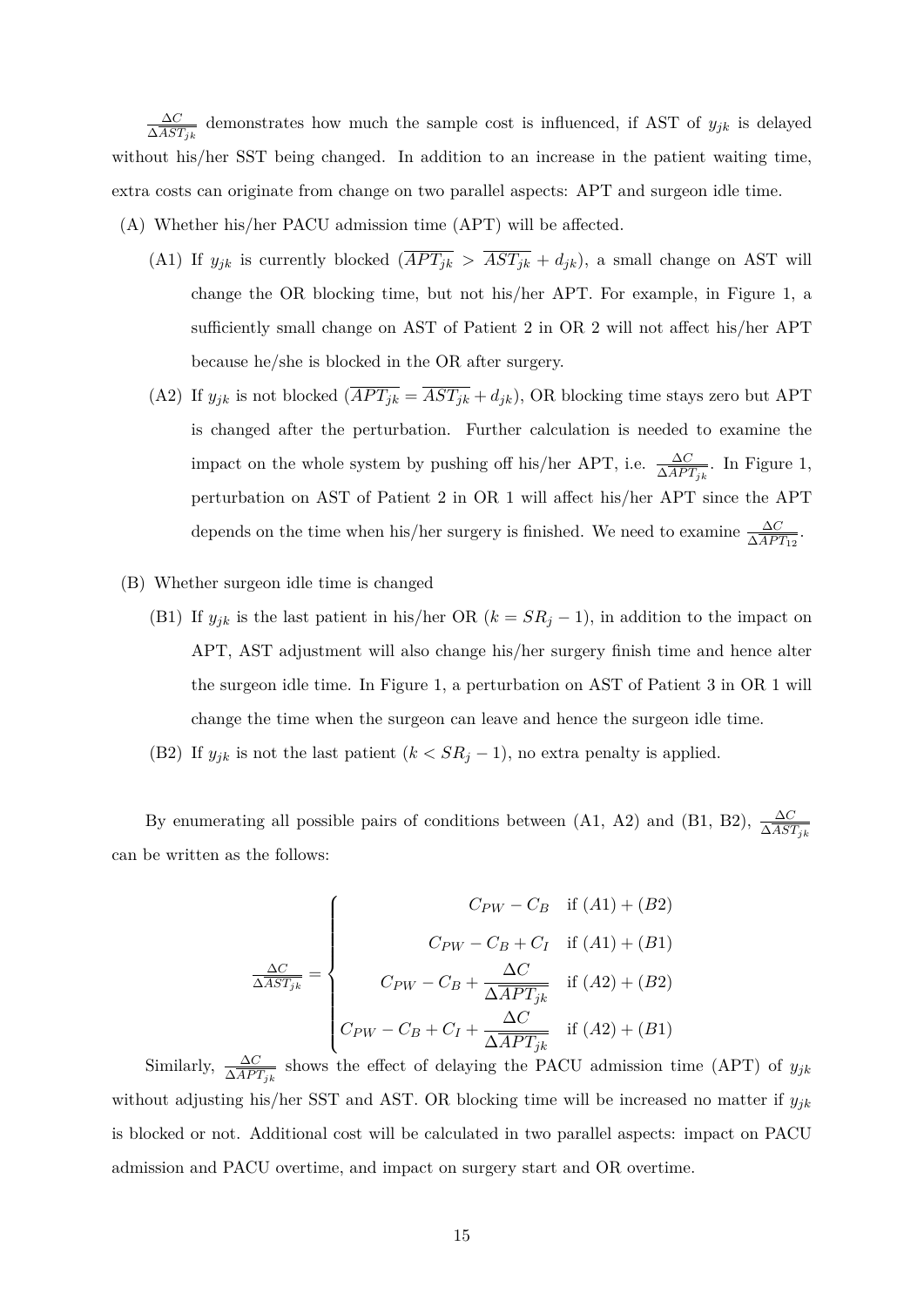- Impact on PACU admission and overtime
- (a) If  $y_{jk}$  is the last patient discharged from the PACU  $(\overline{APT_{jk}} + p_{jk} = PF)$ , one needs to determine whether a delay on his/her APT will incur the PACU overtime penalty.
	- (a1) If there is currently PACU overtime  $(\overline{APT_{jk}} + p_{jk} = PF \ge MT)$ , a delay on APT of *yjk* will increase the PACU overtime penalty. For example, delaying APT of Patient 3 in OR 1 in Figure 1 will result in extra penalty on PACU overtime.
	- (a2) If there is currently no PACU overtime  $(\overline{APT_{jk}} + p_{jk} = PF < MT)$ , a delay on APT will not trigger the PACU overtime.
- (b) If  $y_{jk}$  is not the last patient discharged from the PACU  $(\overline{APT_{jk}} + p_{jk} < PF)$ , perturbation on his/her APT might impact another patient waiting for the PACU bed.
	- (b1) If  $y_{jk}$  has a close follower  $y_{mn}$  in the PACU queue who cannot enter the PACU until  $y_{jk}$  is discharged,  $\left(\overline{APT_{jk}} + p_{jk} < PF$ ,  $\exists m \in J, n \in K_m, s.t.$   $\overline{APT_{mn}} =$  $\overline{APT_{jk}} + p_{jk}$ . Delaying APT of  $y_{jk}$  will postpone APT of  $y_{mn}$  and thus the perturbation is propagated. For example, perturbation on APT of Patient 2 in OR 2 in Figure 1 will result in change on APT of Patient 3 in OR 1, who can not enter the PACU until the discharge of Patient 2 in OR 2.
	- (b2) If  $y_{jk}$  has no close follower in the PACU queue  $\overline{(APT_{jk} + p_{jk} < PF, \ \exists m \in J, n \in J]}$  $K_m$ , *s.t.*  $\overline{APT_{mn}} = \overline{APT_{jk}} + p_{jk}$ , no extra penalty is applied in the aspect of PACU admission. For example, perturbation on APT of Patient 1 in OR 2 in Figure 1 will not cause changes on other patients' PACU admission.
- Impact on surgery start and OR overtime
- (c) If  $y_{jk}$  is the last patient in his/her OR ( $k = SR_j 1$ ), delaying his/her APT may increase OR overtime.
	- (c1) If surgery of  $y_{jk}$  enters the PACU after regular hours  $(k = SR_j 1, \overline{APT_{jk}} \ge MT)$ , OR overtime is extended by increasing his/her APT. For example, a sufficiently small delay on APT of Patient 3 in OR 1 in Figure 1 will cause an increase in OR overtime.
	- (c2) If surgery of  $y_{jk}$  enters the PACU before regular hours  $(k = SR_j 1, \overline{APT_{jk}} < MT)$ , there is no extra OR overtime triggered. For example, perturbation on APT of Patient 2 in OR 2 in Figure 1 will not cause extra OR overtime.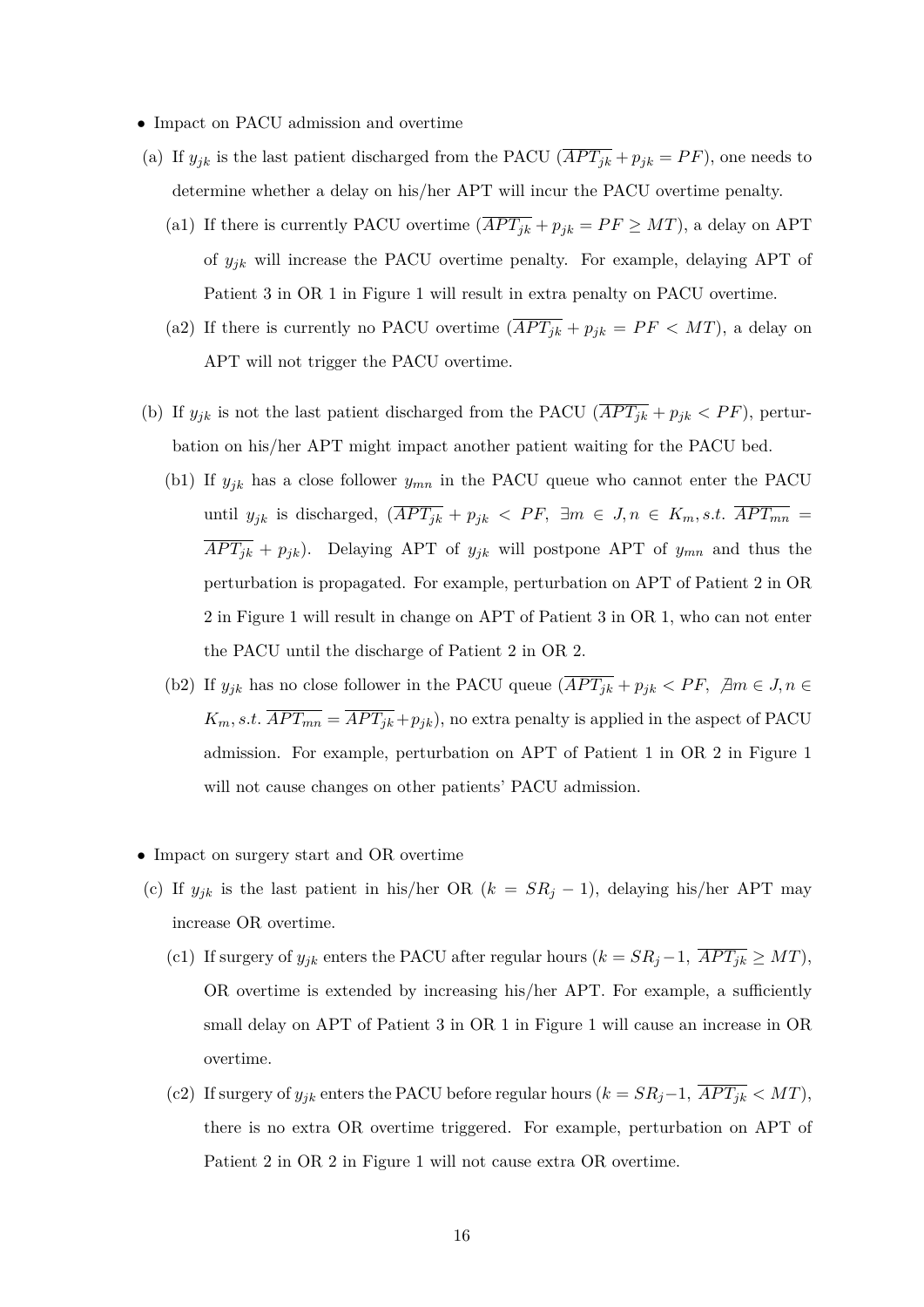- (d) If  $y_{jk}$  is not the last patient in his/her OR  $(k < SR_j 1)$ , perturbation on his/her APT might impact his/her following patient.
	- (d1) If  $y_{jk}$  has a close follower  $y_{j(k+1)}$  in his/her OR whose surgery cannot be started until *y<sub>jk</sub>* is transferred into the PACU ( $k < SR_j - 1$ ,  $\overline{AST_{j(k+1)}} = \overline{APT_{jk}}$ ), AST of  $y_{j(k+1)}$  is changed accordingly if APT of  $y_{jk}$  is perturbed. For example, perturbation on APT of Patient 2 in OR 1 in Figure 1 will cause change to AST of Patient 3 in OR 1.
	- (d2) If  $y_{jk}$  has no close follower in his/her OR  $(k < SR_j 1, \overline{AST_{j(k+1)} > APT_{jk}})$ , the perturbation is not propagated to his/her following patients.

With all possible combinations between  $(a1, a2, b1, b2)$  and  $(c1, c2, d1, d2)$  included, ∆*C*  $\frac{\Delta C}{\Delta APT_{jk}}$  is written as follows: (note that  $(a2)+(c1)$  is not feasible since  $(a2)$  requires  $APT_{jk}$  +  $p_{jk} = PF < MT$  while (c1) requires  $\overline{APT_{jk}} \geq MT)$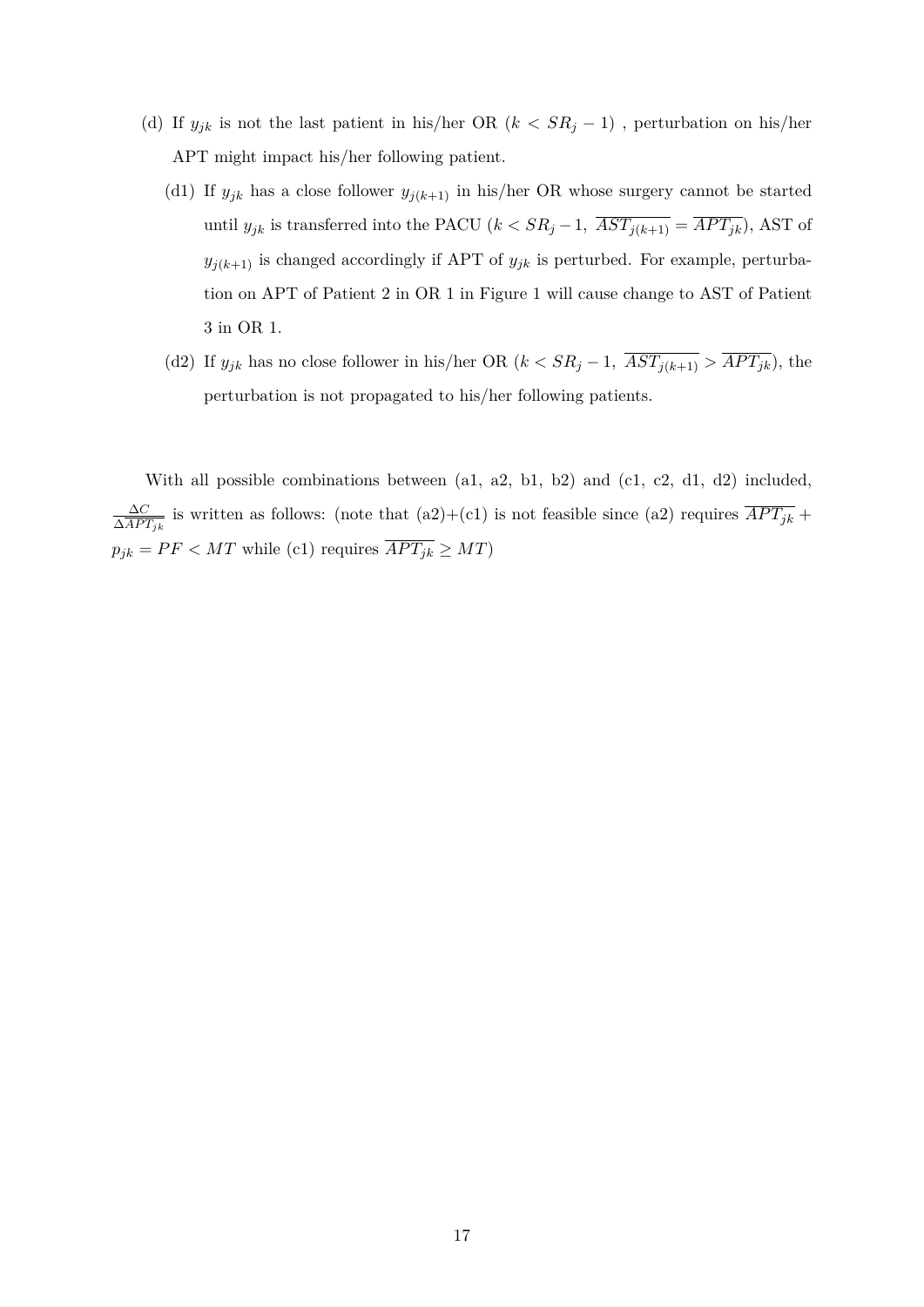$$
C_O + C_{PO} + C_B \quad \text{if } (a1) + (c1)
$$
\n
$$
C_{PO} + C_B \quad \text{if } (a1) + (c2)
$$
\n
$$
C_{PO} + \frac{\Delta C}{\Delta A S T_{j(k+1)}} + C_B \quad \text{if } (a1) + (d1)
$$
\n
$$
C_{PO} + C_B \quad \text{if } (a1) + (d2)
$$
\n
$$
C_B \quad \text{if } (a2) + (c2)
$$
\n
$$
\frac{\Delta C}{\Delta A S T_{j(k+1)}} + C_B \quad \text{if } (a2) + (d1)
$$
\n
$$
C_B \quad \text{if } (a2) + (d2)
$$
\n
$$
\frac{\Delta C}{\Delta A P T_{m}} + C_B \quad \text{if } (b1) + (c1)
$$
\n
$$
\frac{\Delta C}{\Delta A P T_{mn}} + C_B \quad \text{if } (b1) + (c2)
$$
\n
$$
\frac{\Delta C}{\Delta A P T_{mn}} + C_B \quad \text{if } (b1) + (d1)
$$
\n
$$
\frac{\Delta C}{\Delta A P T_{mn}} + C_B \quad \text{if } (b1) + (d2)
$$
\n
$$
C_O + C_B \quad \text{if } (b2) + (c1)
$$
\n
$$
C_B \quad \text{if } (b2) + (c2)
$$
\n
$$
\frac{\Delta C}{\Delta A S T_{j(k+1)}} + C_B \quad \text{if } (b2) + (d1)
$$
\n
$$
C_B \quad \text{if } (b2) + (d2)
$$

Based on  $\frac{\Delta C}{\Delta AST_{jk}}$  and  $\frac{\Delta C}{\Delta APT_{jk}}$ ,  $\frac{\partial C}{\partial SS^2}$  $\frac{\partial C}{\partial \overline{SST}_{jk}}$  and  $\nabla_{\overline{SST}} C(\overline{SST}, \omega)$  in equation (3.2.2) can be calculated recursively. From the derivation of the sample gradients, the local linear performance of the sample cost function is further confirmed. Also, the sample gradients are consistent with our earlier findings that derivative changes when nondifferentiable and discontinuous cases occur with  $\omega \in \tilde{\Omega}$  for a given  $\overline{SST}$ .

## **4 SAA-Gradient Descent Algorithm**

#### **4.1 Sample Average Approximation**

As two of the most widely used stochastic optimization methods, stochastic approximation (SA) and sample average approximation (SAA) are within our consideration. The SA method can be viewed as a stochastic version of the steepest descent algorithm (Chau et al., 2014). An estimator of the gradient of the expected cost function is derived based on a new set of scenarios generated in every iteration and used to find the descent direction(van Ryzin & Vulcano, 2008). It has been extensively studied and applied in various operations research fields. Two recent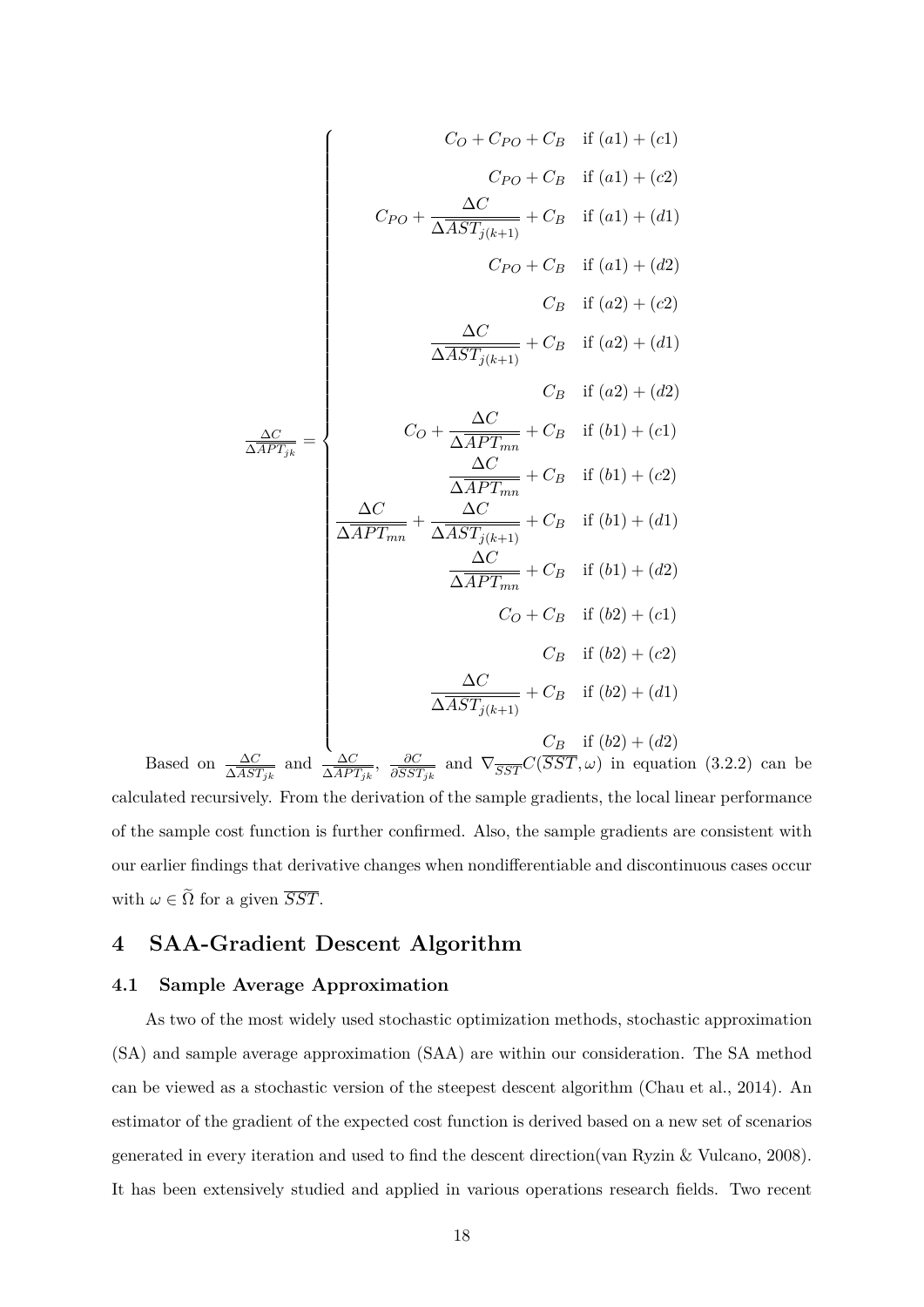examples are van Ryzin and Vulcano's study (2008) in network revenue management and Zhang and Xie's research (2015) in surgery appointment scheduling.

SAA converts a stochastic problem into a deterministic counterpart by taking a finite number of samples. It has been shown to be most effective when the expected cost function is continuous(Kim et al., 2015). The theory of SAA is comprehensively covered in (Kleywegt et al., 2002; Ahmed et al., 2002) and it has been widely used in solving OR scheduling problems, including two articles we have discussed (Denton et al., 2007; Mancilla & Storer, 2012).

Typically with sample gradient information obtainable, one would show in SA that sample gradients are unbiased estimators of the gradients of  $J(\overline{SST})$ . Due to the discontinuity of the sample cost function  $C(\overline{SST}, \omega)$ , however, it is not possible for us to prove the result. Kim et al.(2015), Fu (1997) and Ho(1991) all give sets of sufficient conditions under which the gradient of a discontinuous sample function is an unbiased estimator, but none of them can be effectively applied in our problem. All of their conditions need information about the probability of discontinuity occurring in  $\left[ \overline{SST}, \overline{SST} + \Delta \right]$ , which would require us to write a complex convolution of multivariate distributions.

In contrast, sample gradients can be directly used in SAA to solve the deterministic problem. We are able to prove the continuity of our expected cost function in Proposition 2 in Appendix C, in which condition SAA is effective(Kim et al., 2015). In addition, SAA is shown to outperform the SA method in our numerical experiments in Section 5.2. Therefore, SAA is adopted to fully exploit the efficiency of perturbation analysis and the continuity of  $J(\overline{SST})$ .

In SAA, *n* independent samples  $\omega_1, \omega_2, \ldots, \omega_n$  are generated from the distribution of  $\omega$  and let

$$
J_n(\overline{SST}) = \frac{1}{n} \sum_{i=1}^n C(\overline{SST}, \omega_i)
$$

Then deterministic optimization algorithms can be applied to solve the SAA formulation of the stochastic scheduling problem:

$$
\min_{\overline{SST} \in \Theta} J_n(\overline{SST}) \tag{4.1.1}
$$

We are able to show the consistency of the SAA estimators of the optimal value and the optimal solutions in Appendix C. This ensures that, when the number of scenarios is sufficiently large, the minimizer or a solution with a near-infimum value of the SAA problem will converge to a minimizer of the stochastic problem w.p.1. In other words, if solutions with near-infimum value could be found in the SAA problem with a large enough number of scenarios, they are a.s.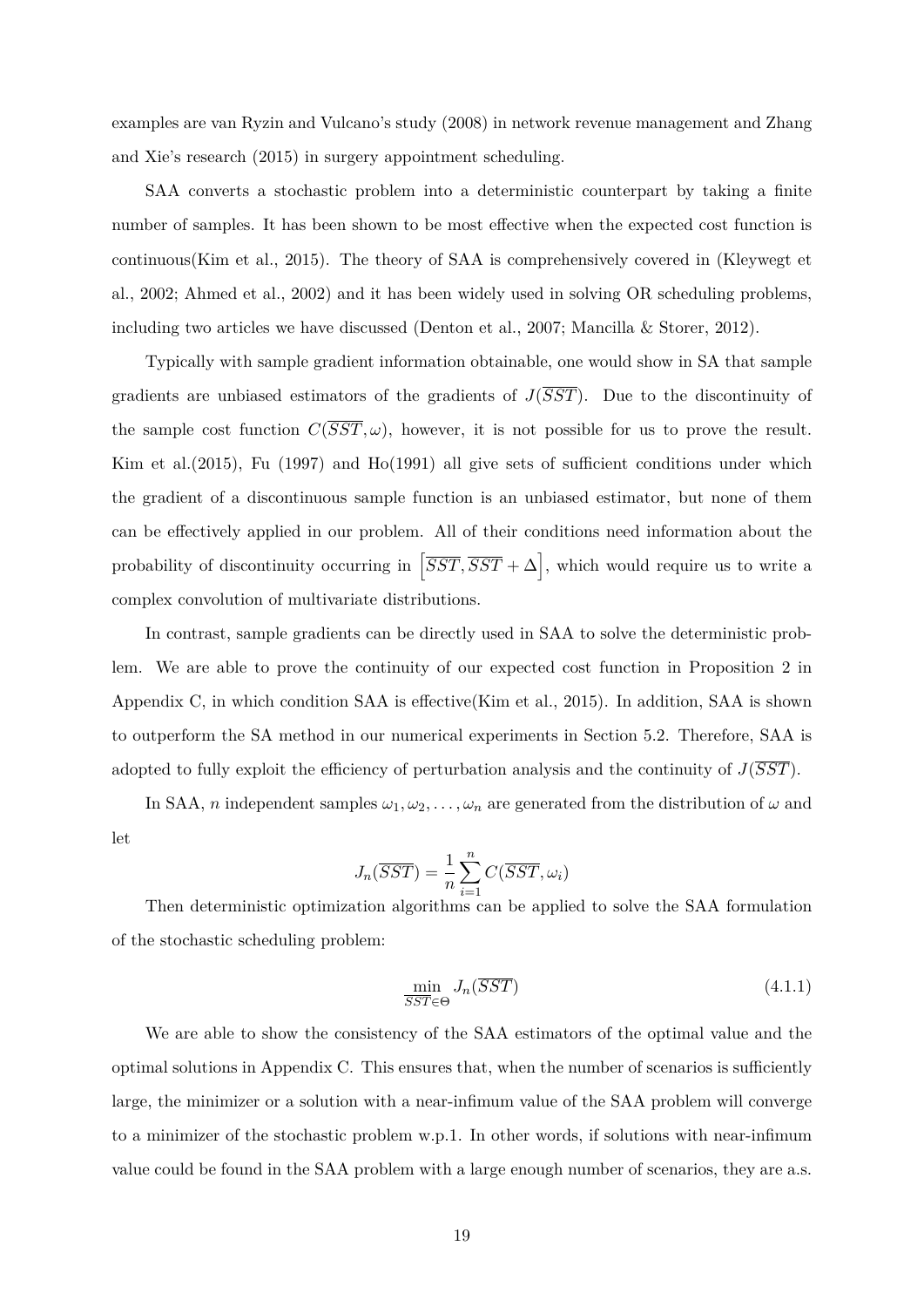near-optimal solutions to the stochastic problem. In the next section, an SAA-gradient descent algorithm with random restarts (SAA-GDR) is proposed to find solutions with near-infimum value to our SAA formulation.

#### **4.2 SAA-Gradient Descent Algorithm with Random Restarts (SAA-GDR)**

In SAA-GDR (Algorithm 1), a backtracking line search scheme (Nocedal & Wright, 2006) is implemented. Sample gradients are calculated by PA and used to determine the improving direction in each iteration. Step size is dynamically adapted based on initial step size *ρ* and step size updating factor  $\alpha$ . A sufficient decrease percentage requirement is enforced in the line search, i.e., a step is taken only when the improvement in the objective value is no less than a threshold percentage, *c*. This rule is shown in the computational experiments to be as good as the Armijo rule(Nocedal & Wright, 2006) in the quality of solutions but more efficient in terms of running time. The iteration limit *M* is selected sufficiently large so that the gradient descent is not terminated while the objective is improving. The search is randomly restarted when a potential local minimum is identified to explore more broadly in the feasible region. The number of scenarios N and the number of random restarts K need to be specified in the algorithm, selection of which will be discussed in Section 5.1.

A move in the steepest descent direction may result in an infeasible solution, in which case Proj(*SST*) will project the infeasible SST into the feasible region Θ. With all the patients examined in the predetermined sequence in each OR, Proj(*SST*) will identify and adjust the scheduled start times that violate the predetermined sequence or exceed the regular work hours

in Function Proj.

```
for j = 0 to orr - 1 do
    for k = 1 to SR<sub>i</sub> - 1 do
          if \overline{SST_{jk}} < \overline{SST_{j(k-1)}} then
            SST_{jk} = \overline{SST_{j(k-1)}}else if \overline{SST_{ik}} > MT then
           \overline{SST_{ik}} = MTelse
                \overline{SST_{jk}} = \overline{SST_{jk}}end
    end
end
```
### **Function** Proj(*SST*)

It is not possible for us to theoretically prove that the SAA-GDR algorithm identifies optimal solutions in the stochastic problem, considering the discontinuity and nondifferentiability of the sample cost function. Instead, extensive computational results are presented in Section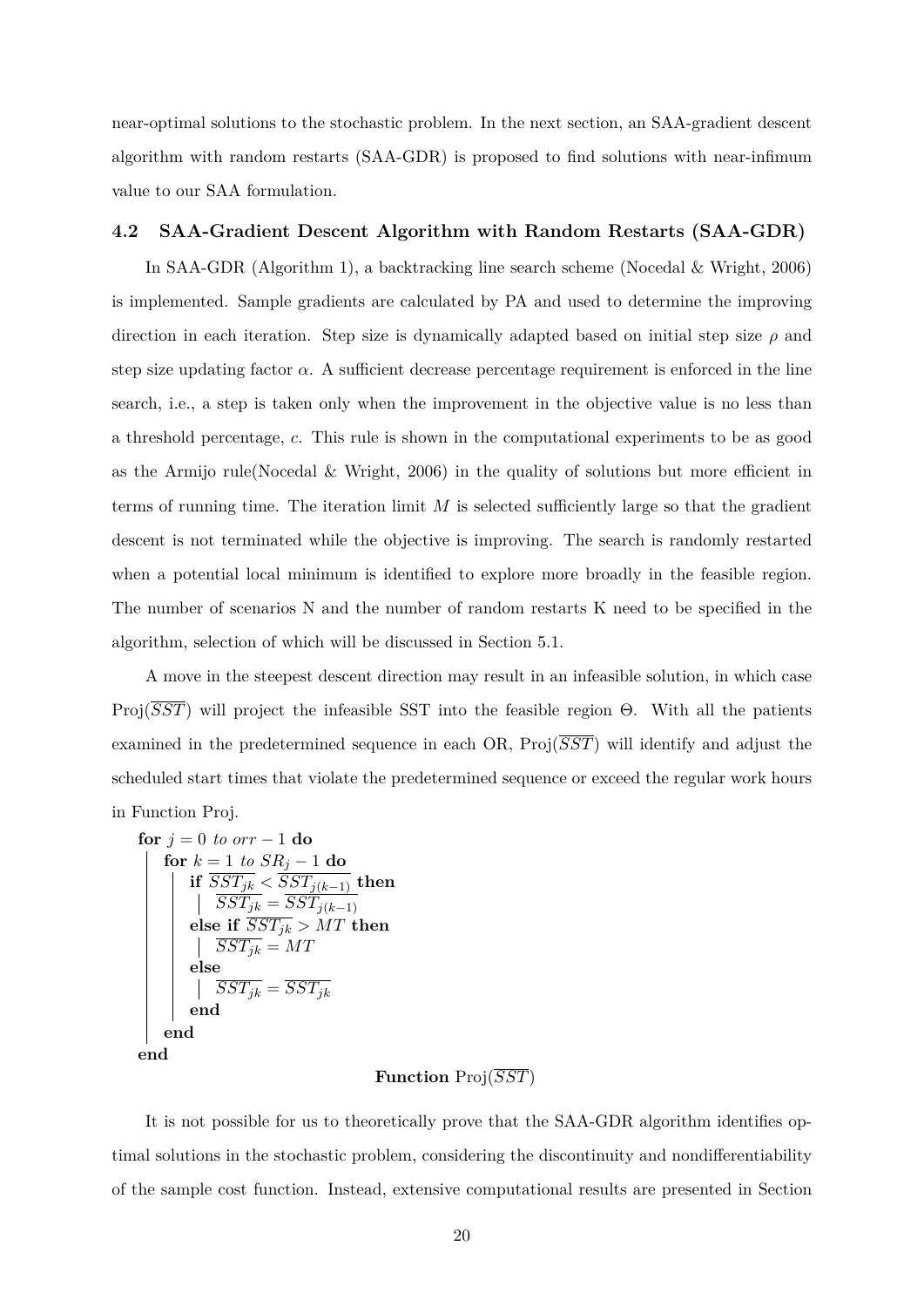**Data**: Scenarios  $\omega_1, \ldots, \omega_N$ , percentage threshold *c*, initial step size  $\rho$ , step size updating factor  $\alpha$ , step size threshold  $\gamma_s$ , iteration limit M **Result**: Best solution  $\overline{SST}^*$  and objective value  $J_N^*$ **begin**  $J_N^* \leftarrow \infty$ ;  $\overline{SST^*} \leftarrow 0$ ; **for** *n=1 to K* **do**  $\gamma_0 = \rho;$ Randomly choose  $\overline{SST_0} \in \Theta$ . Run DEDS with all N scenarios and obtain  $J_N(\overline{SST_0}) = \frac{1}{N}$  $\sum$ *N i*=1  $C(SST_0, \omega_i)$ **for** *m=1 to M* **do** Calculate the sample gradient at the current SST by Perturbation Analysis:  $\nabla J_N(\overline{SST_{m-1}}) = \frac{1}{N}$  $\sum$ *N i*=1  $\nabla C(\overline{SST_{m-1}},\omega_i)$ Update the SST by moving along the steepest descent direction.  $\overline{SST_m} = \text{Proj}(\overline{SST_{m-1}} - \gamma_m \frac{\nabla J_N(\overline{SST_{m-1}})}{\sqrt{J_N(\overline{SST_{m-1}})}})$  $\left\|\nabla J_N(\overline{SST_{m-1}})\right\|$ ) where  $\text{Proj}(\overline{SST})$  projects SST into the feasible region  $\Theta$ ; Run DEDS and obtain  $J_N(\overline{SST_m})$ ; Enforce the sufficient decrease percentage requirement; **if**  $J_N(\overline{SST_m}) < J_N(\overline{SST_{m-1}}) * (1-c)$  **then**  $\gamma_m = \alpha \gamma_{m-1}$ ; **else**  $J_N(\overline{SST_m}) = J_N(\overline{SST_{m-1}}), \overline{SST_m} = \overline{SST_{m-1}}, \gamma_m = \frac{\gamma_{m-1}}{\alpha}$  $\frac{n-1}{\alpha}$ ; **end**  $\mathbf{if}~ \gamma_m < \gamma_s~ \mathbf{then}$ break; **end end**  $\mathbf{if} \,\, J_N(\overline{SST_M}) < J_N^* \,\, \mathbf{then}$  $J_N^* = J_N(\overline{SST_M})$  and  $\overline{SST^*} = \overline{SST_M}$ **end end end Algorithm 1:** SAA-gradient descent algorithm with random restarts (SAA-GDR)

5.1 to demonstrate the performance of the SAA-GDR algorithm and verify that it converges to a set of near-optimal points regardless of where the search starts.

## **5 Numerical Results**

The DEDS and SAA-GDR algorithm are implemented in  $C_{++}$  and tested on a compute node with 800MHz AMD Opteron<sup>TM</sup> processor 6128 and 32GB memory In our experiments, patients' surgery durations and LOS in the PACU are modeled as independent truncated lognor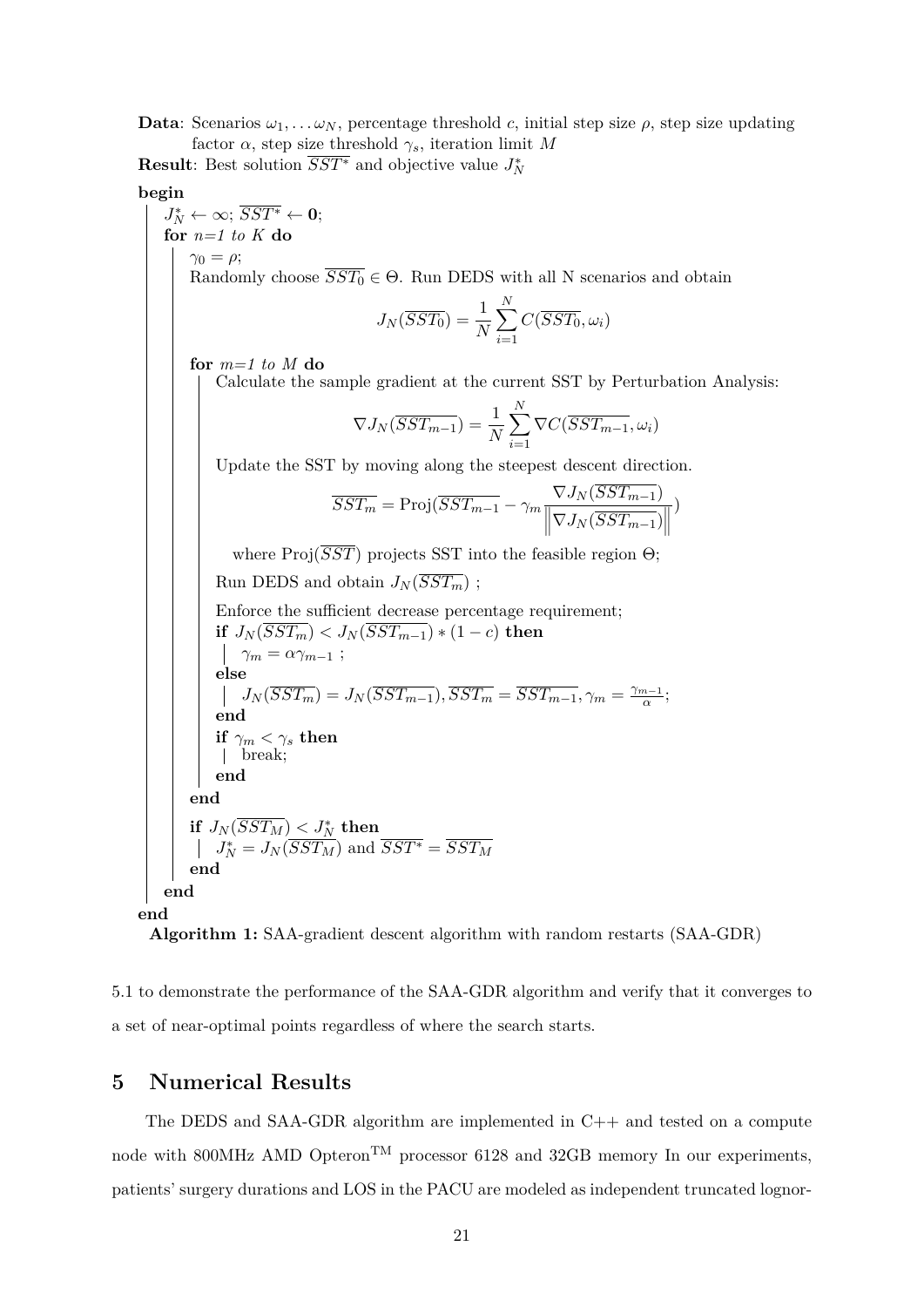mal distributions. The lognormal distribution has been shown to be effective in surgical process modeling and used in papers including (Marcon & Dexter, 2006; Marcon et al., 2003; Min & Yih, 2010a; Zhang & Xie, 2015; Mancilla & Storer, 2012). Truncated random distributions, as discussed in Section 3.1, are also widely adopted in modeling medical procedures.

Test data in Lee and Yih(2014) is adopted in our experiments, which includes 15 ORs and two to six patients in a given sequence in each OR. Their data is originally given in the form of triangular fuzzy numbers and we convert them to truncated lognormal distributions using an approximation method described in their paper. Each patient has unique surgical duration and LOS in the PACU distributions. After conversion, the mean surgical durations range from 0.5 hours to over 5 hours and the average LOS in the PACU from 0.5 to 2.5 hours. In our experiments, the number of ORs are randomly generated and ORs are arbitrarily drawn from the pool of 15 ORs. Scenarios of surgical durations and LOS in the PACU are generated for patients using the corresponding means and standard deviations in these selected ORs. The number of PACU beds is determined so that the ratios of PACU beds to ORs range from 0.6 to 0.75, similar to the the recommended ratio of 0.7 in (Lee & Yih, 2014).

We conduct experiments with a wide range of cost parameters given the fact that hospitals vary in costs. According to (Raphael et al., 2014), surgery time cost is about 3−3*.*5 times more than PACU time in total knee arthroplasty and total hip arthroplasty. Kapur (2001) reports that PACU expenses may be more than 35% of OR costs while expenditure on ORs is 8.9 times more than that on the PACU in the hospital studied by (Macario et al., 1995). Costs associated to ORs are also reported in previous studies:  $\frac{C_O}{C_I} = 2$  and  $\frac{C_{PW}}{C_I} = 0.25$  in (Glowacka et al., 2009);  $\frac{C_O}{C_I}$  = 1.5 and  $\frac{C_{PW}}{C_I}$   $\in (0.02, 1)$  in (Cayirli et al., 2012);  $\frac{C_O}{C_I}$  = 1.5 and  $\frac{C_{PW}}{C_I}$   $\in (0.01, 1)$ in (Robinson & Chen, 2010; Chen & Robinson, 2014); and  $\frac{C_O}{C_{PW}} = 33$  in (Berg et al., 2014). Though we were not able to find literature about OR blocking cost, it is mentioned that OR blocking could be costly to patients and service providers (Gordon et al., 1988; Jonnalagadda et al., 2005; Lee & Yih, 2014) and thus we select its cost within a wide range. Based on the cost analysis in previous literature, cost parameters in our problem are generated randomly as follows:

$$
C_I = 1
$$
 (After standardization)  
\n
$$
C_B = C_I x_2
$$
, where  $x_2 \sim U(0, 10)$   
\n
$$
C_O = C_I x_3
$$
, where  $x_3 \sim U(1.5, 4)$   
\n
$$
C_{PO} = C_O x_4
$$
, where  $x_3 \sim U(0.1, 1)$   
\n
$$
C_{PW} = C_I x_1
$$
, where  $x_1 \sim U(0.01, 1)$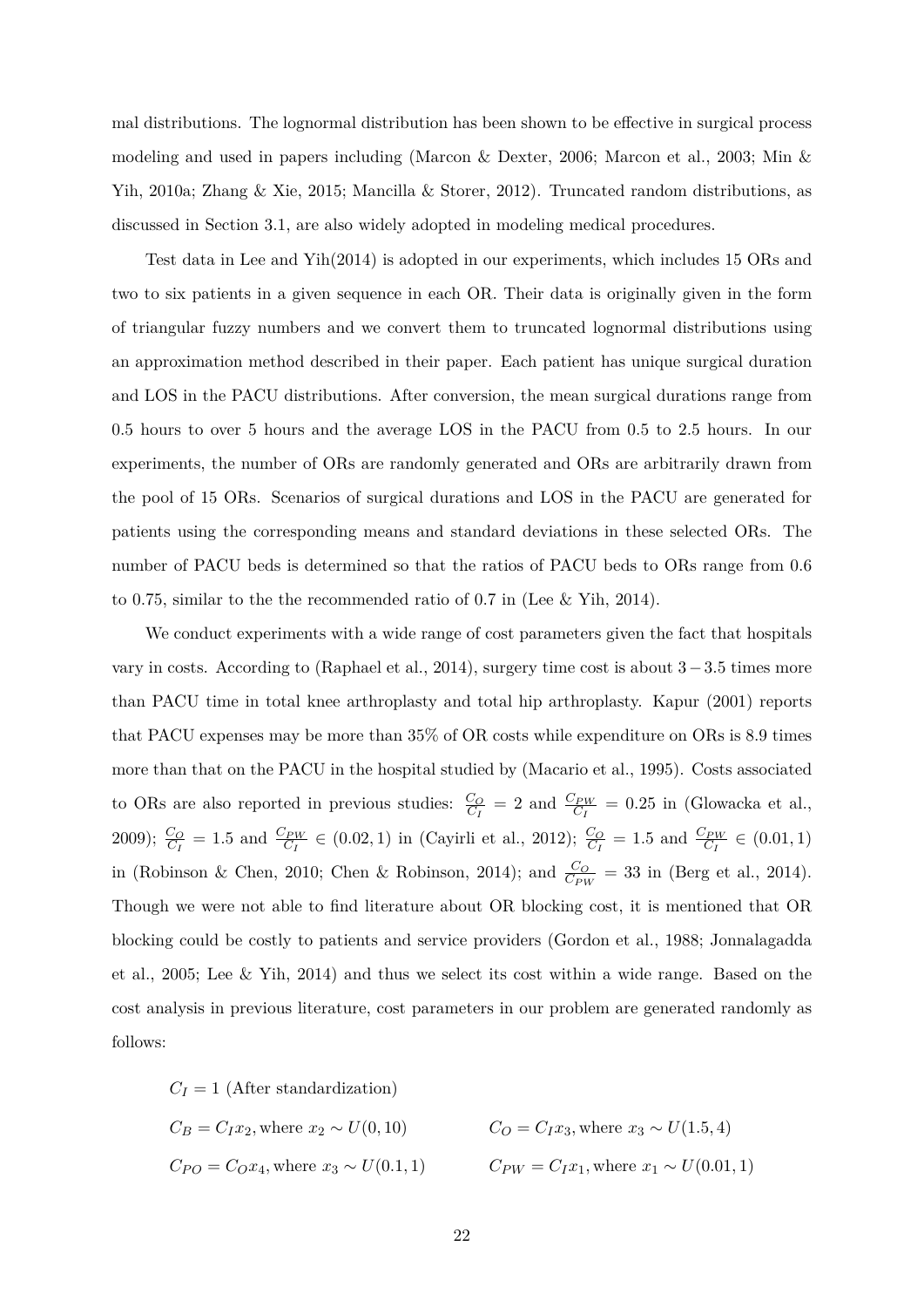We also assume that ORs and the PACU have the same 8-hour regular work time (*MT*), though our method could be easily modified to accommodate different length of regular work time for ORs and the PACU as described in Section 3.2.1. Algorithmic parameters are selected in our pilot tests and used in all our numerical experiments: percentage threshold  $c = 10^{-5}$ , initial step size  $\rho = 1$  and step size updating factor  $\alpha = 2$ .

#### **5.1 SAA-GDR Algorithm**

Our first step is to conduct a set of experiments in a similar way as Linderoth et al. (2006), which demonstrates the quality of solutions obtained in our SAA-GDR algorithm. The key idea is to derive an estimate of the optimality gap based on (Mak et al., 1999):

$$
E\left[J_N^*\right] \le J^* \le J(\overline{SST})
$$

where  $J_N^*$  is the infimum of the SAA problem with the number of scenario *N*,  $J(\overline{SST})$  is the objective value of a feasible solution  $\overline{SST}$  and  $J^*$  is the optimal value in the original stochastic problem. In Linderoth et al.'s (2006) experiment, the optimality gap  $J(\overline{SST}) - J^*$  is estimated by an over-estimator  $J(\overline{SST}) - E[J_N^*]$ , the bias of which can be reduced by increasing the number of scenarios *N*. Therefore different numbers of scenarios are tested in the experiments. *J*(*SST*) is estimated by the Monte-Carlo sampling method with batches of sufficiently large samples. An estimate of  $E[J_N^*]$  can be derived statistically if we can estimate the infimum  $J_N^*$ of the SAA problems. If *JNK* is the best objective value obtained with *K* random restarts, the gap between  $J_N^*$  and  $J_{NK}$  can be narrowed by increasing K. Therefore, we will estimate  $J_N^*$ using  $J_{NK}$  with a sufficiently large number of random restarts *K* and further use  $E[J_{NK}]$  as an estimate of  $E[J_N^*]$ . The details of this experiment are given in Appendix D.

Random test instances with *N* scenarios are generated and solved using SAA-GDR with *K* random restarts. Estimates of the upper bound  $J(\overline{SST})$  and the lower bound  $E[J_N^*]$  are derived and part of the results are presented in Tables 1 to 3 with corresponding setup in Appendix E. In all test problems, the relative gap is very small  $(<0.5\%)$  with  $N = 5000$  and  $K = 5000$ . When the number of scenarios *N* is increased and the number of random restarts *K* is unchanged, we observe an increase in the lower bound estimates, which is consistent with our expectation that  $J^* - E[J_N^*]$  vanishes as *N* increases. When *K* is increased and *N* is unchanged, a decrease in the lower bound estimates is observed, as we expect that  $J_{NK}$  decreases to  $J_N^*$  as  $K$  increases. Additionally, we have a similar observation as noted by Linderoth et al. (2006) that the upper bound estimate is almost unaffected by the choice of *N* and *K*, suggesting that the solutions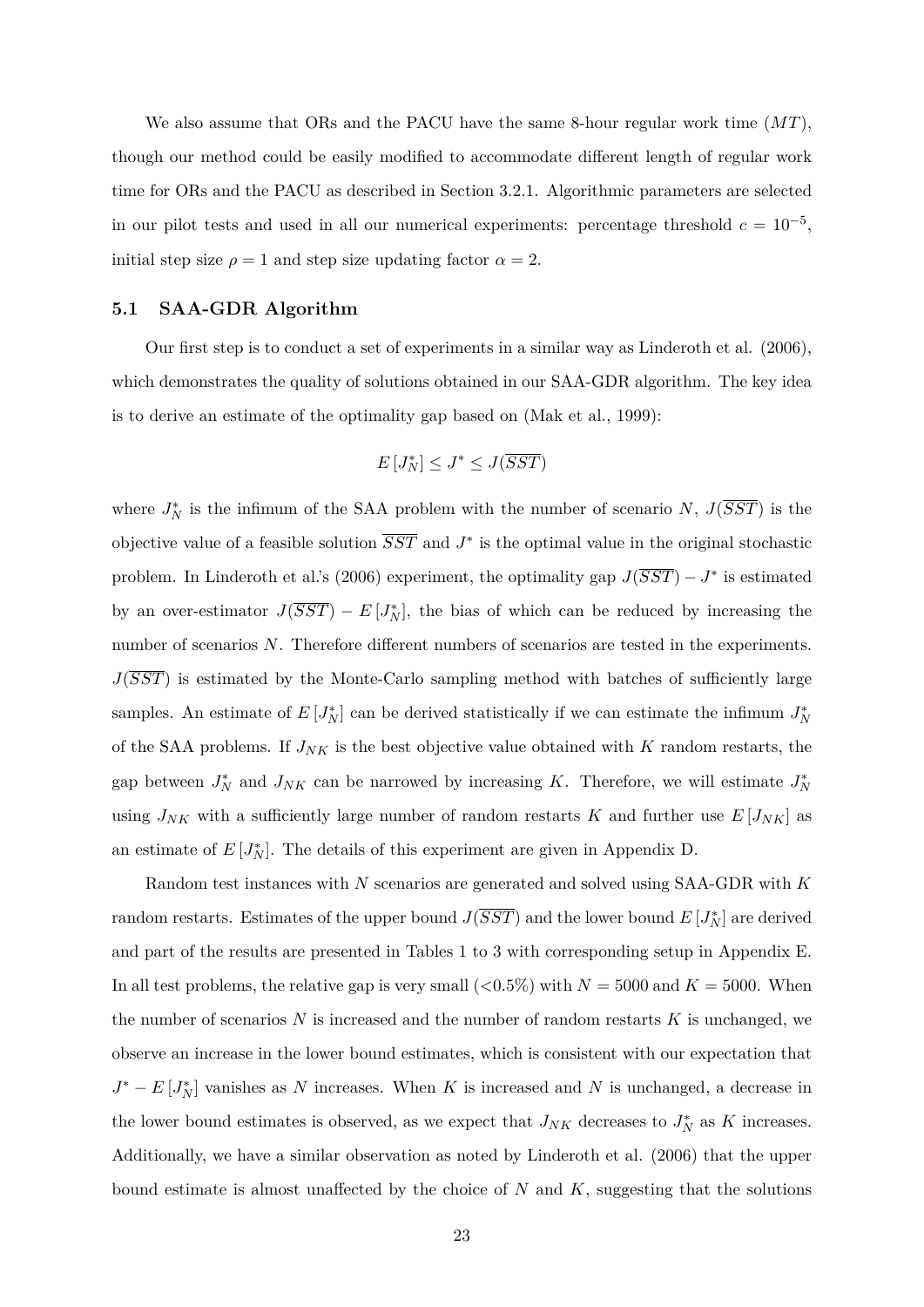obtained with  $N = 50$  and  $K = 50$  are of similar quality to those with  $N = 5000$  and  $K = 5000$ . This property is particularly helpful when solutions are needed in a limited time frame.

Secondly, we study the convergence of the approximate solutions in the same way as Linderoth et al. did. The results are shown in Appendix F. Similar to Linderoth et al.'s conjecture, it is likely that in our problem, there is a "feasible neighborhood of the solution set with which the objective value is not much different from the optimal value"  $J^*$  (Linderoth et al., 2006).

#### **5.2 Comparisons with Other Algorithms**

We would like to compare our SAA-GDR algorithm with four current algorithms in terms of running time and solution quality.

The first method is a time-index sample-average-approximation integer formulation (TIndex-SAA) for the problem under study. By defining the length of a basic time interval, the time horizon can be discretized into a finite number of time buckets. If surgery durations and LOS in the PACU are rounded to integer multiples of the time bucket, this problem can be represented as a two-stage time-index model, which can be approximated by TIndex-SAA. TIndex-SAA is difficult to solve and it takes CPLEX more than  $10<sup>5</sup>$  seconds on average to solve a 5-scenario TIndex-SAA with 5-minute time bucket, 5 ORs of in total 19 patients and 3 PACU beds. Various algorithms for solving two-stage stochastic binary problems have also been extensively tested by us on the TIndex-SAA model, including Lagrangian relaxation, L-shaped method and their variants. None of them are able to handle the problem efficiently. In this comparison test, we choose to solve TIndex-SAA with 3 scenarios and 10-minute time buckets, which can be solved by CPLEX within 1 hour in most test instances.

The second algorithm included is the mean-value method (MV), which assumes that all random variables take their mean values. The MV method in our comparison test is a singlescenario TIndex-SAA formulation that takes mean values of surgery durations and LOS in the PACU with 10-minute time buckets.

The third method is scheduling the surgeries without considering PACU constraints (NoPACU). This method can be formulated as a stochastic linear programming problem and approximated by an SAA formulation. The model we use is similar to the one in (Robinson & Chen, 2003) but with overtime cost of ORs. The number of scenarios can be selected using Linderoth et al. (2006)'s experiment. We choose 1000 scenarios based on our judgment in this comparison test.

The fourth algorithm used for comparison is stochastic approximation (SA) with random restarts. We understand that choices of parameters can impact the performance of SA, but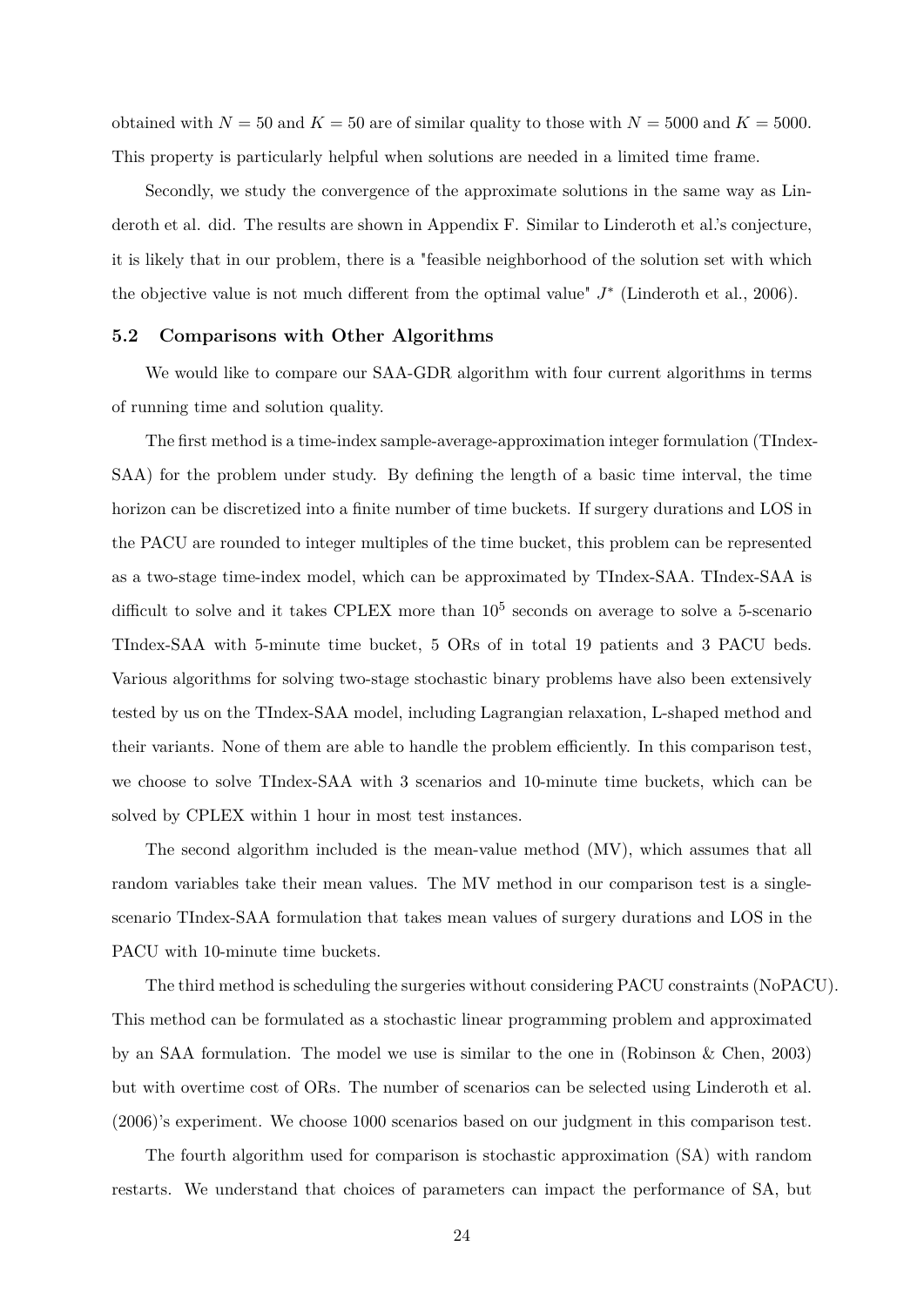tuning parameters for SA is beyond the scope of this paper. Instead, we implement SA similar to the one in Zhang and Xie (2015). 10 scenarios are generated in each iteration and the total number of iterations is  $K = 10^5$ . Step sizes  $\rho^k$  are updated by  $\rho^k = a/k$  where k is the current iteration number. Different values of  $a = 0.1, 0.5, 1, 5$ , used by Zhang and Xie (2015), have been tested in our problem and solutions of the best quality are obtained with  $a = 5$ , which is thus adopted in our comparisons. Random restarts are included in this method for the sake of a fair comparison. A point is randomly picked in the feasible region Θ to start a new round of SA after the iteration number achieves  $K = 10<sup>5</sup>$ . After 50 random restarts, the solution with the best objective value among 50 is used for comparison.

This comparison test is conducted on random test problems. Service times and mean durations are rounded to integer multiples of 10 minutes in TIndex-SAA and the MV method, respectively. NoPACU uses 1000 scenarios to find a schedule without PACU constraints. We choose  $N = 1000$  and  $K = 50$  in SAA-GDR based on our judgment.

The performance of different methods are compared in terms of solution time and solution quality. In random test problems, each algorithm is run 20 times on independent batches of scenarios and hence 20 sets of scheduled start times are obtained by each algorithm. Scheduled start times are evaluated by their average performance in DEDS simulations with 50 independent batches of 20000 scenarios. The mean objective value of 20 solutions,  $\overline{J}$  are used as the criteria to compare solution quality of different algorithms. Solution quality comparison is shown in Figure 2 and solution times are presented in Table 6 (details in Table 9 in Appendix G) with corresponding setup in Appendix E.

In our comparison tests, SAA-GDR outperforms other methods on average solution quality in problems of different sizes and various cost parameters. Meanwhile, solution time is within 50 seconds for a medium-sized problem with 6 ORs of in total 21 patients and 4 PACU beds.

#### **5.3 Impact of PACU Constraints**

We would like to show the impact of PACU constraints on the system relative to schedules that ignore PACU constraints. We obtain 20 schedules from SAA-GDR and 20 schedules from the NoPACU method in each of Test Problem 4 to 12 (setup in Appendix E) and evaluate their performance in DEDS simulations with 50 independent batches of 20000 scenarios. We calculate, for each schedule, the total OR blocking time, total patient waiting time, total surgeon idle time, total OR overtime in all ORs and total PACU overtime. We then report the mean differences between SAA-GDR and NoPACU solutions.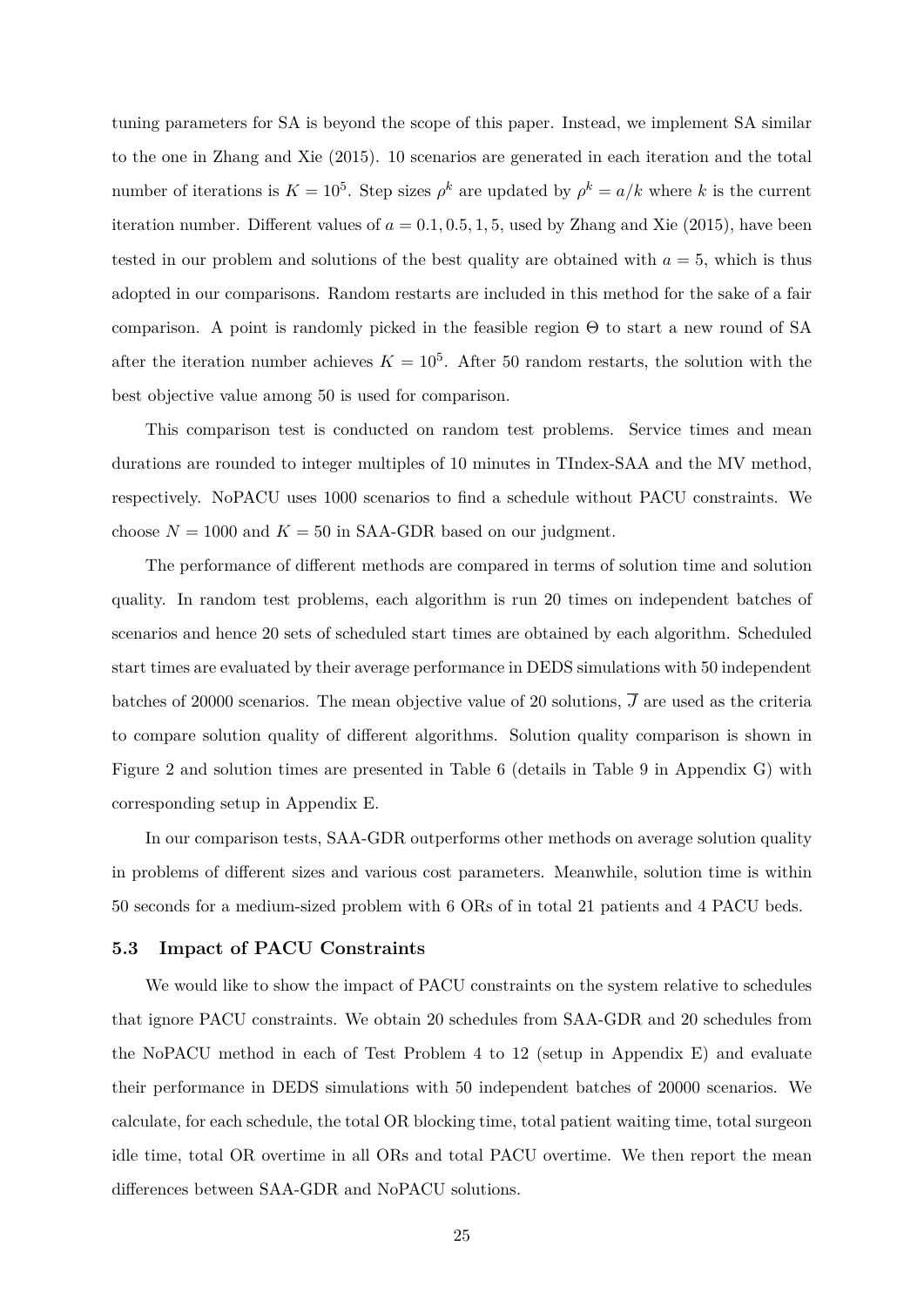It is observed that after considering PACU constraints, total OR blocking times and total patient waiting times are decreased while total surgeon idle time, total OR overtime and total PACU overtime are increased in all test problems. Patients' scheduled start times in SAA-GDR solutions tend to have more idle time added between surgeries. A possible explanation for these observations is: PACU constraints will trigger OR blocking events that result in delays of surgeries. To reduce the chance of blocking, patients' scheduled start times in SAA-GDR solutions tend to be more spread out, which results in an increased SST span after including the PACU constraints. Consequently, OR blocking time is decreased and surgeries are more likely to be started punctually, i.e., patient waiting time is reduced. Since more idle time added between scheduled start times after considering PACU constraints, surgeon idle time, OR and PACU overtime may be increased as well.

Scheduling with PACU constraints have two-fold benefits. First, by comparison with methods that do not consider PACU constraints, we show in Figure 2 that considerable cost savings are possible in the surgical suites where PACU beds are a constraint. Second, schedules considering PACU constraints maintain a better balance between patients and service providers. From the patients' perspective, waiting times are significantly reduced and blocking after surgeries are also decreased. These changes are good for patients, since excessive patient waiting time results in patient dissatisfaction (Cayirli & Veral, 2003) and OR blocking is critical to patients' health (Lee & Yih, 2014). From the service providers' perspective, schedules considering PACU constraints can be beneficial as well. Though OR and PACU overtimes and surgeon idle times are increased, the amounts of increase are much smaller compared with the significant reductions in patient waiting times and OR blocking times. Moreover, according to (Hall, 2008), improved patient satisfaction can lead to better work efficiency and increased revenue for service providers. Therefore, surgery scheduling that considers PACU capacity can also help the service provider financially in the long term.

## **6 Conclusions**

This paper addresses an open challenge in the field of surgery scheduling: stochastic surgery scheduling in multiple ORs with PACU constraints. The objective is to minimize the expected cost of patient waiting time, surgeon idle time, OR blocking time, OR overtime and PACU overtime. With the surgery sequence predetermined in each OR, this problem is formulated as a stochastic optimization model based on a Discrete Event Dynamic System (DEDS). With sample gradients derived by Perturbation Analysis, an SAA-gradient descent algorithm with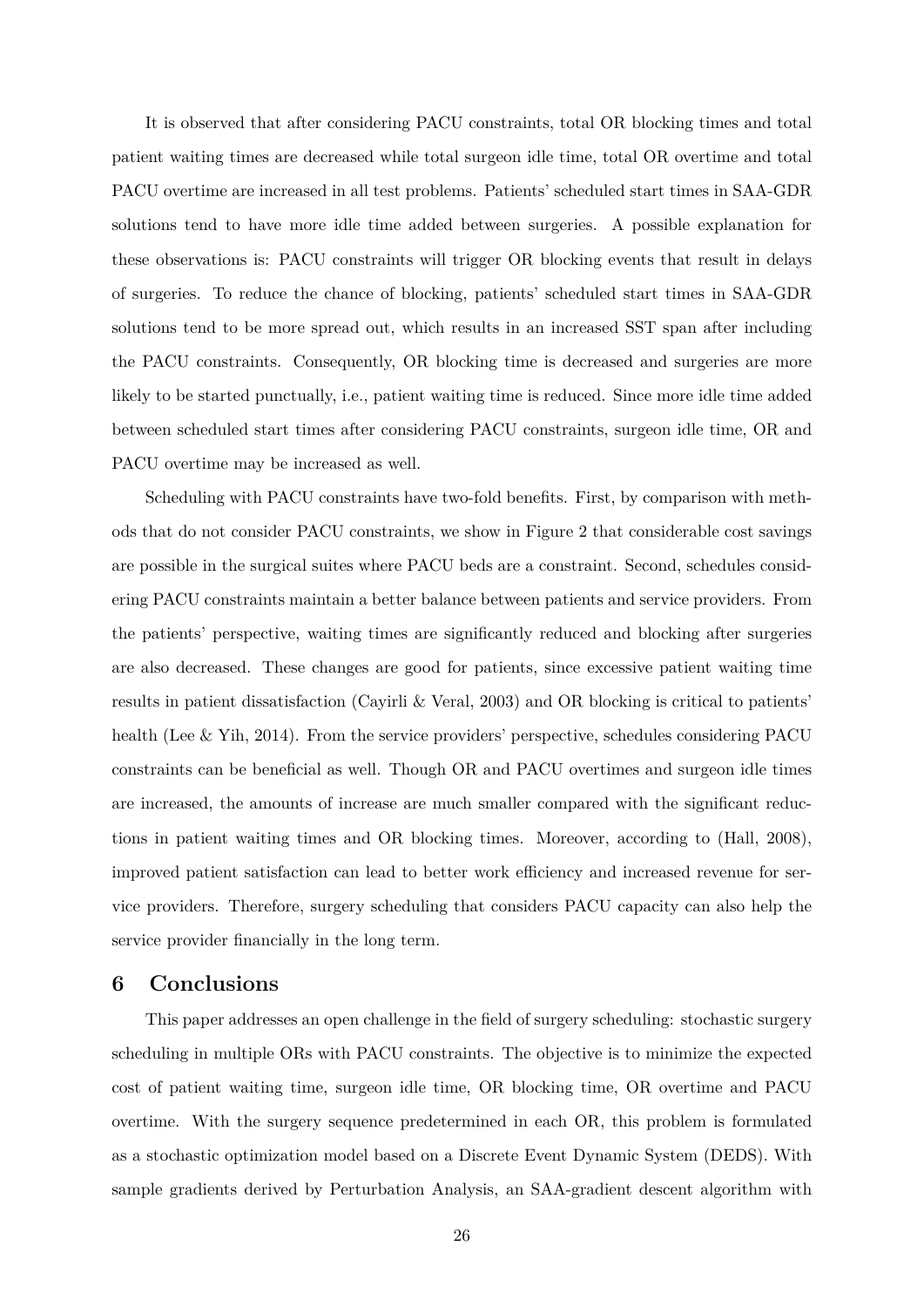random restarts (SAA-GDR) is proposed to solve the SAA of our stochastic optimization model. Numerical experiments are conducted to select sample size and the number of random restarts. It is demonstrated that SAA-GDR with 1000 scenarios and 50 random restarts could identify a near-optimal schedule for more than 20 patients within 1 minute. SAA-GDR is shown to outperform other methods, including the time-indexed model and stochastic approximation method, in terms of solution quality and running time. Lastly, we present the change in the schedule after including PACU constraints and demonstrate that considerable cost savings are possible in the many hospitals where PACU beds are a constraint.

Although the First-Come-First-Served (FCFS) rule is applied in the PACU admission process in our study, problems with other priority-based rules, as discussed in Section 3.1, could also be solved by the SAA-GDR with modifications in the sample-gradient derivation. The proposed algorithm can also solve a broader range of stochastic optimization problems that can be modeled as a DEDS. Typical examples include appointment scheduling problems with multistage resource constraints since the customer/patient flow can be modeled as a DEDS. With modifications, SAA-GDR can address surgery scheduling problems with capacity constraints in upstream preparatory rooms and downstream Step-down Units, Intensive Care Units and wards. SAA-GDR can be also useful in production planning. For example, a stochastic flow shop can be modeled as a DEDS and thus some production planning problems in a flowshop can be solved by our methodology.

## **References**

- Ahmed, S., Shapiro, A., & Shapiro, E. (2002). The sample average approximation method for stochastic programs with integer recourse. *Submitted for publication*, 1–24.
- Augusto, V., Xie, X., & Perdomo, V. (2010). Operating theatre scheduling with patient recovery in both operating rooms and recovery beds. *Computers & Industrial Engineering*,  $58(2)$ , 231–238.
- Batun, S., Denton, B. T., Huschka, T. R., & Schaefer, A. J. (2011). Operating room pooling and parallel surgery processing under uncertainty. *INFORMS Journal on Computing*, *23* (2), 220-237.
- Begen, M. A., Levi, R., & Queyranne, M. (2012). Technical Note–A Sampling-Based Approach to Appointment Scheduling. *Operations Research*, *60* (3), 675–681.
- Begen, M. A., & Queyranne, M. (2011). Appointment Scheduling with Discrete Random Durations. *Mathematics of Operations Research*, *36* (2), 240–257.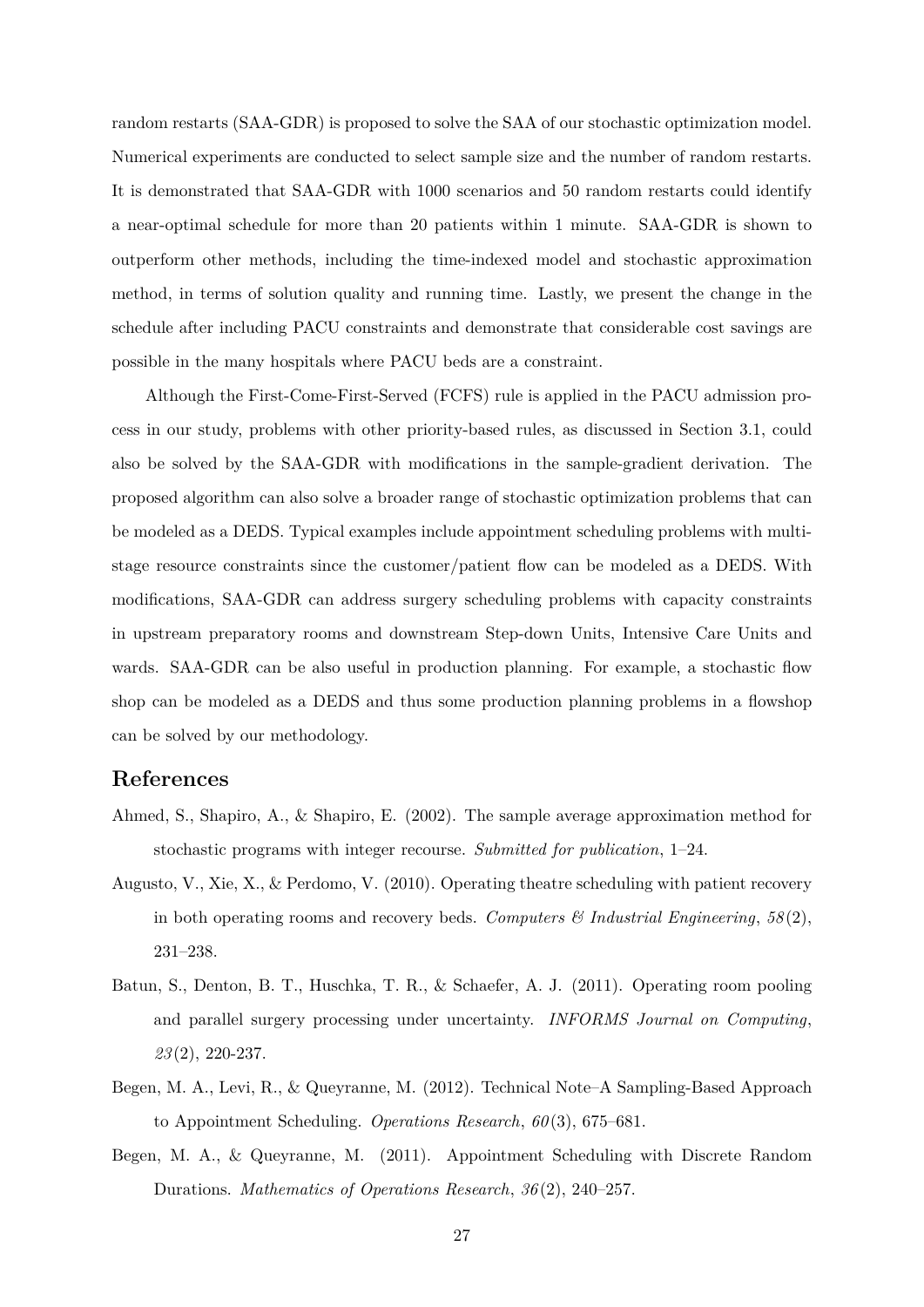- Berg, B. P., Denton, B. T., Ayca Erdogan, S., Rohleder, T., & Huschka, T. (2014, apr). Optimal booking and scheduling in outpatient procedure centers. *Computers & Operations Research*.
- Cardoen, B., Demeulemeester, E., & Beliën, J. (2010). Operating room planning and scheduling: A literature review. *European Journal of Operational Research*, *201* (3), 921–932.
- Cayirli, T., & Veral, E. (2003). Outpatient scheduling in health care: A review of literature. *Production and Operations Management*, *12* (4), 519–549.
- Cayirli, T., Yang, K. K., & Quek, S. A. (2012, jul). A Universal Appointment Rule in the Presence of No-Shows and Walk-Ins. *Production and Operations Management*, *21* (4), 682–697.
- Chau, M., Fu, M., Qu, H., & Ryzhov, I. (2014). Simulation optimization: A tutorial overview and recent developments in gradient-based methods. In *Simulation conference (wsc), 2014 winter* (p. 21-35).
- Chen, R. R., & Robinson, L. W. (2014, sep). Sequencing and Scheduling Appointments with Potential Call-In Patients. *Production and Operations Management*, *23* (9), 1522–1538.
- Denton, B. T., & Gupta, D. (2003). A sequential bounding approach for optimal appointment scheduling. *IIE Transactions*, *35* (11), 1003-1016.
- Denton, B. T., Miller, A. J., Balasubramanian, H. J., & Huschka, T. R. (2010). Optimal allocation of surgery blocks to operating rooms under uncertainty. *Operations Research*, *58* (4-part-1), 802-816.
- Denton, B. T., Viapiano, J., & Vogl, A. (2007). Optimization of surgery sequencing and scheduling decisions under uncertainty. *Health care management science*, 13–24.
- Erdogan, S. A., & Denton, B. T. (2010). Surgery planning and scheduling. In J. J. Cochran, L. A. Cox, P. Keskinocak, J. P. Kharoufeh, & J. C. Smith (Eds.), *Wiley encyclopedia of operations research and management science.* John Wiley & Sons, Inc.
- Fu, M. (2015). Stochastic gradient estimation. In M. C. Fu (Ed.), *Handbook of simulation optimization* (Vol. 216, p. 105-147). Springer New York.
- Fu, M., & Hu, J. Q. (1997). *Conditional Monte Carlo: gradient estimation and optimization applications*. Boston: Kluwer Academic.
- Glasserman, P. (1991). *Gradient estimation via perturbation analysis*. Boston: Kluwer.
- Glowacka, K. J., Henry, R. M., & May, J. H. (2009, mar). A hybrid data mining/simulation approach for modelling outpatient no-shows in clinic scheduling. *Journal of the Operational*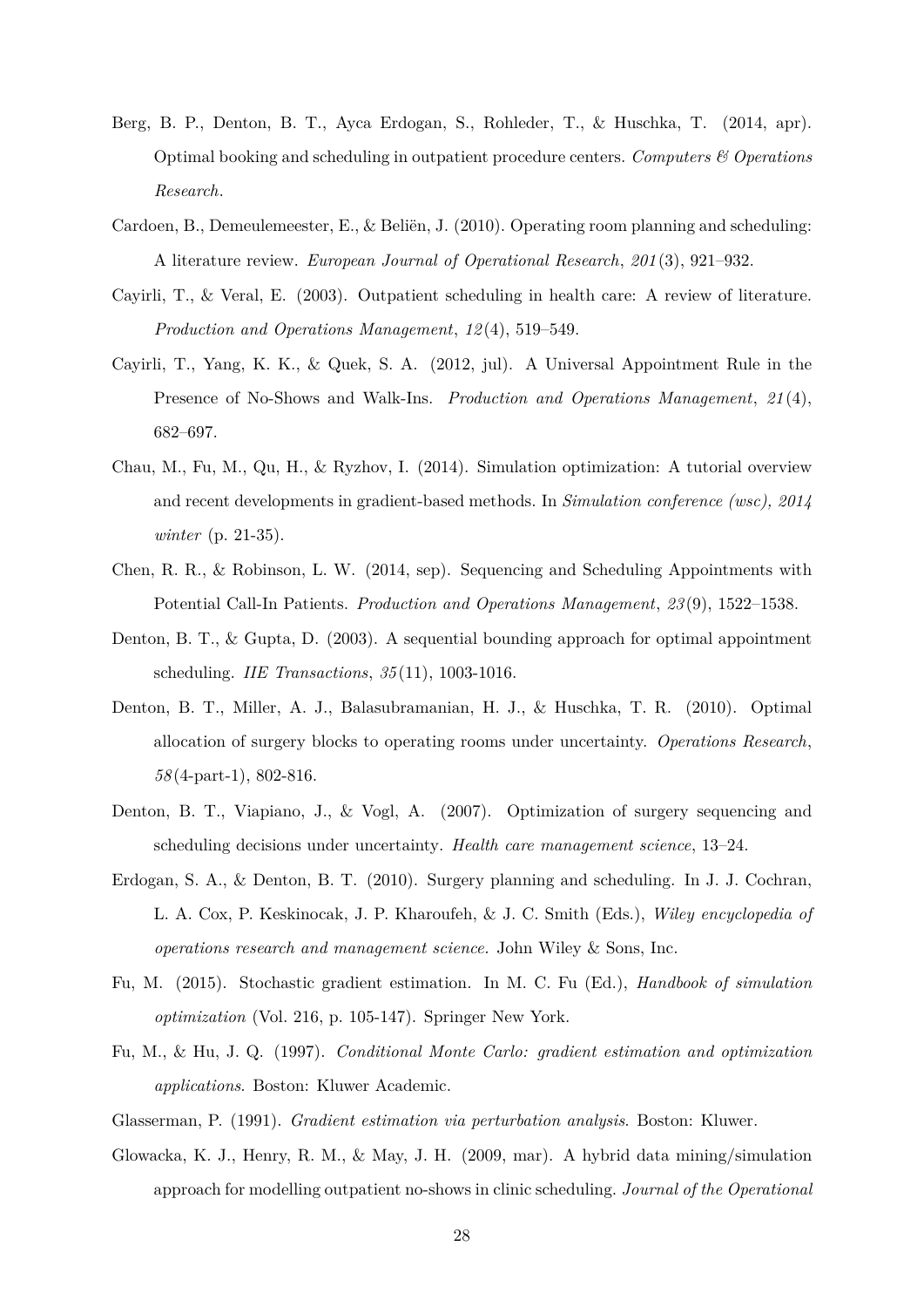*Research Society*, *60* (8), 1056–1068.

- Gordon, T., Paul, S., Lyles, A., & Fountain, J. (1988). Surgical unit time utilization review: Resource utilization and management implications. *Journal of Medical Systems*, *12* (3), 169-179.
- Gupta, D. (2007). Surgical suites' operations management. *Production and Operations Management*, *16* (6), 689–700.
- Gupta, D., & Denton, B. T. (2008). Appointment scheduling in health care: Challenges and opportunities. *IIE Transactions*, *40* (9), 800–819.
- Hall, M. F. (2008). Looking to improve financial results? start by listening to patients. *Healthcare Financial Management*, *10* (62), 76-80.
- Ho, Y.-C., & Cao, X.-R. (1991). *Perturbation analysis of discrete event dynamic systems*. Boston: Kluwer Academic Publishers.
- Hsu, V. N., de Matta, R., & Lee, C.-Y. (2003). Scheduling patients in an ambulatory surgical center. *Naval Research Logistics*, *50* (3), 218–238.
- Iser, J. H., Denton, B. T., & King, R. E. (2008). Heuristics for balancing operating room and post-anesthesia resources under uncertainty. In *Proceedings of the 40th conference on winter simulation* (pp. 1601–1608). Winter Simulation Conference.
- Jonnalagadda, R., Walrond, E., Hariharan, S., Walrond, M., & Prasad, C. (2005). Evaluation of the reasons for cancellations and delays of surgical procedures in a developing country. *International Journal of Clinical Practice*, *59* (6), 716–720.
- Kapur, P. a. (2001). Postanesthesia Care Unit Challenges. *Anesthesia and Analgesia*, 64–69.
- Kim, S., & Henderson, S. G. (2008). Mathematics of continuous-variable simulation Optimization. In *Proceedings - winter simulation conference* (pp. 122–132).
- Kim, S., Pasupathy, R., & Henderson, S. (2015). A guide to sample average approximation. In M. C. Fu (Ed.), *Handbook of simulation optimization* (Vol. 216, p. 207-243). Springer New York.
- Kleywegt, A. J., Shapiro, A., & Homem-de Mello, T. (2002). The sample average approximation method for stochastic discrete optimization. *SIAM J. on Optimization*, 12(2), 479–502.
- Lamiri, M., Xie, X., & Zhang, S. (2008). Column generation approach to operating theater planning with elective and emergency patients. *IIE Transactions*, *40* (9), 838–852.
- Lee, S., & Yih, Y. (2012). Surgery Scheduling of Multiple Operating Rooms under Uncertainty and Resource Constraints of Post-Anesthesia Care Units. In *Proceedings of the 2012*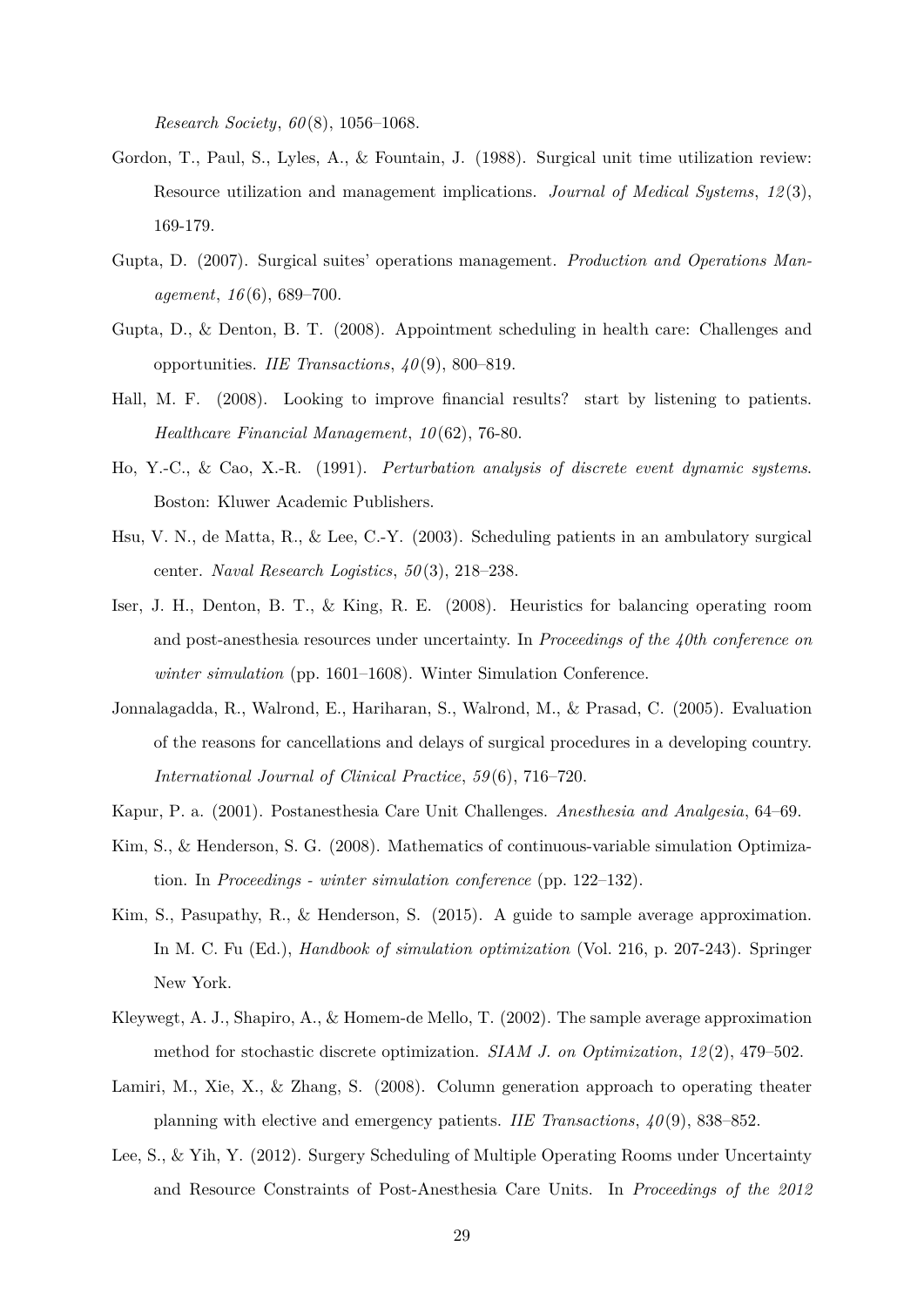*industrial and systems engineering research conference.*

- Lee, S., & Yih, Y. (2014). Reducing Patient-Flow Delays In Surgical Suites Through Determining Start-Times Of Surgical Cases. *European Journal of Operational Research*(2014).
- Linderoth, J., Shapiro, A., & Wright, S. (2006). The empirical behavior of sampling methods for stochastic programming. *Annals of Operations Research*, *142* (1), 215–241.
- Macario, A., Vitez, T. S., Dunn, B., & McDonald, T. (1995). Where are the costs in perioperative care? Analysis of hospital costs and charges for inpatient surgical care. *Anesthesiology*, *83* (6), 1138–1144.
- Mak, W.-K., Morton, D. P., & Wood, R. (1999). Monte Carlo bounding techniques for determining solution quality in stochastic programs. *Operations Research Letters*, *24* (1-2), 47–56.
- Mancilla, C., & Storer, R. (2012). A sample average approximation approach to stochastic appointment sequencing and scheduling. *IIE Transactions*, *44* (8), 655–670.
- Marcon, E., & Dexter, F. (2006). Impact of surgical sequencing on post anesthesia care unit staffing. *Health Care Management Science*, *9* (1), 87–98.
- Marcon, E., Kharraja, S., Smolski, N., Luquet, B., & Viale, J. P. (2003). Determining the Number of Beds in the Postanesthesia Care Unit: A Computer Simulation Flow Approach. *Anesthesia & Analgesia*(4), 1415–1423.
- May, J. H., Spangler, W. E., Strum, D. P., & Vargas, L. G. (2011). The surgical scheduling problem: Current research and future opportunities. *Production and Operations Management*, *20* (3), 392–405.
- Min, D., & Yih, Y. (2010a). An elective surgery scheduling problem considering patient priority. *Computers & Operations Research*, *37* (6), 1091–1099.
- Min, D., & Yih, Y. (2010b). Scheduling elective surgery under uncertainty and downstream capacity constraints. *European Journal of Operational Research*, *206* (3), 642–652.
- Nocedal, J., & Wright, S. J. (2006). *Numerical optimization* (2nd ed.). New York: Springer.
- Pham, D.-N., & Klinkert, A. (2008). Surgical case scheduling as a generalized job shop scheduling problem. *European Journal of Operational Research*, *185* (3), 1011–1025.
- Price, C., Golden, B., Harrington, M., Konewko, R., Wasil, E., & Herring, W. (2011). Reducing boarding in a post-anesthesia care unit. *Production and Operations Management*, *20* (3), 431–441.
- Raphael, D. R., Cannesson, M., Schwarzkopf, R., Garson, L. M., Vakharia, S. B., Gupta, R., &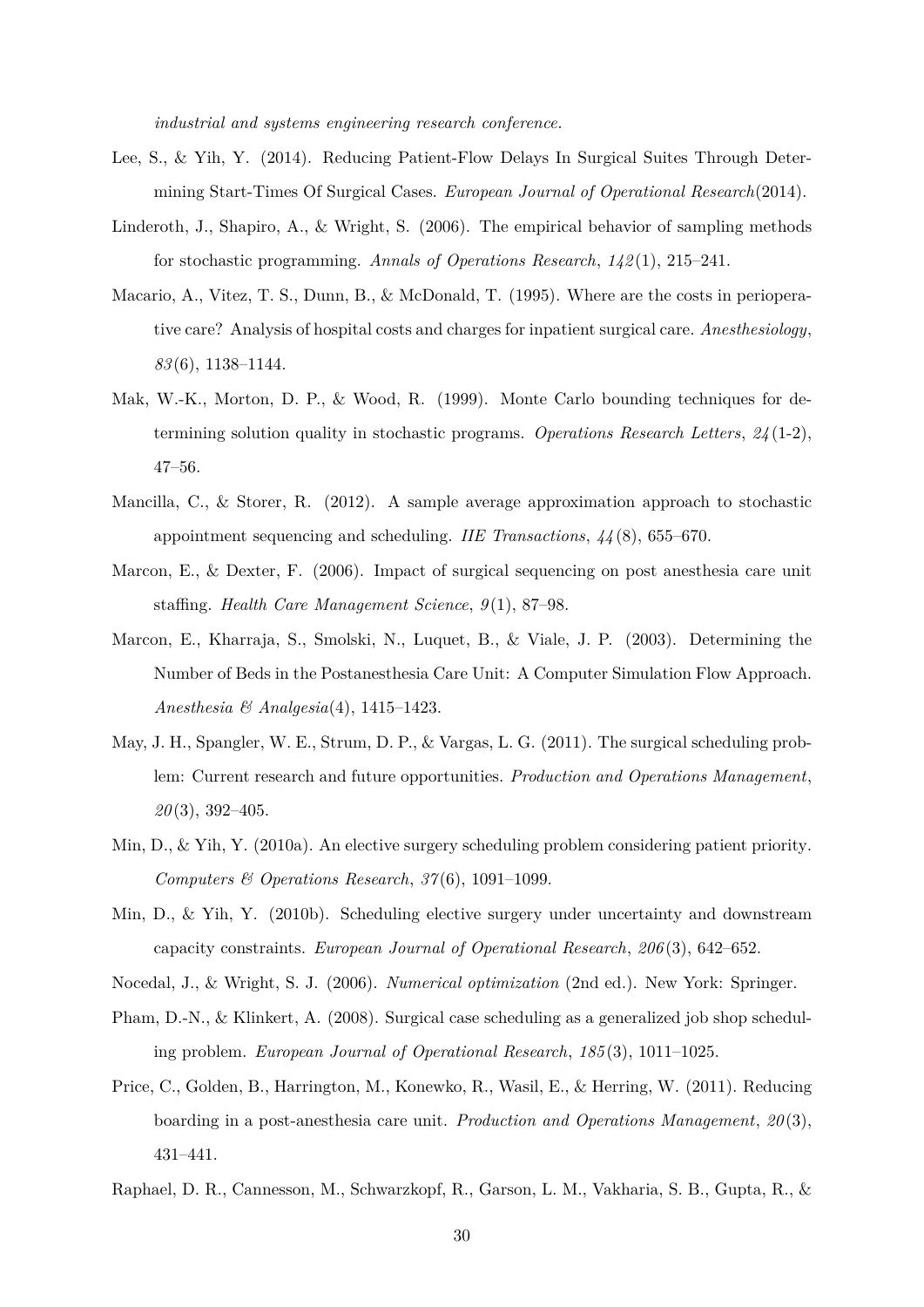Kain, Z. N. (2014). Total joint Perioperative Surgical Home: an observational financial review. *Perioperative Medicine*, *3* (1), 6.

- Robinson, L. W., & Chen, R. R. (2003). Scheduling doctors' appointments: optimal and empirically-based heuristic policies. *IIE Transactions*, *35* (3), 295-307.
- Robinson, L. W., & Chen, R. R. (2010, apr). A Comparison of Traditional and Open-Access Policies for Appointment Scheduling. *Manufacturing & Service Operations Management*, *12* (2), 330–346.
- Shapiro, A., Dentcheva, D., & Ruszczynski, A. (2009). *Lectures on stochastic programming*. Society for Industrial and Applied Mathematics.
- van Ryzin, G., & Vulcano, G. (2008). Simulation-Based Optimization of Virtual Nesting Controls for Network Revenue Management. *Operations Research*, *56* (4), 865–880.
- Zhang, Z., & Xie, X. (2015). Simulation-based optimization for surgery appointment scheduling of multiple operating rooms. *IIE Transactions*.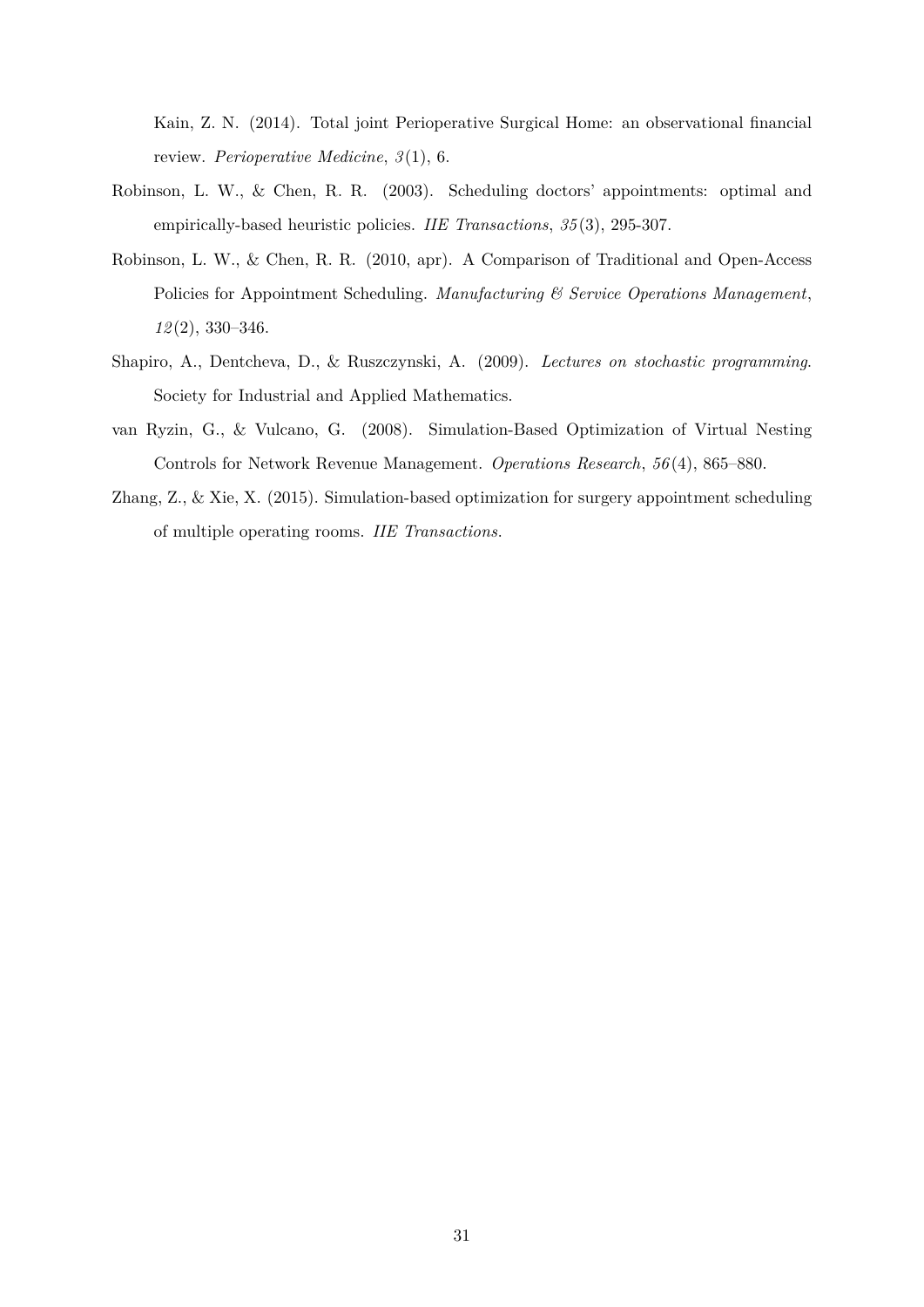

Figure 1: An Example of 2 ORs and 1 PACU bed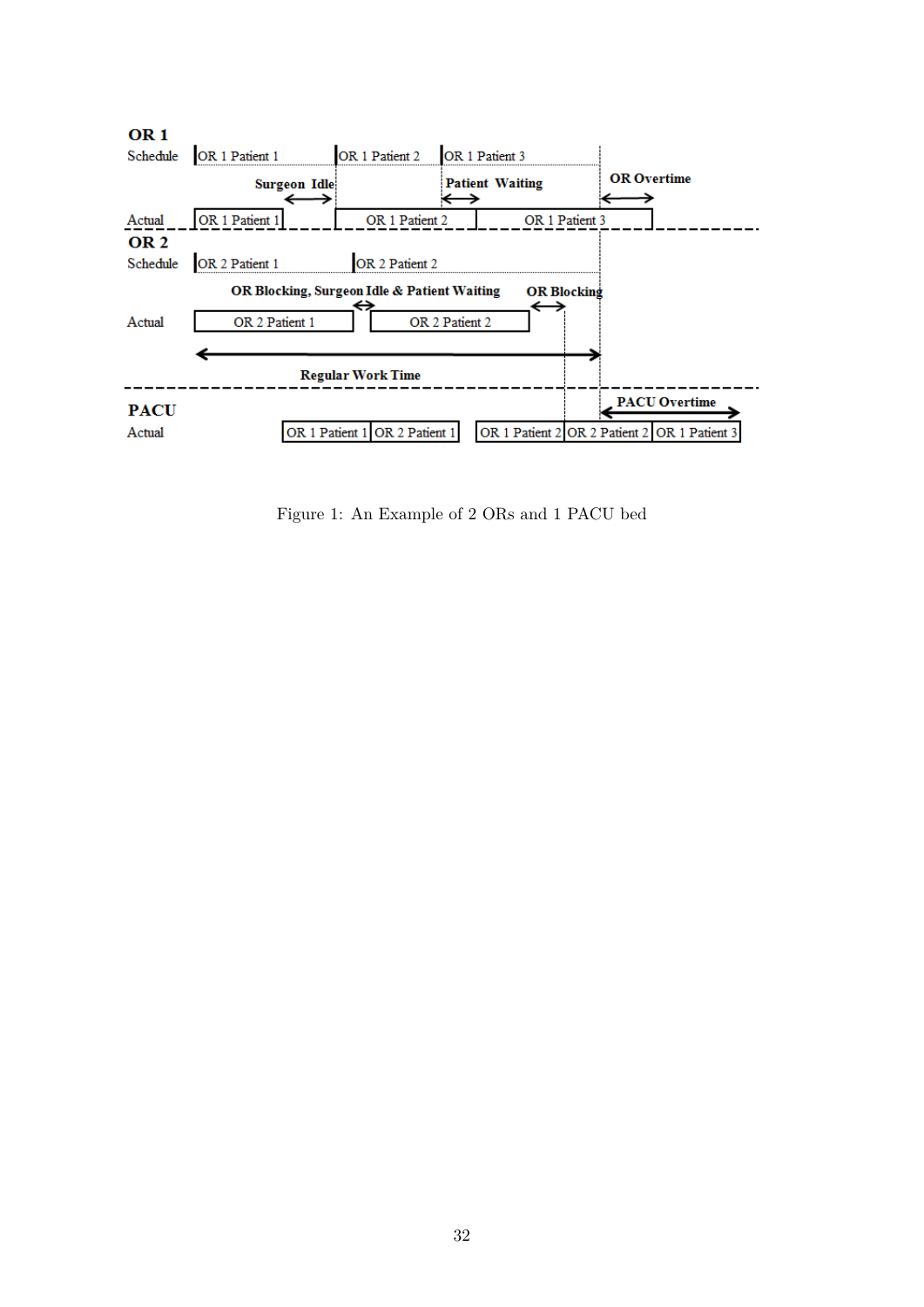

Figure 2: Comparisons on average solution quality in Test Problem 4 to 12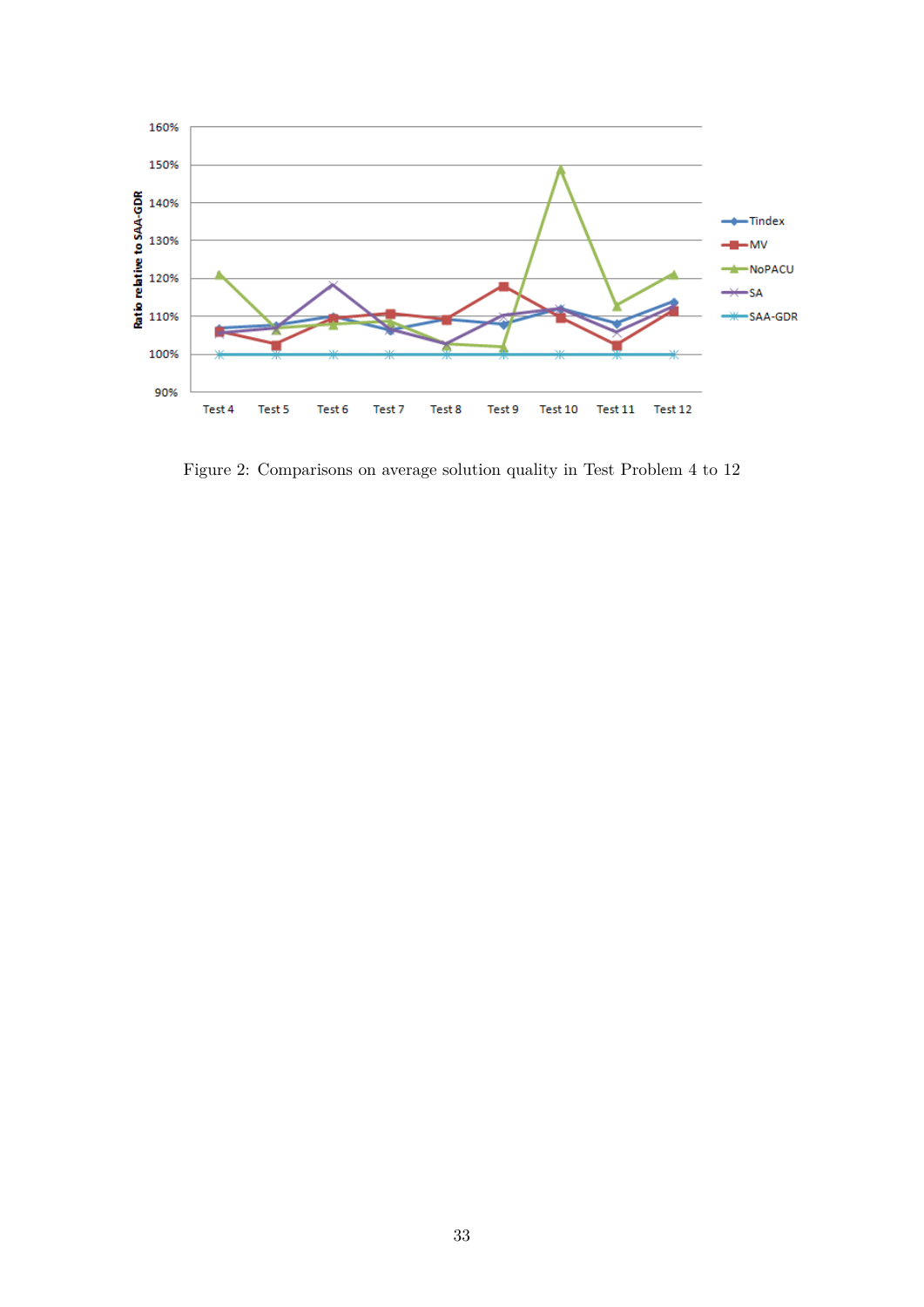| Sample size      | Random restarts | Lower bound estimates    | Upper bound estimates      |
|------------------|-----------------|--------------------------|----------------------------|
| $\boldsymbol{N}$ | К               | 95\% confidence interval | $95\%$ confidence interval |
| 50               | 50              | $9.753 \pm 0.197$        | $10.143 \pm 0.006$         |
| 50               | 100             | $9.749 \pm 0.199$        | $10.152 \pm 0.006$         |
| 50               | 500             | $9.740 \pm 0.197$        | $10.159 \pm 0.006$         |
| 50               | 5000            | $9.727 \pm 0.197$        | $10.154 \pm 0.007$         |
| 500              | 50              | $10.116 \pm 0.049$       | $10.109 \pm 0.006$         |
| 500              | 100             | $10.114 \pm 0.049$       | $10.116 \pm 0.006$         |
| 500              | 500             | $10.110 \pm 0.048$       | $10.108 \pm 0.006$         |
| 500              | 5000            | $10.106 \pm 0.048$       | $10.104 \pm 0.006$         |
| 1000             | 50              | $10.086 \pm 0.050$       | $10.107 \pm 0.007$         |
| 1000             | 100             | $10.085 \pm 0.050$       | $10.107 \pm 0.006$         |
| 1000             | 500             | $10.082 \pm 0.050$       | $10.112 \pm 0.006$         |
| 1000             | 5000            | $10.080 \pm 0.049$       | $10.106 \pm 0.005$         |
| 5000             | 50              | $10.101 \pm 0.021$       | $10.103 \pm 0.006$         |
| 5000             | 100             | $10.101 \pm 0.021$       | $10.105 \pm 0.005$         |
| 5000             | 500             | $10.100 \pm 0.021$       | $10.102 \pm 0.007$         |
| 5000             | 5000            | $10.099 \pm 0.021$       | $10.100 \pm 0.006$         |

Table 1: Lower and Upper bound estimates for  $J^*$  in Test Problem 1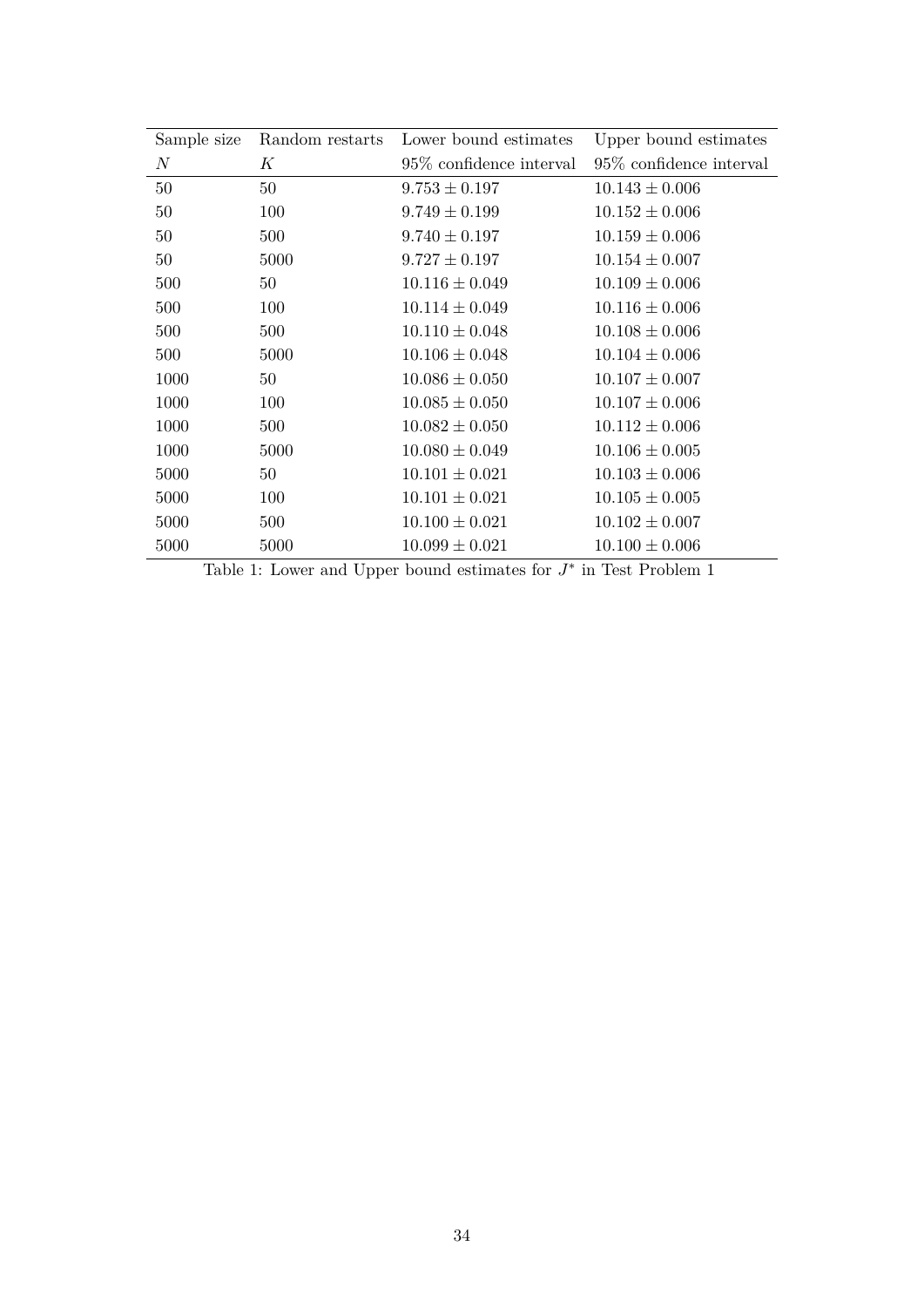| Sample size      | Random restarts | Lower bound estimates    | Upper bound estimates      |
|------------------|-----------------|--------------------------|----------------------------|
| $\boldsymbol{N}$ | К               | 95\% confidence interval | $95\%$ confidence interval |
| 50               | 50              | $24.927 \pm 0.404$       | $26.074 \pm 0.013$         |
| 50               | 100             | $24.742 \pm 0.370$       | $26.258 \pm 0.012$         |
| 50               | 500             | $24.584 \pm 0.362$       | $25.959 \pm 0.014$         |
| 50               | 5000            | $24.416 \pm 0.358$       | $26.072 \pm 0.012$         |
| 500              | 50              | $25.684 \pm 0.158$       | $25.883 \pm 0.014$         |
| 500              | 100             | $25.659 \pm 0.173$       | $25.856 \pm 0.014$         |
| 500              | 500             | $25.621 \pm 0.158$       | $25.855 \pm 0.013$         |
| 500              | 5000            | $25.558 \pm 0.155$       | $25.838 \pm 0.015$         |
| 1000             | 50              | $25.711 \pm 0.066$       | $25.910 \pm 0.012$         |
| 1000             | 100             | $25.684 \pm 0.073$       | $25.887 \pm 0.010$         |
| 1000             | 500             | $25.657 \pm 0.070$       | $25.877 \pm 0.012$         |
| 1000             | 5000            | $25.619 \pm 0.072$       | $25.825 \pm 0.017$         |
| 5000             | 50              | $25.883 \pm 0.052$       | $25.889 \pm 0.013$         |
| 5000             | 100             | $25.876 \pm 0.049$       | $25.895 \pm 0.012$         |
| 5000             | 500             | $25.853 \pm 0.046$       | $25.868 \pm 0.016$         |
| 5000             | 5000            | $25.834 \pm 0.046$       | $25.825 \pm 0.014$         |

Table 2: Lower and Upper bound estimates for  $J^*$  in Test Problem 2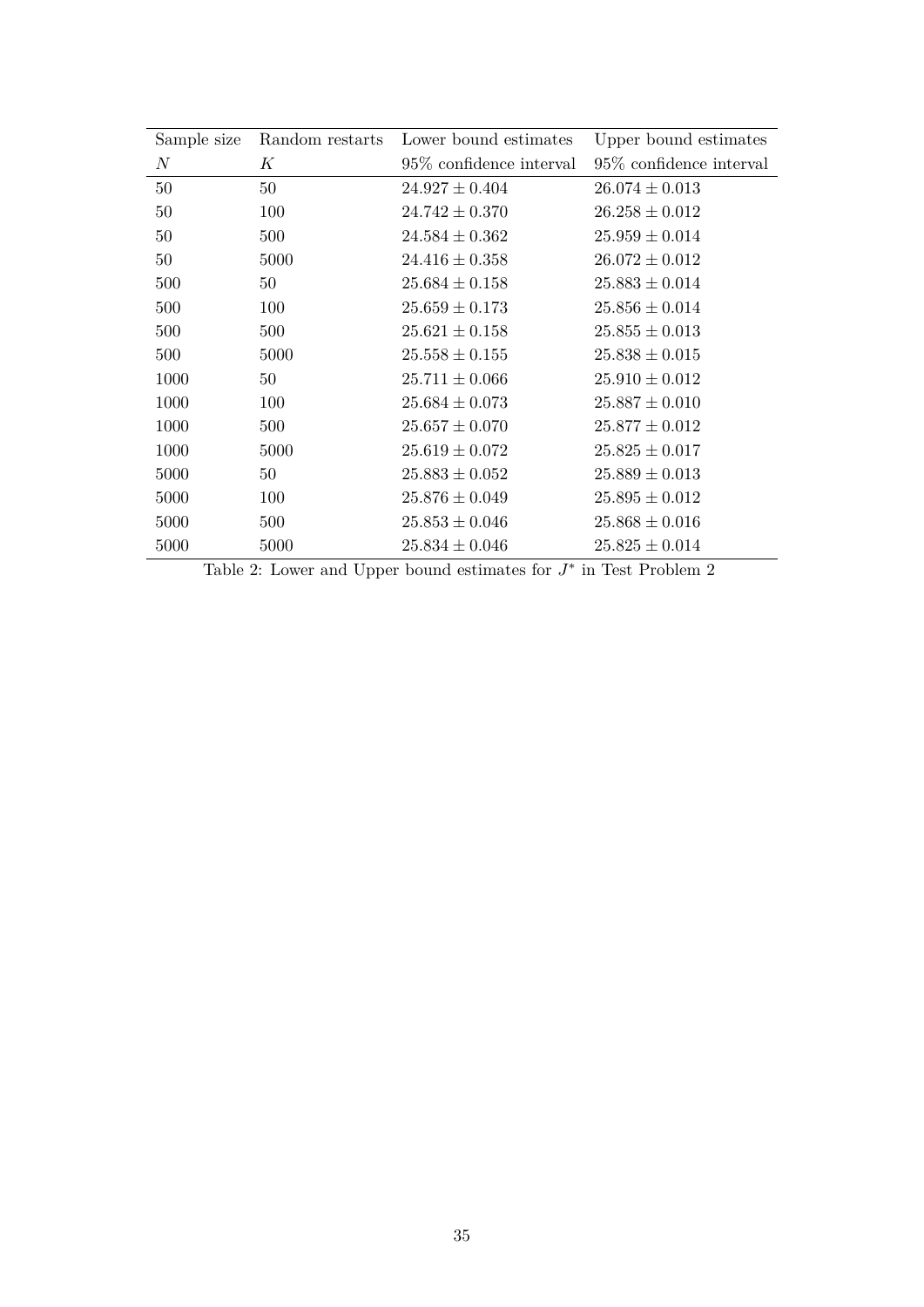| Sample size | Random restarts | Lower bound estimates      | Upper bound estimates      |
|-------------|-----------------|----------------------------|----------------------------|
| $\,N$       | К               | $95\%$ confidence interval | $95\%$ confidence interval |
| 50          | 50              | $43.057 \pm 0.393$         | $43.430 \pm 0.013$         |
| 50          | 100             | $42.686 \pm 0.376$         | $43.288 \pm 0.015$         |
| 50          | 500             | $42.455 \pm 0.416$         | $43.067 \pm 0.015$         |
| 50          | 5000            | $42.133 \pm 0.410$         | $43.057 \pm 0.019$         |
| 500         | 50              | $43.374 \pm 0.183$         | $42.891 \pm 0.015$         |
| 500         | 100             | $43.351 \pm 0.191$         | $43.067 \pm 0.014$         |
| 500         | 500             | $43.044 \pm 0.165$         | $43.084 \pm 0.014$         |
| 500         | 5000            | $42.835 \pm 0.159$         | $42.801 \pm 0.017$         |
| 1000        | 50              | $43.606 \pm 0.202$         | $43.256 \pm 0.020$         |
| 1000        | 100             | $43.344 \pm 0.192$         | $43.157 \pm 0.016$         |
| 1000        | 500             | $43.153 \pm 0.159$         | $43.133 \pm 0.015$         |
| 1000        | 5000            | $43.010 \pm 0.144$         | $42.794 \pm 0.014$         |
| 5000        | 50              | $43.479 \pm 0.150$         | $43.202 \pm 0.014$         |
| 5000        | 100             | $43.402 \pm 0.131$         | $43.165 \pm 0.016$         |
| 5000        | 500             | $43.173 \pm 0.061$         | $43.097 \pm 0.015$         |
| 5000        | 5000            | $43.082 \pm 0.052$         | $42.847 \pm 0.016$         |

Table 3: Lower and Upper bound estimates for  $J^*$  in Test Problem 3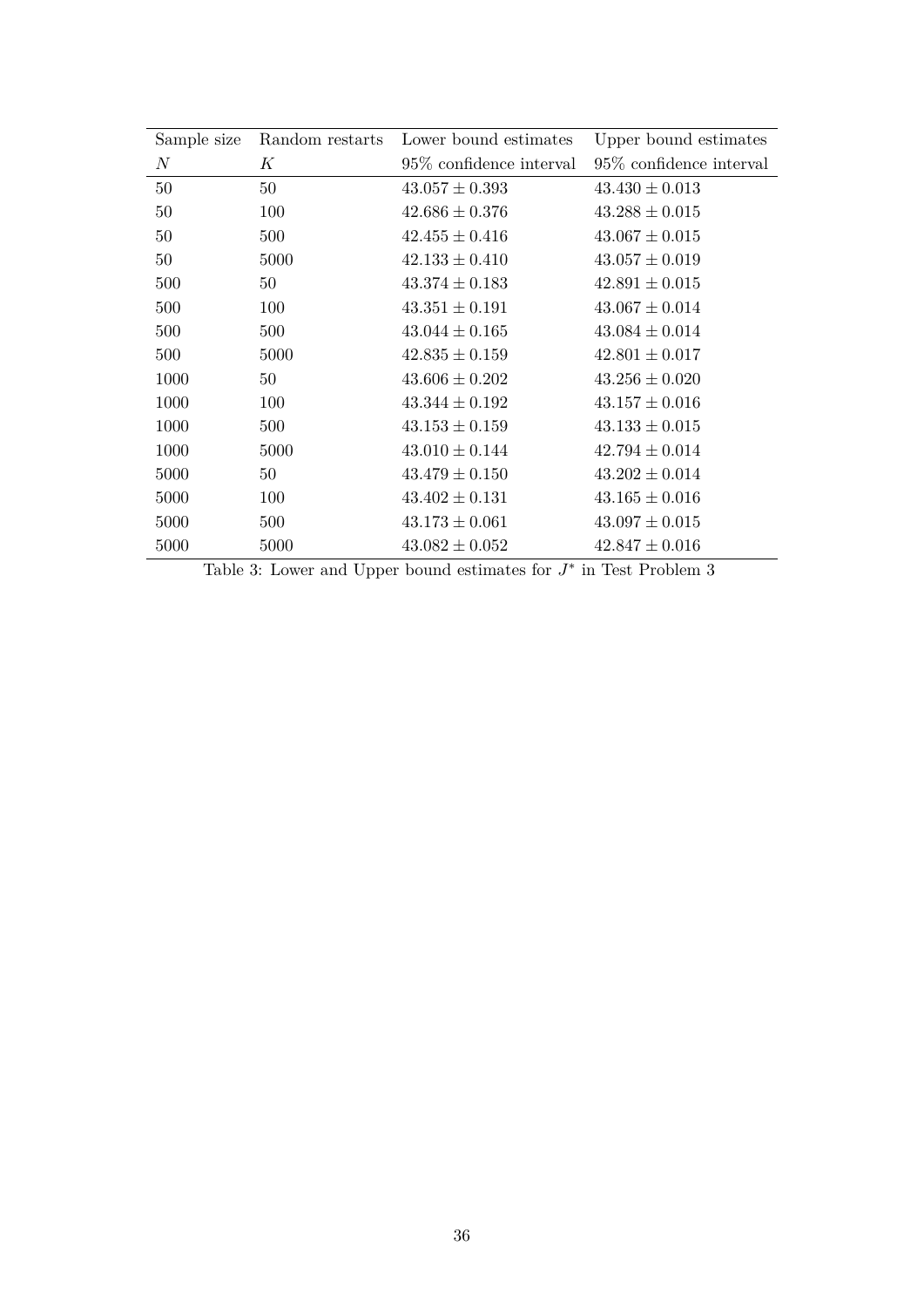| Methods   | Average Solution Time (sec) | Maximal Solution Time (sec) |
|-----------|-----------------------------|-----------------------------|
| Tindex    | 1067.24                     | 2982.06                     |
| МV        | 15.41                       | 45.09                       |
| NoPACU    | 8.76                        | 15.24                       |
| <b>SA</b> | 985.47                      | 1278.57                     |
| SAA-GDR   | 25.32                       | 48.29                       |

Table 4: Solution times in Test Problem 4 to 12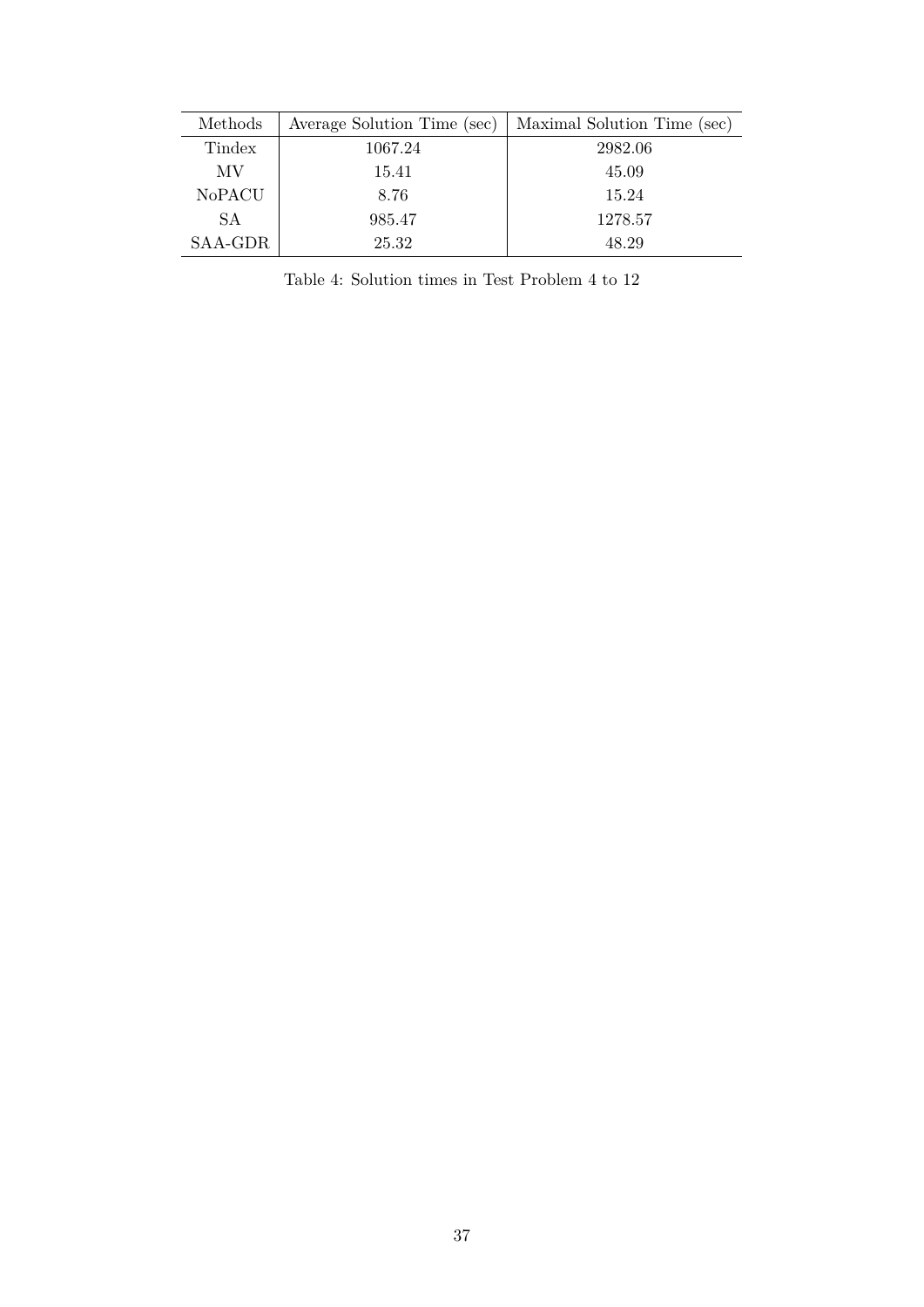## **Appendices**

## **A Discrete Event Dynamic System**

Given a set of  $\overline{SST}$  and a scenario  $\omega$ , the day of surgery can be formulated as a Discrete Event Dynamic System (DEDS). An event in this system is defined to be a patient' admission into the PACU or release from the PACU. *S* denotes the state space of our system,  $s_n$  is the n<sup>th</sup> state that our DEDS visits and  $\tau_n$  is the time of the n<sup>th</sup> state transition. A state in our DEDS is described by sets of patients in different conditions and time stamps associated with every patient. More specifically,  $s_n = (O_{jn}, \forall j \in J, U_n, R_n, c_n)$ .  $O_{jn}$  is the set of patients in OR  $j \in J$ whose predecessors have not entered the PACU in the n<sup>th</sup> state.  $U_n$  is the set of patients in all ORs who have not entered the PACU but whose predecessors in the OR have been admitted into the PACU in the n<sup>th</sup> state.  $R_n$  is the set of patients in the PACU in the n<sup>th</sup> state.  $c_n(y_{jk})$ is the time stamp of patient  $y_{jk}$  in the n<sup>th</sup> state. The time stamp of a patient in  $O_{jn}$  reflects his/her SST; the time stamp of a patient in  $U_n$  tells his/her surgery finish time; and the time stamp of a patient in  $R_n$  is the time when he/she is released from the PACU.

The flow chart in Figure 3 demonstrates the basic logic of the DEDS and we would like to further explain it with more mathematical details.



Figure 3: Flow chart of the DEDS

The initial state  $s_0$  is defined according to the assumptions we make. The first surgery in each OR is scheduled and started at time 0, that is  $\overline{SST_{j0}} = \overline{AST_{j0}} = 0, \forall j \in J$ . Therefore at time  $\tau_0 = 0$ , the system visits state  $s_0$ , where  $s_0 = (O_{j0}, \forall j \in J, U_0, R_0, c_0)$ .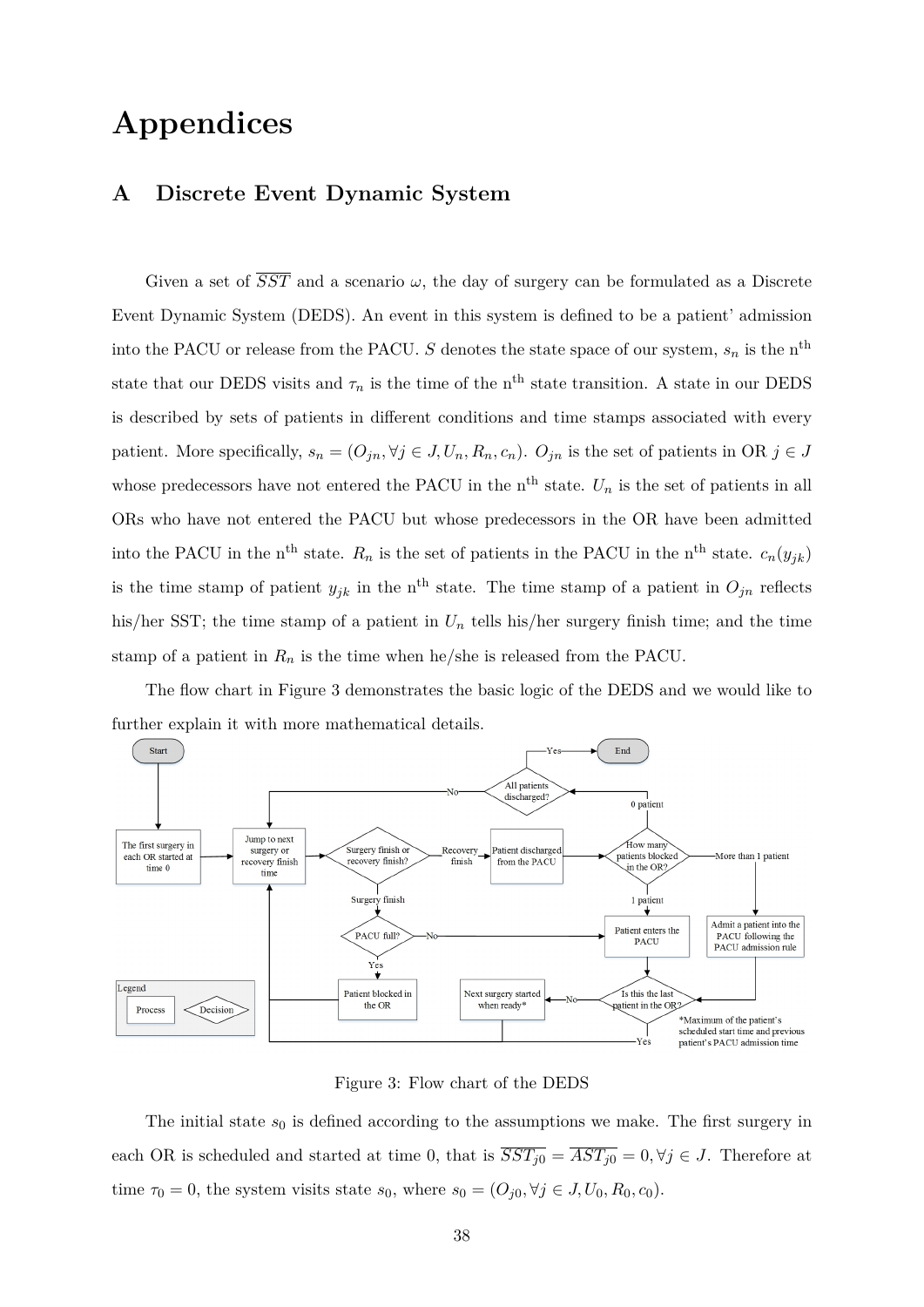$$
O_{j0} = \{y_{jk}, \forall k \in K_j : k > 0\}
$$
  
\n
$$
U_0 = \{y_{j0}, \forall j \in J\}
$$
  
\n
$$
R_0 = \phi
$$
  
\n
$$
C_0(y_{jk}) = \begin{cases} \overline{SST_{jk}}, & \forall y_{jk} \in O_{jn} \\ d_{jk}, & \forall y_{jk} \in U_n \end{cases}
$$
  
\n
$$
(A.0.1)
$$

Functions  $\Phi$  and  $\Gamma$  update states and transition times of this system by  $s_{n+1} = \Phi(s_n)$  and  $\tau_{n+1} = \Gamma(\tau_n, s_n)$ . To write functions  $\Phi$  and  $\Gamma$ , two functions need to be defined first:

$$
t_1(s_n) = \min \{c_n(y_{jk}) : y_{jk} \in U_n\} \qquad t_2(s_n) = \min \{c_n(y_{jk}) : y_{jk} \in R_n\}
$$

where min() breaks tie by choosing the patient from the smallest-indexed OR, as described in the FCFS rule.  $t_1(s_n)$  returns the earliest time when a patient in any OR has his/her surgery finished. Such a patient may have his/her surgery finished just at  $t_1(s_n)$  or may have been blocked for a certain time.  $t_2(s_n)$  returns the earliest time when a patient in the PACU is ready for release.

By comparing  $t_1(s_n)$  and  $t_2(s_n)$ , the next event and the next state of the system can be determined. Therefore the state-updating function  $\Phi$  and transition-time-updating function  $\Gamma$ can be written in the following conditions:

1. When  $t_2(s_n) \le t_1(s_n)$ , the next event is a patient's departure from the PACU. This patient is eliminated from the set of patients in the PACU  $R_n$  and the time of the next event is the same as the time stamp of him/her. The same results also work in the case when  $t_2(s_n) > t_1(s_n)$ , but no PACU admission is allowed because of a fully-occupied PACU.

if 
$$
t_2(s_n) \le t_1(s_n)
$$
 or  $\{t_2(s_n) > t_1(s_n)$  and  $|R_n| = pcap\}$ 

$$
\tau_{n+1} = t_2(s_n) = \Gamma(\tau_n, s_n)
$$
  
\n
$$
y_{rq} = \underset{y_{jk}}{\arg \min} \{c_n(y_{jk}) : y_{jk} \in R_n\}
$$
  
\n
$$
O_{j(n+1)} = O_{jn}, \forall j \in J
$$
  
\n
$$
U_{n+1} = U_n
$$
  
\n
$$
U_{n+1} = U_n
$$
  
\n
$$
T, \quad \text{if } y_{jk} = y_{rq}
$$
  
\n
$$
C_{n+1}(y_{jk}) = \begin{cases} HT, & \text{if } y_{jk} = y_{rq} \\ c_n(y_{jk}) & \text{otherwise} \end{cases}
$$

$$
s_{n+1} = \Phi(s_n) = (O_{j(n+1)}, \forall j \in J, U_{n+1}, R_{n+1}, c_{n+1})
$$
\n(A.0.2)

where  $|R_n|$  is the cardinality of set  $R_n$  and  $y_{rq}$  is the patient discharged from the PACU. If  $O_{j(n+1)} = U_{n+1} = R_{n+1} = \phi, \forall j \in J$ , then the system is terminated, and  $PF = \tau_{n+1}$ . 2. When  $t_2(s_n) > t_1(s_n)$  and  $|R_n| < pcap$ , the next event is transferring a patient into the PACU. The newly-admitted patient will be removed from set  $U_n$  and added to set  $R_n$ . If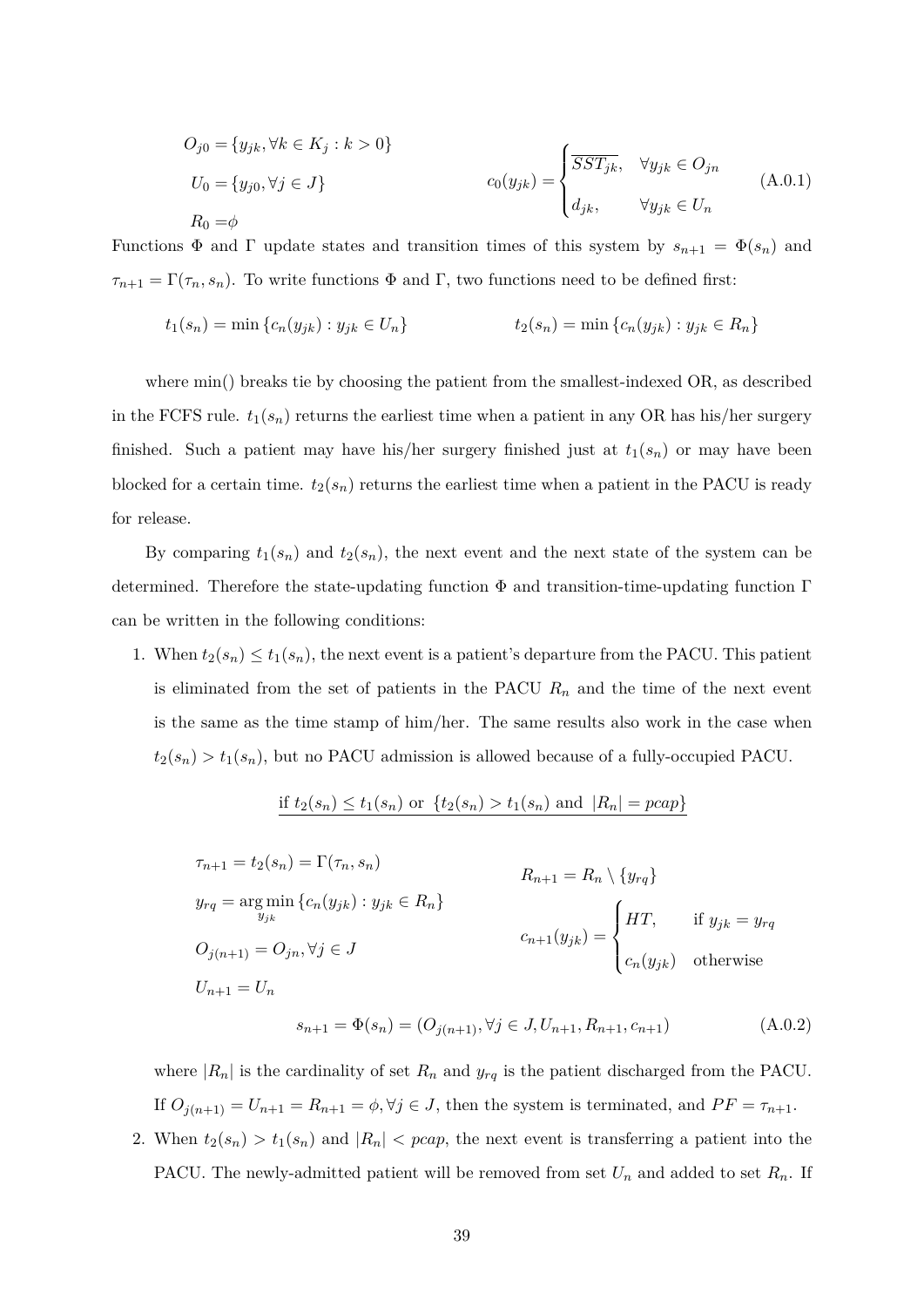this patient has a follower in his/her OR, i.e.  $|O_{rn}| > 0$ , this follower will be moved from  $O_{rn}$  into  $U_n$ . One should note that the time stamp of a patient in set  $U_n$  can be smaller than  $\tau_n$  if he/she is blocked in the OR. Therefore the time of the next event should be determined by the maximum between  $t_1(s_n)$  and  $\tau_n$ .

if 
$$
t_2(s_n) > t_1(s_n)
$$
,  $|R_n| < pcap$  and  $|O_{rn}| > 0$ 

$$
y_{rq} = \arg\min_{y_{jk}} \{c_n(y_{jk}) : y_{jk} \in U_n\}
$$
  
\n
$$
\tau_{n+1} = \max(\tau_n, t_1(s_n)) = \Gamma(\tau_n, s_n)
$$
  
\n
$$
O_{j(n+1)} = O_{jn}, \forall j \in J, j \neq r
$$
  
\n
$$
C_{j(n+1)} = O_{jn}, \forall j \in J, j \neq r
$$
  
\n
$$
P_{n+1} = R_n \cup \{y_{rq}\}
$$
  
\n
$$
C_{n+1}(y_{jk}) = \begin{cases} \tau_{n+1} + p_{rq}, & \text{if } y_{jk} = y_{rq} \\ \max(\overline{SST_{r(q+1)}}, \tau_{n+1}) + d_{r(q+1)}, & \text{if } y_{jk} = y_{r(q+1)} \\ c_n(y_{jk}), & \text{otherwise} \end{cases}
$$
  
\n
$$
s_{n+1} = (O_{j(n+1)}, \forall j \in J, U_{n+1}, R_{n+1}, c_{n+1})
$$
  
\n(A.0.3)

where patient  $y_{rq}$  is transferred from the OR to the PACU. Note that the time stamp of patient *yrq* after update indicates his/her PACU discharge time. The new time stamp of  $y_{r(q+1)}$  reflects his/her surgery finish time, which is determined by his/her actual start time and surgical duration  $d_{r(q+1)}$ . The actual start time of  $y_{r(q+1)}$  is determined by his/her SST and  $\tau_{n+1}$ , the time when  $y_{rq}$  enters the PACU. Time stamps of other patients are unchanged. Under this condition, it can also be determined that

$$
\overline{APT_{rq}} = \tau_{n+1}
$$
\n3. When  $t_2(s_n) > t_1(s_n)$  and  $|R_n| < pcap$ , a patient is moved into the PACU, but he/she is the last patient scheduled in his/her OR.

if 
$$
t_2(s_n) > t_1(s_n)
$$
,  $|R_n| < pcap$  and  $|O_{rn}| = 0$ 

$$
y_{rq} = \arg\min_{y_{jk}} \{c_n(y_{jk}) : y_{jk} \in U_n\}
$$
  
\n
$$
\tau_{n+1} = \max(\tau_n, t_1(s_n)) = \Gamma(\tau_n, s_n)
$$
  
\n
$$
C_{j(n+1)} = O_{jn}, \forall j \in J
$$
  
\n
$$
U_{n+1} = U_n \setminus \{y_{rq}\}
$$
  
\n
$$
S_{n+1} = (O_{j(n+1)}, \forall j \in J, U_{n+1}, R_{n+1}, c_{n+1})
$$
  
\n
$$
C_{j(n+1)} = (O_{j(n+1)}, \forall j \in J, U_{n+1}, R_{n+1}, c_{n+1})
$$
  
\n
$$
C_{j(n+1)} = (O_{j(n+1)}, \forall j \in J, U_{n+1}, R_{n+1}, c_{n+1})
$$
  
\n
$$
(A.0.4)
$$

Under this condition, one can determine that  $\overline{APT_{rq}} = \tau_{n+1}$ .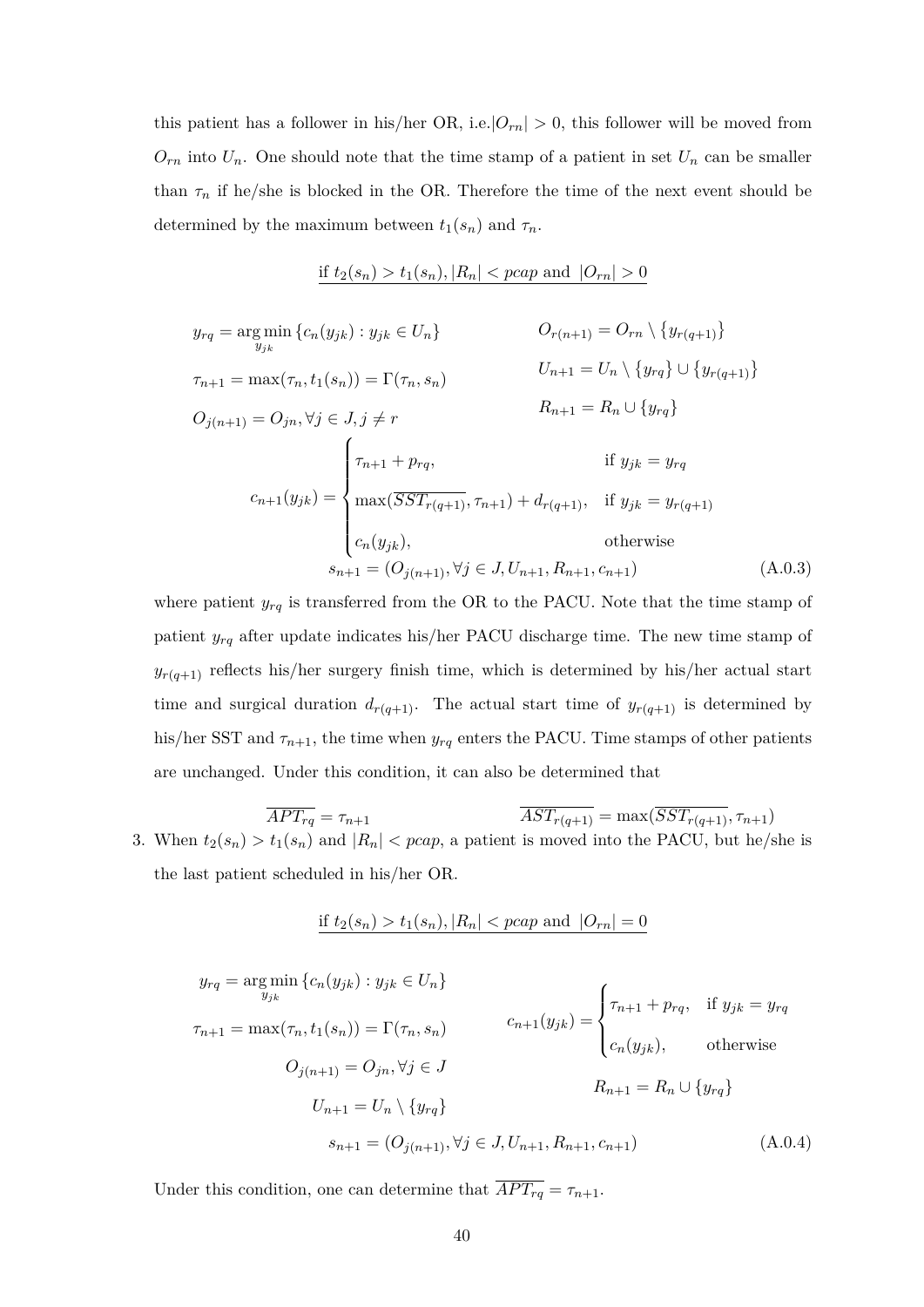Combining all conditions, the DEDS can be written as follows: **Input**:  $\overline{SST_{jk}}$ ,  $d_{jk}^{\omega}$  and  $p_{jk}^{\omega}$  for all  $y_{jk} \in Y$  in scenario  $\omega$ 

**Output**:  $\overline{AST_{jk}^{\omega}}$ ,  $\overline{APT_{jk}^{\omega}}$  and  $PF^{\omega}$  for  $y_{jk} \in Y$  in scenario  $\omega$ 

**begin**

Initialize  $s_0 = (O_{j0}, \forall j \in J, U_0, R_0, c_0)$  based on equations (A.0.1);  $\tau_0 \leftarrow 0, n \leftarrow 1;$  $\mathbf{while} \ (O_{jn} = U_n = R_n = \phi, \forall j \in J) \ false \ \mathbf{do}$ Update using Equations (A.0.2) to (A.0.4),  $s_n = \Phi(s_{n-1}), \tau_n = \Gamma(\tau_{n-1}, s_{n-1});$  $n \leftarrow n + 1;$ **end**

**end**

#### **Procedure** Discrete Event Dynamic System

## **B Nondifferentiability and Discontinuity in the Sample Cost Function**

•  $\Omega_1 = \{ \omega \in \Omega : t_1(s_n) = t_2(s_n), |R_n| = pcap \}.$ 

Based on the way AST and APT are determined in DEDS, one can also write this condition as  $t_1(s_n) = c_n(y_{ab}) = \overline{AST_{ab}} + d_{ab} = t_2(s_n) = c_n(y_{lm}) = \overline{APT_{lm}} + p_{lm}$  where  $y_{ab} \in$  $R_n, y_{lm} \in U_n$ . In this condition, the earliest surgery completion time in  $U_n$  is the same as the earliest patient release time in  $R_n$  when the PACU is full.

- $\Omega_2 = {\omega \in \Omega : t_2(s_n) = c_n(y_{ab}) = c_n(y_{lm}) > t_1(s_n), |R_n| = pcap, y_{ab}, y_{lm} \in R_n}.$ Written as  $c_n(y_{ab}) = \overline{APT_{ab}} + p_{ab}$  and  $c_n(y_{lm}) = \overline{APT_{lm}} + p_{lm}$ , it represents the condition where a patient is blocked waiting for a PACU bed and two patients finish their recovery at the same time.
- $\Omega_3 = \left\{ \omega \in \Omega : c_{n+1}(y_{r(q+1)}) d_{r(q+1)} = \tau_{n+1} = \overline{SST_{r(q+1)}}, t_2(s_n) > t_1(s_n), |R_n| < pcap, \right\}$  $|O_{rq}| > 0, y_{rq} \in U_n$

Written in patient-associated time as  $\tau_{n+1} = \overline{APT_{rq}} = \overline{SST_{r(q+1)}}$ , the current condition describes the case where SST of a patient is the same as his/her predecessor's PACU admission time. Please note that although patients' arrivals are not explicitly modeled as events in our DEDS, this case is included when event sequence change is discussed.

•  $\Omega_4 = {\omega \in \Omega : t_1(s_n) = c_n(y_{ab}) = c_n(y_{lm}) < t_2(s_n), |R_n| \geq pcap - 1, y_{ab}, y_{lm} \in U_n}.$ This describes the case in which two surgeries are finished at the same time and compete for a PACU spot, if we write  $c_n(y_{ab}) = \overline{AST_{ab}} + d_{ab}$  and  $c_n(y_{lm}) = \overline{AST_{lm}} + d_{lm}$ .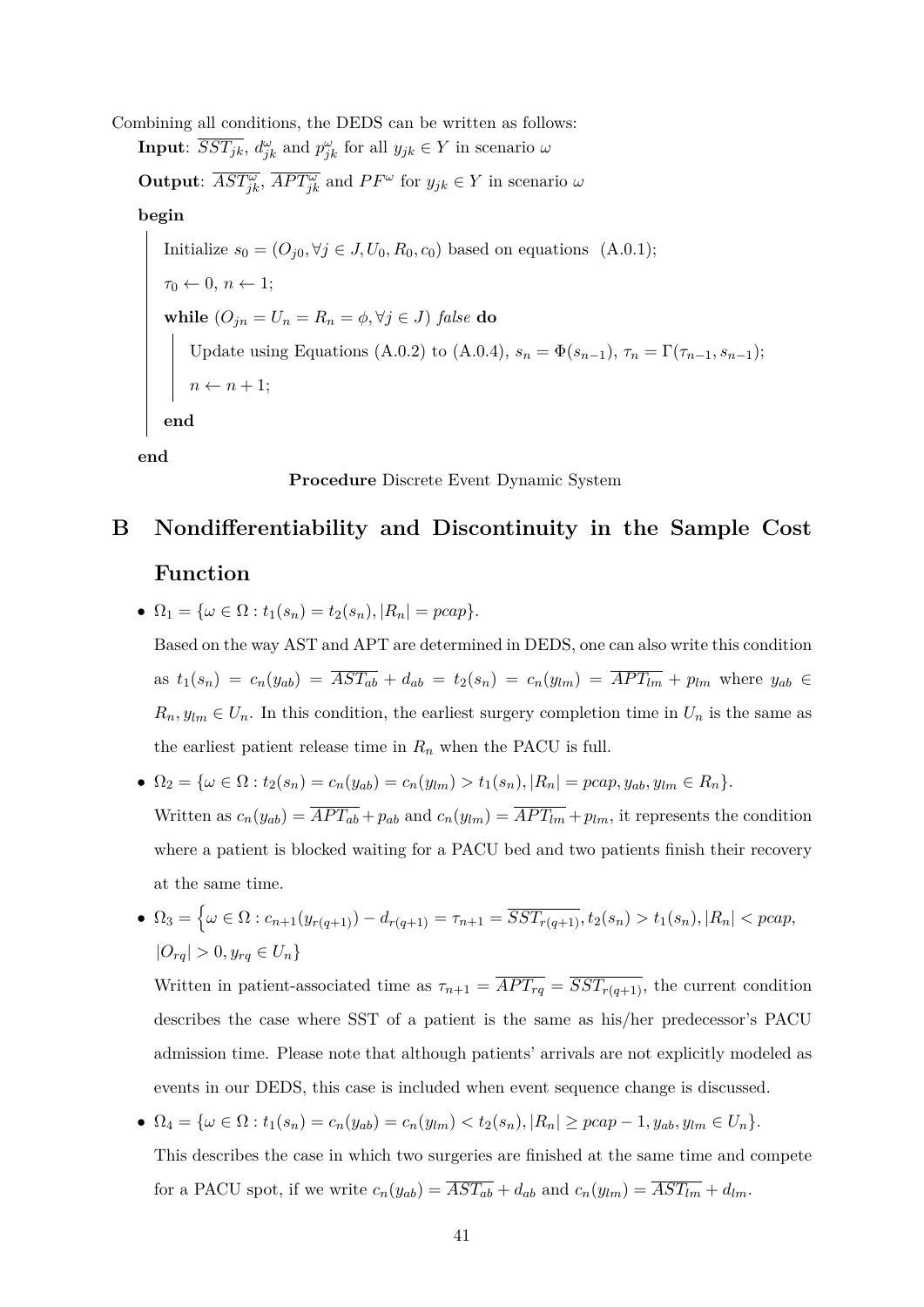- $\bullet$  Ω<sub>5</sub> = { $\omega \in \Omega : \tau_{n+1} = MT, t_2(s_n) > t_1(s_n), |R_n| < pcap, |O_{rn}| = 0$ } Written as  $\tau_{n+1} = \overline{APT_{rq}}$ ,  $y_{rq} \in U_n$ , it can be seen that a patient is transferred into the PACU at the end of regular work hours in this condition.
- $\Omega_6 = \left\{ \omega \in \Omega : \tau_{n+1} = MT, O_{j(n+1)} = U_{n+1} = R_{n+1} = \phi, \forall j \in J \right\}$

Since the last event in the system is a patient's release from the PACU, one can write  $\tau_n = \overline{APT_{rq}} + p_{rq} = MT, y_{rq} \in R_n.$ 

## **C Consistency of the SAA estimators**

In the following part, we would like to show the consistency of the SAA estimators of the optimal value and the optimal solutions. First, we will show the expected cost function  $J(\overline{SST}) = E_\omega \left[ C(\overline{SST}, \omega) \right]$  is continuous in the feasible region of  $\overline{SST}$ .

**Proposition 2.** The expected cost function  $J(\overline{SST}) = E_\omega \left[ C(\overline{SST}, \omega) \right]$  is continuous in the *feasible region* Θ*, where*

$$
\Theta = \left\{ \overline{SST} \in \mathbb{R}^N, N = \sum_{j \in J} SR_j \left| 0 = \overline{SST_{j0}} \le \overline{SST_{jk}} \le \dots \le \overline{SST_{j(SR_j - 1)}} \le MT, \forall j \in J \right\}
$$

*Proof.* The proof is similar to those for Proposition 1 in (Kim et al., 2015) and Proposition 5 in (Kim & Henderson, 2008).

It has been shown that  $C(\overline{SST}, \omega)$  is a.s. continuous at a given  $\overline{SST}$ , that is,  $C(\overline{SST} +$  $\Delta, \omega$ ) →  $C(\overline{SST}, \omega)$  a.s. as  $\Delta \to 0$ . Since all activities can be finished within a large enough period *HT*,  $C(\overline{SST}, \omega)$  is bounded by a large number M for any  $\overline{SST} \in \Theta$  and any sample  $\omega \in \Omega$ , where

$$
M = \max \{ C_{PW}, C_B, C_I, CO, C_{PO} \} * (2|Y| + 2 * orr + pcap) * HT
$$

and |*Y*|, *orr* and *pcap* are the number of patients, ORs and PACU beds, respectively. Because of this boundedness, the Dominated Convergence Theorem (DCT) (c.f. (Kim & Henderson, 2008; Kim et al., 2015)) can be applied to the family of random variables  $\left\{C(\overline{SST} + \Delta, \omega) - C(\overline{SST}, \omega)\right\}$ .

For any  $\overline{SST}, \overline{SST} + \Delta \in \Theta$ , we have

$$
\lim_{\Delta \to 0} \left[ J(\overline{SST} + \Delta) - J(\overline{SST}) \right]
$$
  
= 
$$
\lim_{\Delta \to 0} \left\{ E_{\omega} \left[ C(\overline{SST} + \Delta, \omega) - C(\overline{SST}, \omega) \right] \right\}
$$
  
= 
$$
E_{\omega} \left[ \lim_{\Delta \to 0} \left\{ C(\overline{SST} + \Delta, \omega) - C(\overline{SST}, \omega) \right\} \right] = 0
$$

where the interchange of limit and expectation is justified by the DCT.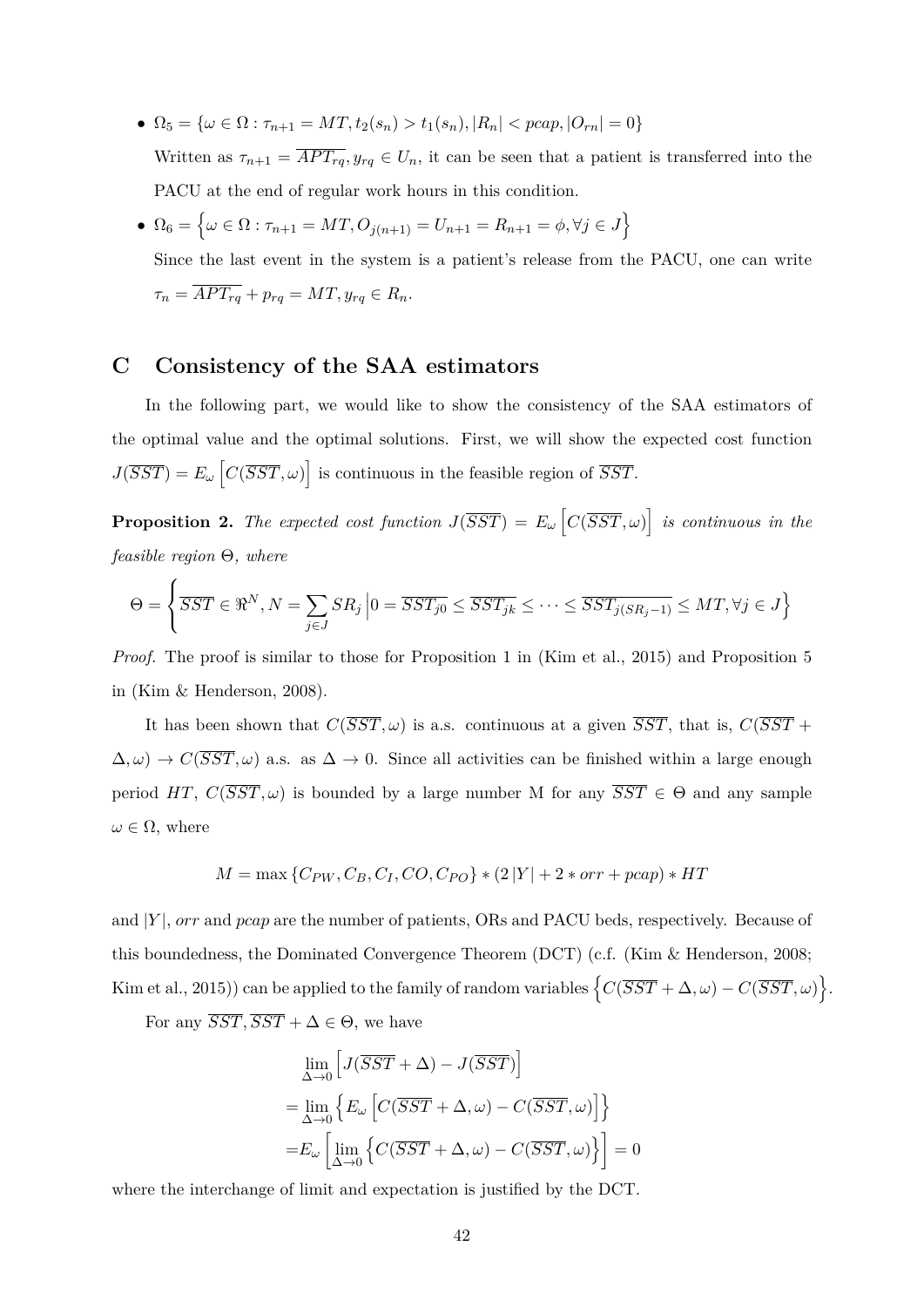Since the result above can be applied to any  $\overline{SST} \in \Theta$ ,  $J(\overline{SST})$  is continuous in  $\Theta$ .  $\Box$ 

Based on the continuity of  $J(\overline{SST})$ , we are able to follow the proof procedure of Shapiro et. al.'s Theorem 7.48 in (Shapiro et al., 2009) to show the objective function of the SAA formulation a.s. uniformly converges to the expected cost function.

## **Proposition 3.**  $\left\{J_n(\overline{SST})\right\} \rightarrow J(\overline{SST})$  *uniformly on*  $\Theta$ *, a.s. as*  $n \rightarrow \infty$

Since  $\Theta$  is bounded and the function  $J(\overline{SST})$  is continuous, the minimum can be attained in the feasible region. Let  $J^*$  be the optimal objective value of the stochastic problem  $(3.2.1)$  and *π* <sup>∗</sup> denote the set of corresponding optimal solutions. In the SAA problem (4.1.1), the objective function  $J_n(\overline{SST})$  may be discontinuous and might not attain the minimum in  $\Theta$ . Instead, we define  $J_n^* = \inf \left[ J_n(\overline{SST}) \right]$ . Due to the boundedness of  $\Theta$ , one could always find a sequence  $\left\{\overline{SST_k}\right\}$  in  $\Theta$  that  $\lim_{k\to\infty} J_n(\overline{SST_k}) = J_n^*$ . Since  $\Theta$  is compact,  $\lim_{k\to\infty} \overline{SST_k} = \overline{SST_0}$ .

Then we borrow the methods in proving Theorem 9 in (Kim et al., 2015) and Theorem 5.3 in (Shapiro et al., 2009) to show the consistency of the SAA estimators of the optimal value and the optimal solutions based on the previous two propositions.

**Proposition 4.**  $J_n^* \to J^*$  and  $d(\overline{SST_0}, \pi^*) \to 0$  *a.s. as*  $n \to \infty$ *. where*  $d(x, B) = \inf_{y \in B} |x - y|$ *.* 

## **D Lower and Upper Bounds Derivation in Section 5.1**

We first generate  $M = 20$  independent batches of scenarios,  $\omega_1^j$  $j_1^j, \omega_2^j$  $\omega_2^j, \ldots, \omega_N^j, j = 1, 2, \ldots, M,$ each of size  $N$  and solve  $M = 20$  SAA problems

$$
\min_{\overline{SST}} \left\{ J_N^j(\overline{SST}) = \frac{1}{N} \sum_{i=1}^N C(\overline{SST}, \omega_i^j) \right\}, j = 1, 2, ..., M
$$
\n(D.0.1)

by SAA-GDR with *K* random restarts. Let  $J_{NK}^j$  be the best objective value by solving (D.0.1) with *K* random restarts and  $sst^j_{NK}$  be the corresponding solution in each of the  $M = 20$  SAA problems. According to (Linderoth et al., 2006), if  $J_{NK}^j$  is optimal to (D.0.1), a 95% confidence interval for  $LB_N$ , a lower bound on the optimal value  $J^*$  of the stochastic problem (3.2.1) can be found by

$$
\left[L_{NK}-\frac{t_{\alpha/2,M-1}s_{NK}^{lb}}{\sqrt{M}},L_{NK}+\frac{t_{\alpha/2,M-1}s_{NK}^{lb}}{\sqrt{M}}\right]
$$

where

$$
L_{NK} = \frac{1}{M} \sum_{j=1}^{M} J_{NK}^j
$$
 and 
$$
s_{NK}^{lb} = \sqrt{\frac{1}{M-1} \sum_{j=1}^{M} (J_{NK}^j - L_{NK})^2}
$$

Upper bound estimates on the optimal value  $J^*$  are also obtained as described in (Linderoth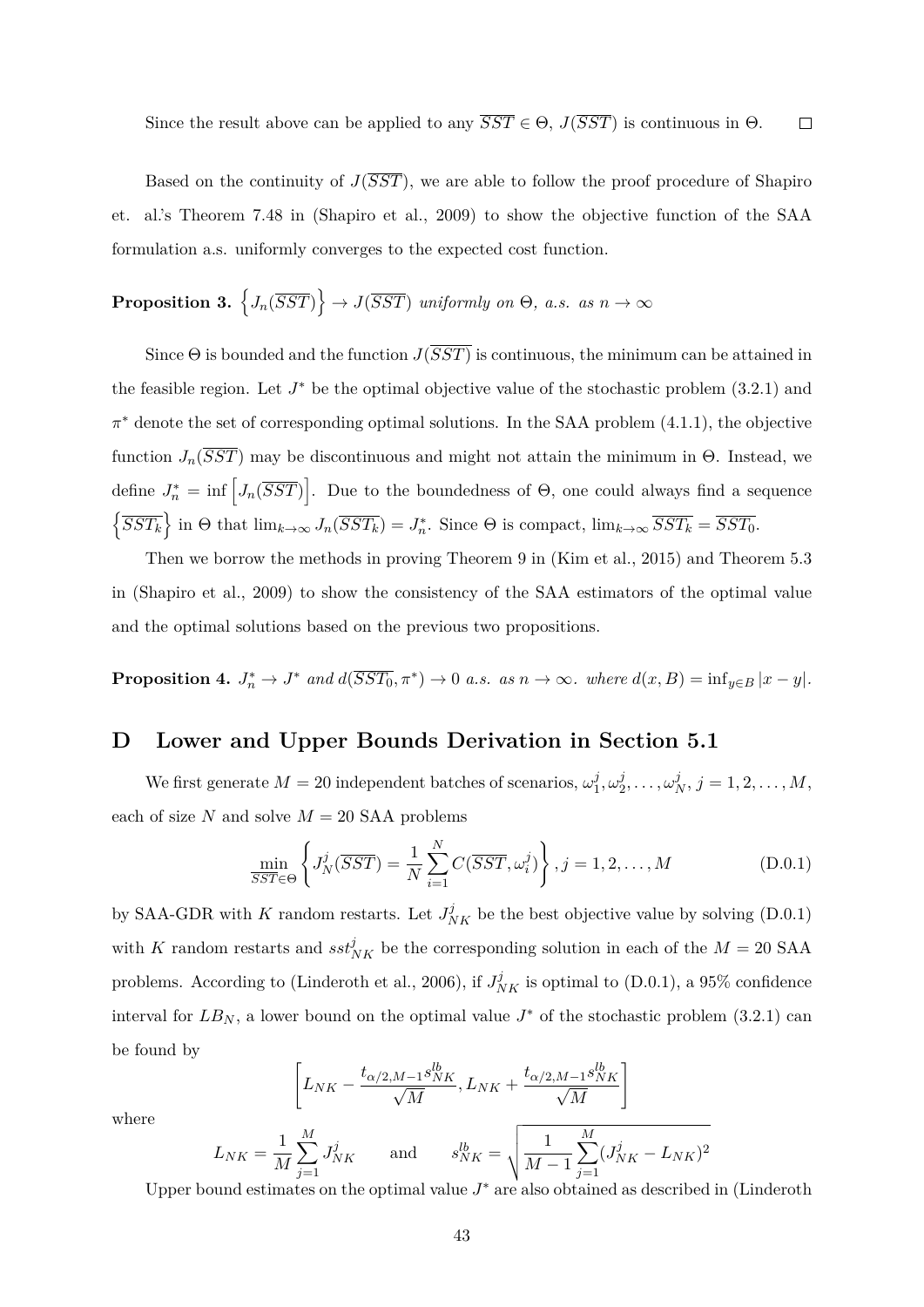et al., 2006). For each solution  $sst^j_{NK}$  in the lower bound derivation, one could calculate

$$
U_{\overline{N}}(sst_{NK}^j) = \frac{1}{T}\sum_{i=1}^T J_{\overline{N}}^i (sst_{NK}^j) = \frac{1}{T}\sum_{i=1}^T\sum_{l=1}^{\overline{N}} C(sst_{NK}^j,\omega_l^i)
$$

by sampling  $T = 50$  independent batches of  $\overline{N} = 20000$  scenarios. If we select the  $sst^j_{NK}$  with the smallest  $U_{\overline{N}}(sst^j_{NK})$  value and generate a new and independent set of  $T = 50$  batches of  $\overline{N} = 20000$  scenarios, a new estimate of  $U_{\overline{N}}(sst^j_{NK})$  is obtained. Then a 95% confidence interval for upper bound estimate  $UB_{\overline{N}}$  is

$$
\left[U_{\overline{N}}(sst_{NK}^j) - \frac{t_{\alpha/2, T-1} s_N^{ub}}{\sqrt{T}}, U_{\overline{N}}(sst_{NK}^j) + \frac{t_{\alpha/2, T-1} s_N^{ub}}{\sqrt{T}}\right]
$$

where

$$
s^{ub}_{\overline{N}}=\sqrt{\frac{1}{T-1}\sum_{i=1}^T (J_{\overline{N}}^i (sst_{NK}^j)-U_{\overline{N}}(sst_{NK}^j))^2}
$$

### **E Setup of the Experiments in Section 5.1 and 5.2**

| Problem | No. of ORs      | Total Patients | No. of PACU beds                                                                                                                                                                                            | $C_{PW}$ | $C_I$          | $C_B$          | $C_O$          | $C_{PO}$       |
|---------|-----------------|----------------|-------------------------------------------------------------------------------------------------------------------------------------------------------------------------------------------------------------|----------|----------------|----------------|----------------|----------------|
| Test 1  | 4               | 15             | 3                                                                                                                                                                                                           | 0.8      | $\overline{2}$ | 1.5            | 1.2            |                |
| Test 2  | 6               | 21             | 4                                                                                                                                                                                                           | 0.2      | 0.5            | $\overline{5}$ | 2              | 1.7            |
| Test 3  | $\overline{5}$  | 23             | 3                                                                                                                                                                                                           | 0.1      | 1.5            | $\overline{2}$ | $\overline{2}$ | 1.7            |
| Test 4  | $\overline{5}$  | 19             | 0.3<br>3<br>0.8<br>0.3<br>$\overline{2}$<br>0.3<br>0.8<br>$\overline{4}$<br>0.3<br>0.8<br>1.5<br>0.1<br>1.5<br>0.1<br>1.5<br>0.1<br>$\overline{2}$<br>0.1<br>$\overline{2}$<br>0.1<br>$\overline{2}$<br>0.1 |          |                | $\overline{2}$ | 1.5            | 1.2            |
| Test 5  | 3               | 11             |                                                                                                                                                                                                             |          | $\overline{2}$ | 1.5            | 1.2            |                |
| Test 6  | $6\phantom{.}6$ | 21             |                                                                                                                                                                                                             |          |                | $\overline{2}$ | 1.5            | 1.2            |
| Test 7  |                 | Same as Test 4 |                                                                                                                                                                                                             |          | $\overline{2}$ | 2              | 1.7            |                |
| Test 8  |                 | Same as Test 5 |                                                                                                                                                                                                             |          | $\overline{2}$ | 2              | 1.7            |                |
| Test 9  |                 | Same as Test 6 |                                                                                                                                                                                                             |          |                | $\overline{2}$ | $\overline{2}$ | 1.7            |
| Test 10 |                 | Same as Test 4 |                                                                                                                                                                                                             |          | 1              | 2.5            | $\overline{2}$ |                |
| Test 11 |                 | Same as Test 5 |                                                                                                                                                                                                             |          |                | $\mathbf{1}$   | 2.5            | $\overline{2}$ |
| Test 12 |                 | Same as Test 6 |                                                                                                                                                                                                             |          |                | 1              | 2.5            | $\overline{2}$ |

Table 5: Setup of the Experiments

## **F Convergence Test**

We generate 5 batches of  $N = 5000$  scenarios and solve the problem by SAA-GDR with  $K = 5000$  for Test 1 to 3. Five sets of scheduled start times are obtained and their pairwise Euclidean distances are calculated and presented in Tables 6 to 8. In all tests, the pairwise distances are not sufficiently small to declare the convergence of solutions. To rule out the possibility of insufficient number of scenarios and random restarts, we conduct additional tests by taking  $N = 20000$  and  $K = 20000$ , and observe similar pairwise distances in all test instances.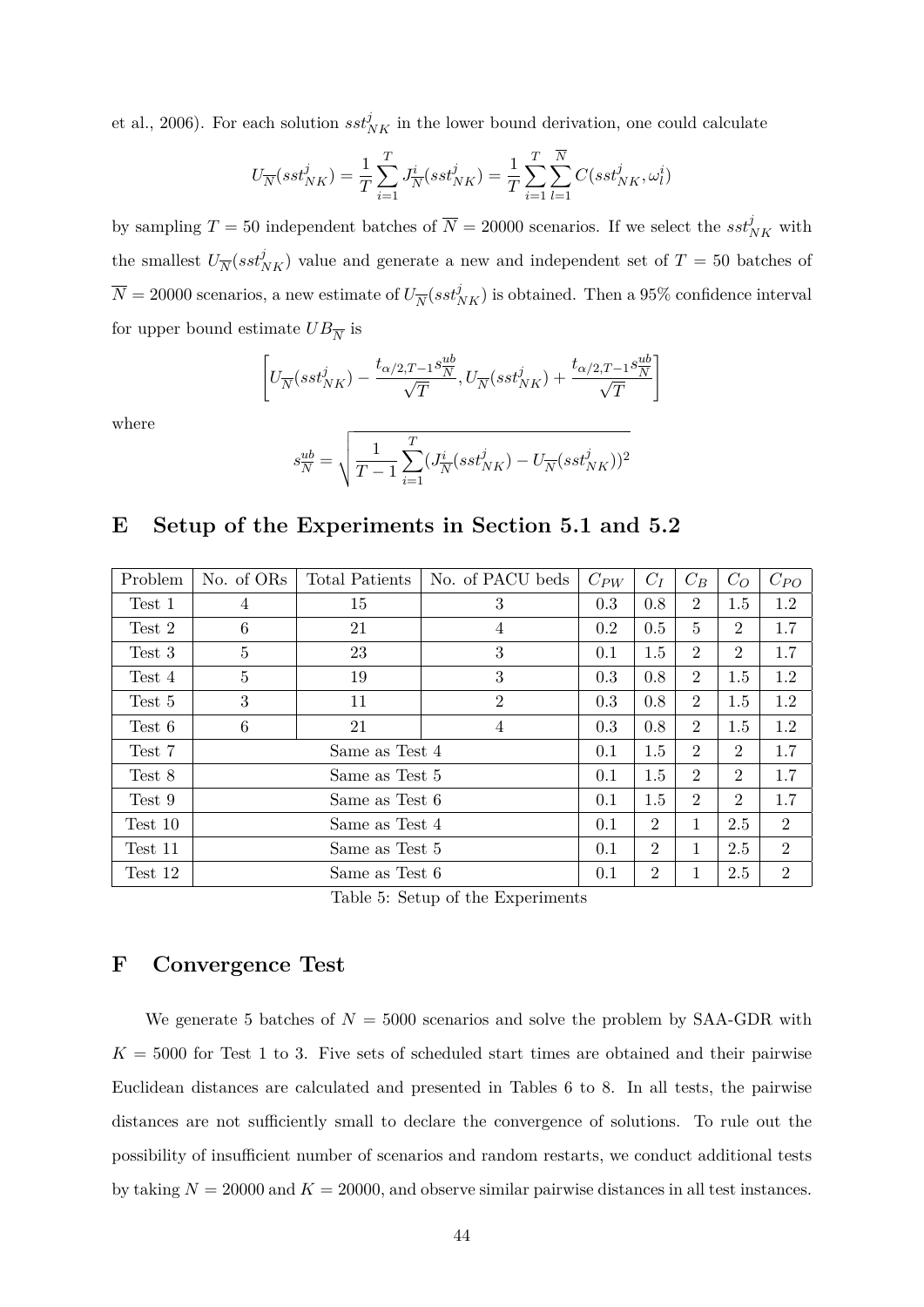Similar to Linderoth et al.'s conjecture, it is likely that in our problem, there is a "feasible neighborhood of the solution set with which the objective value is not much different from the optimal value" *J* ∗ (Linderoth et al., 2006).  $\overline{\phantom{a}}$ 

| $0.000$ $0.147$ $0.098$ $0.051$ $0.085$ |  |  |
|-----------------------------------------|--|--|
| $0.147$ $0.000$ $0.108$ $0.124$ $0.161$ |  |  |
| $0.098$ $0.108$ $0.000$ $0.076$ $0.092$ |  |  |
| $0.051$ $0.124$ $0.076$ $0.000$ $0.065$ |  |  |
| $0.085$ $0.161$ $0.092$ $0.065$ $0.000$ |  |  |
|                                         |  |  |

| $0.000$ $2.056$ $1.203$ $2.714$ $2.164$ |
|-----------------------------------------|
| 2.056 0.000 1.339 2.079 0.527           |
| 1.203 1.339 0.000 2.355 1.342           |
| 2.714 2.079 2.355 0.000 1.855           |
| 2.164 0.527 1.342 1.855 0.000           |
|                                         |

| Table 7: Distance Matrix of 5 solutions in Test 2 with $N = K = 5000$ |  |
|-----------------------------------------------------------------------|--|
|-----------------------------------------------------------------------|--|

| 0.000  0.661  0.893  0.878  1.022 |  |  |
|-----------------------------------|--|--|
| 0.661 0.000 0.484 0.552 0.679     |  |  |
| 0.893 0.484 0.000 0.410 0.562     |  |  |
| 0.878  0.552  0.410  0.000  0.787 |  |  |
| 1.022  0.679  0.562  0.787  0.000 |  |  |

Table 8: Distance Matrix of 5 solutions in Test 3 with  $N = K = 5000$ 

## **G Comparison of Results**

| Method        | <b>Test</b>    | $\overline{J}$ | Time(s) | <b>Test</b>    | $\overline{J}$ | Time(s) | <b>Test</b> | $\overline{J}$ | Time(s) |
|---------------|----------------|----------------|---------|----------------|----------------|---------|-------------|----------------|---------|
| Tindex-SAA    | $\overline{4}$ | 33.5           | 2356.9  | $\overline{5}$ | 15.5           | 16.5    | 6           | 22.1           | 446.2   |
| MV            |                | 33.3           | 41.0    |                | 14.8           | 0.5     |             | 22.0           | 4.5     |
| <b>NoPACU</b> |                | 38.1           | 14.2    |                | 15.4           | 4.1     |             | 21.7           | 15.2    |
| SA            |                | 33.1           | 1105.6  |                | 15.4           | 589.5   |             | 23.8           | 1278.6  |
| SAA-GDR       |                | 31.3           | 24.6    |                | 14.4           | 8.5     |             | 20.1           | 45.6    |
| Tindex-SAA    | $\overline{7}$ | 43.7           | 2524.4  | 8              | 19.5           | 13.5    | 9           | 26.8           | 426.4   |
| MV            |                | 45.5           | 45.1    |                | 19.5           | 0.5     |             | 29.3           | 7.8     |
| <b>NoPACU</b> |                | 44.6           | 5.7     |                | 18.3           | 1.5     |             | 25.3           | 6.4     |
| <b>SA</b>     |                | 43.8           | 1094.4  |                | 18.4           | 577.2   |             | 27.3           | 1262.9  |
| SAA-GDR       |                | 41.0           | 19.5    |                | 17.8           | 7.5     |             | 24.8           | 40.6    |
| Tindex-SAA    | 10             | 47.2           | 2982.1  | 11             | 22.9           | 32.5    | 12          | 32.1           | 806.8   |
| MV            |                | 46.2           | 32.7    |                | 21.7           | 0.6     |             | 31.5           | 6.1     |
| <b>NoPACU</b> |                | 62.7           | 14.5    |                | 23.9           | 3.4     |             | 34.2           | 13.8    |
| <b>SA</b>     |                | 47.2           | 1104.8  |                | 22.4           | 584.6   |             | 31.7           | 1271.8  |
| SAA-GDR       |                | 42.1           | 24.7    |                | 21.2           | 8.6     |             | 28.2           | 48.3    |

Table 9: Comparison with Other Methods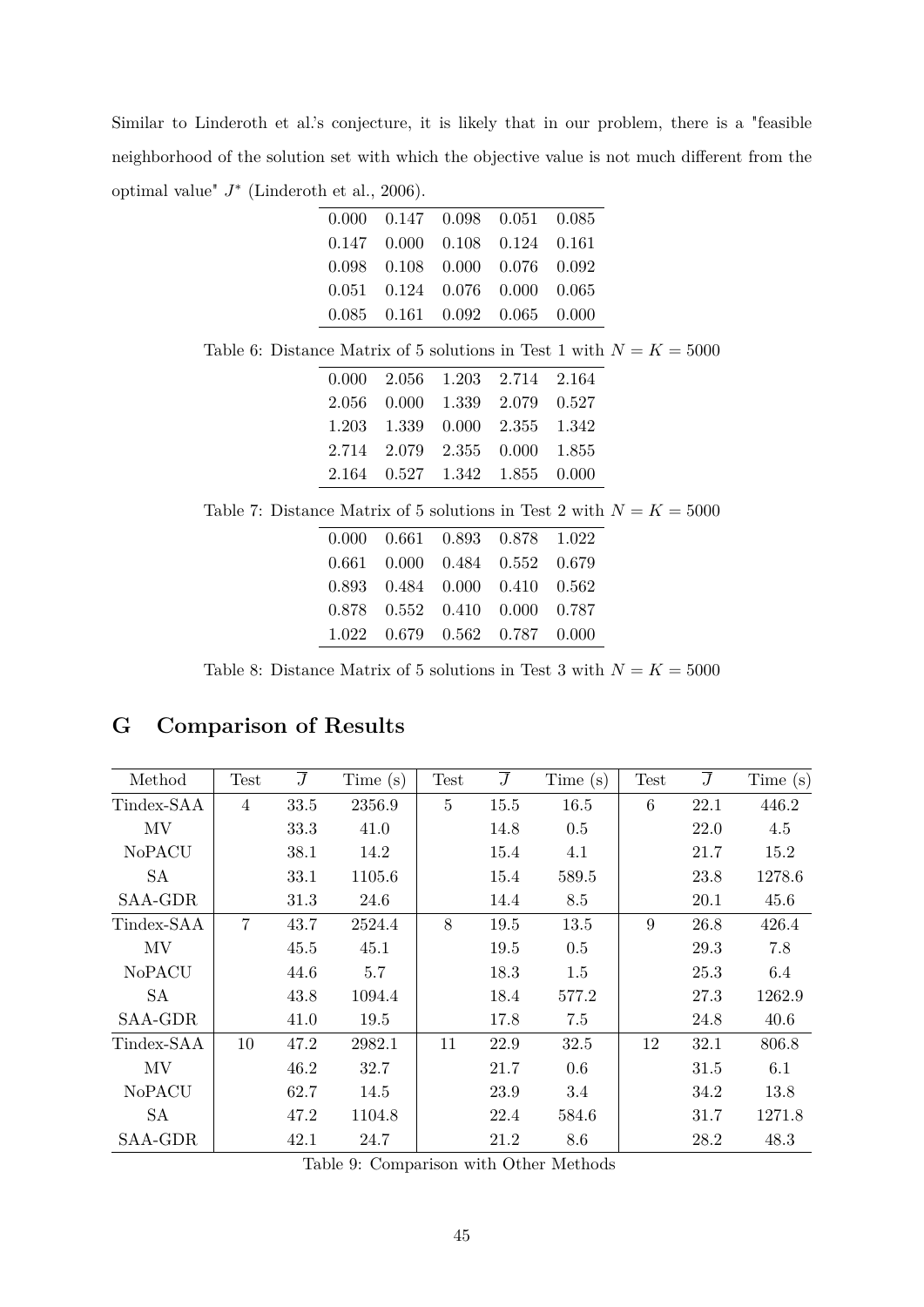## **H Time-index SAA Model**

In this section, a two-stage time-index sample-average-approximation binary integer programming model (TIndex-SAA) is presented.

#### **Indices, Sets and Parameters**

*orr*: Number of ORs.

- *j*: Index of ORs.
- *J*: Index set of ORs, *J* = {0, 1, . . . , *orr* − 1}
- *SR<sup>j</sup>* : Number of surgeries in OR j.
	- *k*: Index of patients
	- *K*<sub>j</sub>: Index set of patients in OR j,  $K_j = \{0, 1, ..., SR_j 1\}.$
	- *N*: Total number of scenarios
	- *w*: Index of scenarios of the random surgery durations and LOS in the PACU.
	- *W*: Index set of all scenarios,  $W = \{0, 1, \ldots, N 1\}$
- *HT*: Total number of basic time intervals under study and corresponds to the large time period within which all medical activities can be finished in all scenarios.
	- *t*: Index of time intervals
	- *T*: Index set of time intervals.  $T = \{0, 1, \ldots, HT 1\}$
- $d_{jk}^w$ : Surgery duration of patient k in OR j in scenario w.  $j \in J, k \in K_j, w \in W$
- $p_{jk}^w$ : Length of PACU stay for patient k in OR j in scenario w.  $j \in J, k \in K_j, w \in W$
- *MT*: Length of regular work time
- *CPW* : Patient waiting cost per time unit
	- *C<sup>I</sup>* : surgeon idle cost per time unit
	- *CB*: OR blocking cost per time unit
	- *CO*: OR overtime cost per time unit
- *CP O*: PACU overtime cost per time unit
- *pcap*: Total number of available spots in the PACU
	- *M*: big M

#### **Variables**

In this time-indexed model, event times are represented by arrays of binary variables and the length of each array is equal to *HT*. Every array is non-increasing element-wise and the sum over its elements is the time of an event's occurrence. For example, if the scheduled start time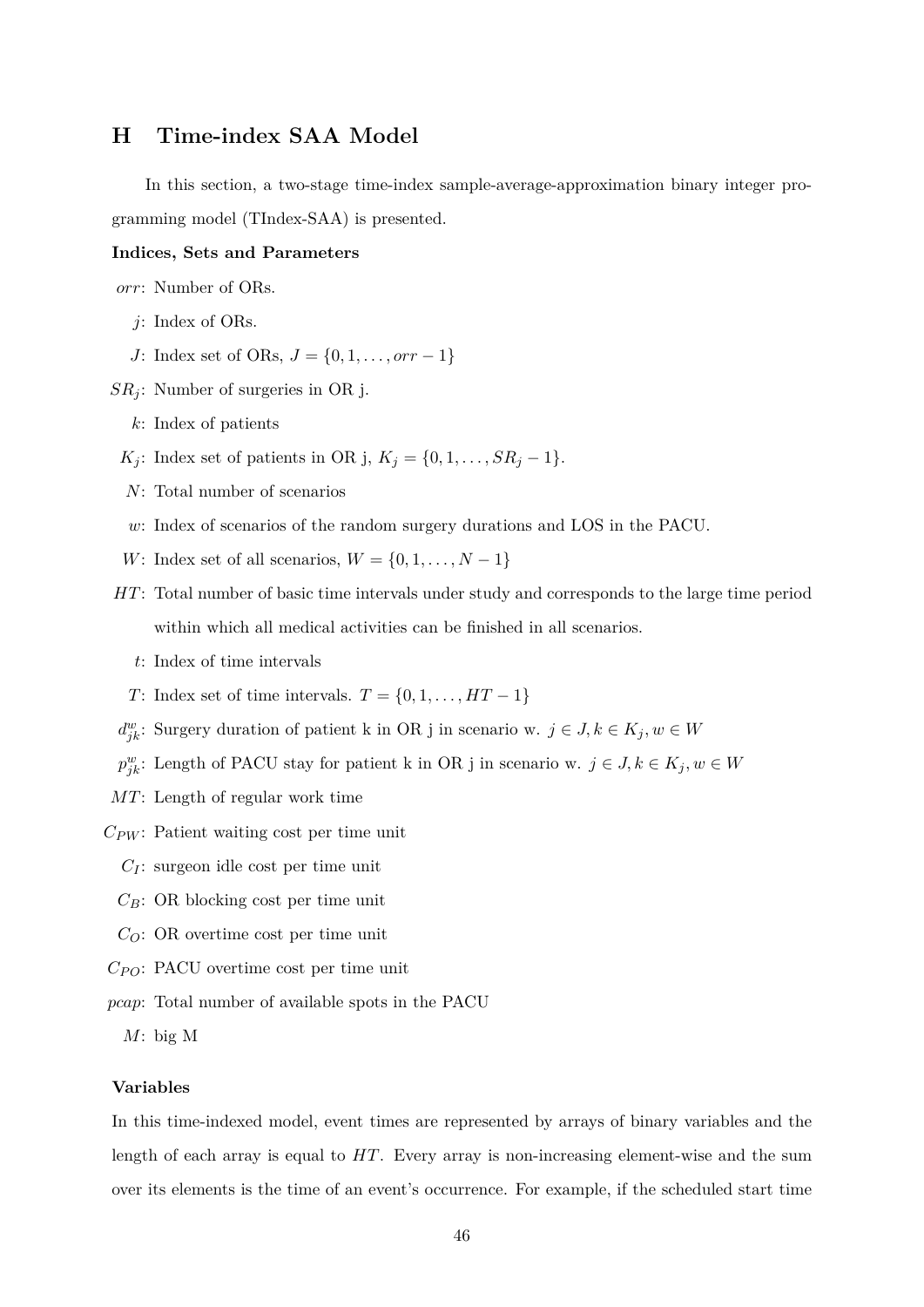(SST) of patient k in OR j is at the beginning of the 7<sup>th</sup> time interval, then  $\overline{SST_{ikt}} = 1, \forall t \leq 6$ and  $\overline{SST_{ikt}} = 0, \forall t > 6.$ 

- $\overline{SST_{jkt}}$ : binary variable,  $\overline{SST_{jkt}} = 1$  if patient k in OR j is scheduled later than time t, 0 otherwise.  $j \in J, k \in K_j, t \in T$
- $\overline{AST_{jkt}^w}$ : binary variable,  $\overline{AST_{jkt}^w} = 1$  if the actual surgery start time (AST) of patient k in OR j is later than t in scenario w, 0 otherwise.  $j \in J, k \in K_j, t \in T, w \in W$
- $ORR^{w}_{jkt}$ : binary variable,  $ORR^{w}_{jkt} = 1$  if the surgery finish time of patient k in OR j in scenario w is later than t, 0 otherwise.  $j \in J, k \in K_j, t \in T, w \in W$
- $\overline{APT_{jkt}^w}$ : binary variable,  $\overline{APT_{jkt}^w} = 1$  if the time when patient k in OR j is admitted into the PACU in scenario w is later than t, 0 otherwise.  $j \in J, k \in K_j, t \in T, w \in W$
- *PACU*<sup>*w*</sup><sub>jkt</sub>: binary variable, *PACU*<sup>*w*</sup><sub>jkt</sub> = 1 if the time when patient k in OR j is discharged from the PACU in scenario w is later than t, 0 otherwise.  $j \in J, k \in K_j, t \in T, w \in W$ 
	- $z_{jkmn}^w$ : binary variable for implementing FCFS in "big M" method,  $j, m \in J, k \in K_j, n \in K_m, w \in$  $W: m > j$
	- *PO*<sup>*w*</sup>: binary variable,  $PO_t^w = 1$  if PACU is closed later than t in scenario w, 0 otherwise.  $t \in T, w \in W$ 
		- $O_{jt}^w$ : binary variable,  $O_{jt}^w = 1$  if OR *j* is closed later than t in scenario w, 0 otherwise. *j* ∈  $J, t \in T, w \in W$

#### **Model**

$$
\min \frac{1}{N} \left[ C_{PW} \sum_{j \in J} \sum_{k \in K_j} \sum_{w \in W} \sum_{t \in T} (\overline{AST_{jkt}^{w}} - \overline{SST_{jkt}}) \right]
$$
(H.0.1)

$$
+C_{I} \sum_{j\in J} \sum_{\substack{k\in K_{j},\\k\geq 1}} \sum_{w\in W} \sum_{t\in T} (\overline{AST_{jkt}^{w}} - ORR_{j(k-1)t}^{w})
$$
(H.0.2)

$$
+C_B \sum_{j \in J} \sum_{k \in K_j} \sum_{w \in W} \sum_{t \in T} (\overline{APT^w_{jkt}} - ORR^w_{jkt})
$$
\n(H.0.3)

$$
+C_O \sum_{j\in J} \sum_{w\in W} \sum_{\substack{t\in T, \\ t\ge MT}} O_{jt}^w + C_{PO} \sum_{w\in W} \sum_{\substack{t\in T, \\ t\ge MT}} PO_t^w
$$
\n(H.0.4)

subject to

$$
\overline{SST_{j00}} = 0 \tag{H.0.5}
$$

∀*j* ∈ *J*

$$
\overline{SST_{jkt}} \ge \overline{SST_{j(k-1)t}} \tag{H.0.6}
$$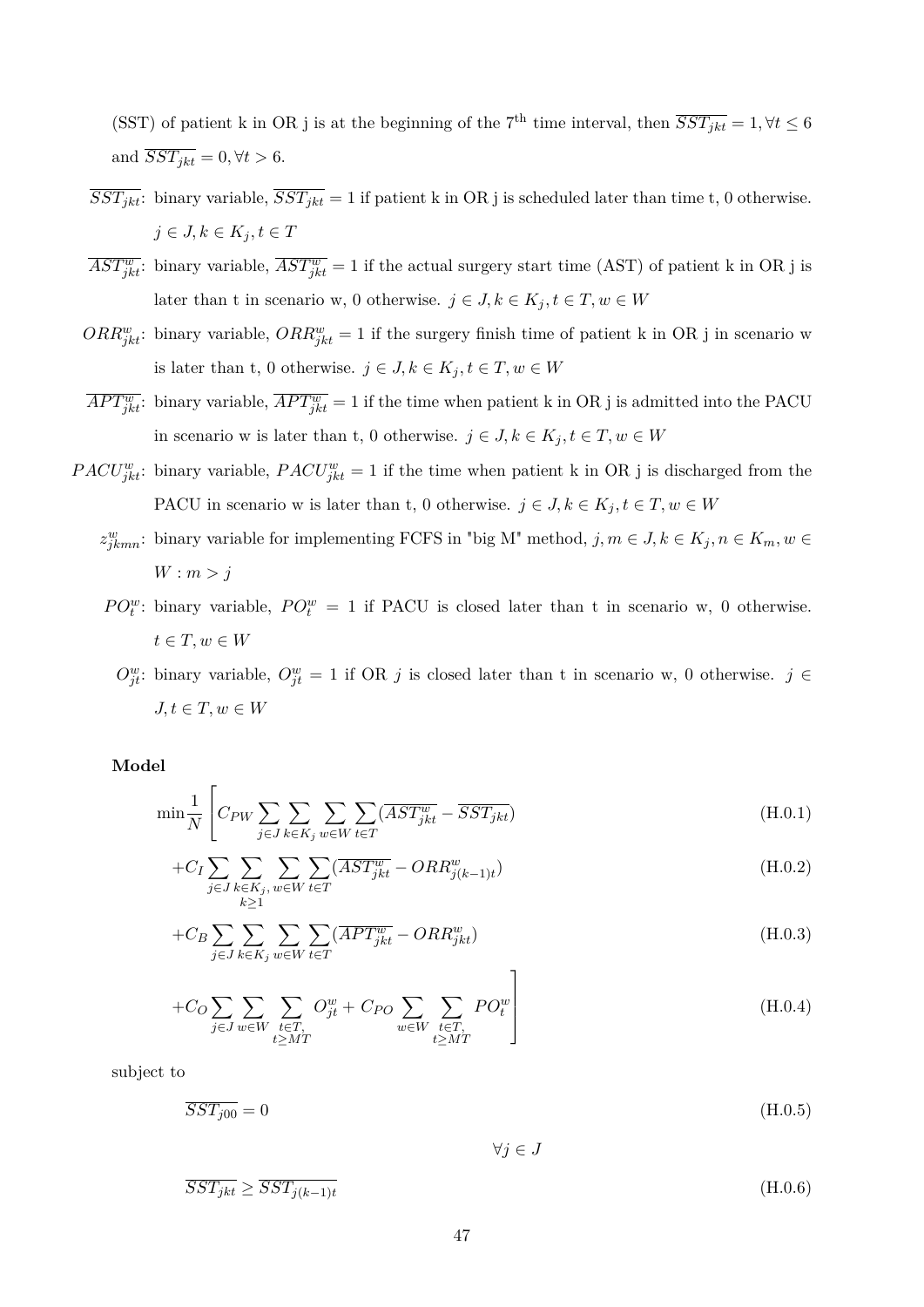$$
\sqrt{y} \in J, k \in K_j, t \in T : k > 0
$$
\n
$$
\sqrt{y} \in J, k \in K_j, t \in T : t > 0
$$
\n
$$
\sqrt{y} \in J, k \in K_j, t \in T : t > 0
$$
\n
$$
\sqrt{y} \in J, k \in K_j, t \in T : t \ge MT
$$
\n
$$
\sqrt{AST_{j\delta0}^w} = 0
$$
\n
$$
\sqrt{y} \in J, k \in K_j, t \in T : t \ge MT
$$
\n
$$
\sqrt{AST_{j\delta t}^w} \le \overline{AST_{j\delta t}^w} = 0
$$
\n
$$
\sqrt{y} \in J, k \in K_j, w \in W, t \in T : t > 0
$$
\n
$$
\sqrt{AST_{j\delta t}^w} \ge \overline{SST_{j\delta t}}
$$
\n
$$
\sqrt{BST_{j\delta t}^w} \le \overline{APT_{j\delta t}^w} = \sqrt{H_0^w} \quad (H.0.11)
$$
\n
$$
\sqrt{y} \in J, k \in K_j, w \in W, t \in T
$$
\n
$$
\sqrt{AST_{j\delta t}^w} \le \overline{APT_{j\delta t}^w} = \sqrt{H_0^w} \quad (H.0.12)
$$
\n
$$
\sqrt{y} \in J, k \in K_j, w \in W, t \in T : t > 0
$$
\n
$$
\sqrt{AST_{j\delta t}^w} \ge \overline{OPT_{j\delta t}^w} = 0
$$
\n
$$
\sqrt{BST_{j\delta t}^w} \ge \overline{OPT_{j\delta t}^w} = \sqrt{H_0^w} \quad (H.0.13)
$$
\n
$$
\forall j \in J, k \in K_j, w \in W, t \in T : t > 0
$$
\n
$$
\sqrt{AST_{j\delta t}^w} \le \overline{SST_{j\delta t}} + \overline{APT_{j\delta t-1}^w} \quad (H.0.14)
$$
\n
$$
\sqrt{BST_{j\delta t}^w} = 1
$$
\n
$$
\sqrt{BST_{j\delta t}^w} = \sqrt{AST_{j\delta t}^w} \quad (H.0.15)
$$
\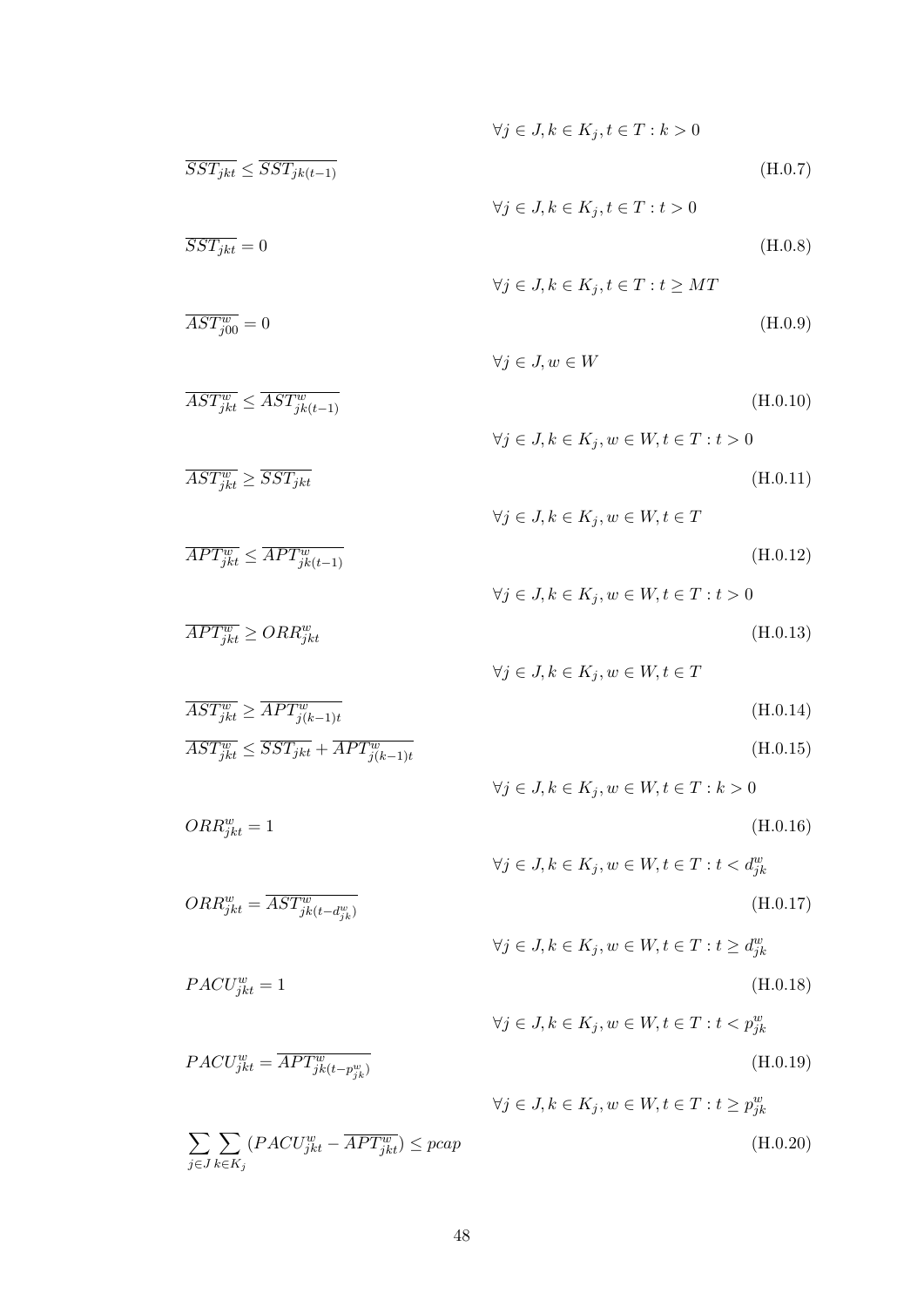$$
\overline{APT^w_{j(SR_j-1)t}} \le O^w_{jt} \tag{H.0.21}
$$

 $∀w ∈ W, t ∈ T$ 

$$
PACU_{jkt}^{w} \le PO_t^w \tag{H.0.22}
$$

$$
\forall j \in J, k \in K_j, w \in W, t \in T : t \ge MT
$$

 $∀j ∈ J, w ∈ W, t ∈ T : t ≥ MT$ 

$$
\sum_{t \in T} ORR_{jkt}^{w} - \sum_{t \in T} ORR_{mnt}^{w} \le M * z_{jkmn}^{w}
$$
\n(H.0.23)

$$
\sum_{t \in T} ORR_{mnt}^{w} - \sum_{t \in T} ORR_{jkt}^{w} + 1 \le M * (1 - z_{jkmn}^{w})
$$
\n(H.0.24)

$$
\sum_{t \in T} \overline{APT_{jkt}^w} - \sum_{t \in T} \overline{APT_{mnt}^w} \ge M * (z_{jkmn}^w - 1)
$$
\n(H.0.25)

$$
\sum_{t \in T} \overline{APT_{jkt}^w} - \sum_{t \in T} \overline{APT_{mnt}^w} \le M * z_{jkmn}^w \tag{H.0.26}
$$

$$
\forall j, m \in J, k \in K_j, n \in K_m, w \in W : m > j
$$
  

$$
\overline{APT_{jkt}^w} \le ORR_{jkt}^w + \frac{1}{pcap} \sum_{j \in J} \sum_{k \in K_j} (PACU_{jkt}^w - \overline{APT_{jkt}^w})
$$
  

$$
\forall j \in J, k \in K_j, w \in W, t \in T
$$
  
(H.0.27)

#### **Explanation:**

- **H.0.1 to H.0.4** The objective function is the weighted cost of patient waiting time, surgeon idle time, OR blocking time and OR and PACU overtime.
- **H.0.5 to H.0.8** These constraints define the SST for surgeries. As mentioned, SST is represented by a series of binary variables with non-increasing values in Constraint (H.0.7). The first surgery in each OR is scheduled at the beginning of the day in Constraint (H.0.5). No surgery can be scheduled after regular hours as required in Constraint (H.0.8). Constraint (H.0.6) enforces that SST of surgeries in an OR should follow the predefined sequence.
- **H.0.9 to H.0.11** Similar to SST, the AST of a surgery is represented by a series of binary variables with non-increasing values as seen in Constraint (H.0.10). In Constraint (H.0.9), the first patient in every OR is started at time 0 according to the first FCFS rule. AST cannot be earlier than the SST of a patient as described in Constraint (H.0.11).
- **H.0.12 to H.0.13** Each PACU admission time is a non-increasing series of binary variables in Constraint (H.0.12). Constraint (H.0.13) makes sure that no patient can be transferred to the PACU before his/her surgery is finished.
- **H.0.14 to H.0.15** Constraint (H.0.14) restricts each patient to be operated on only after the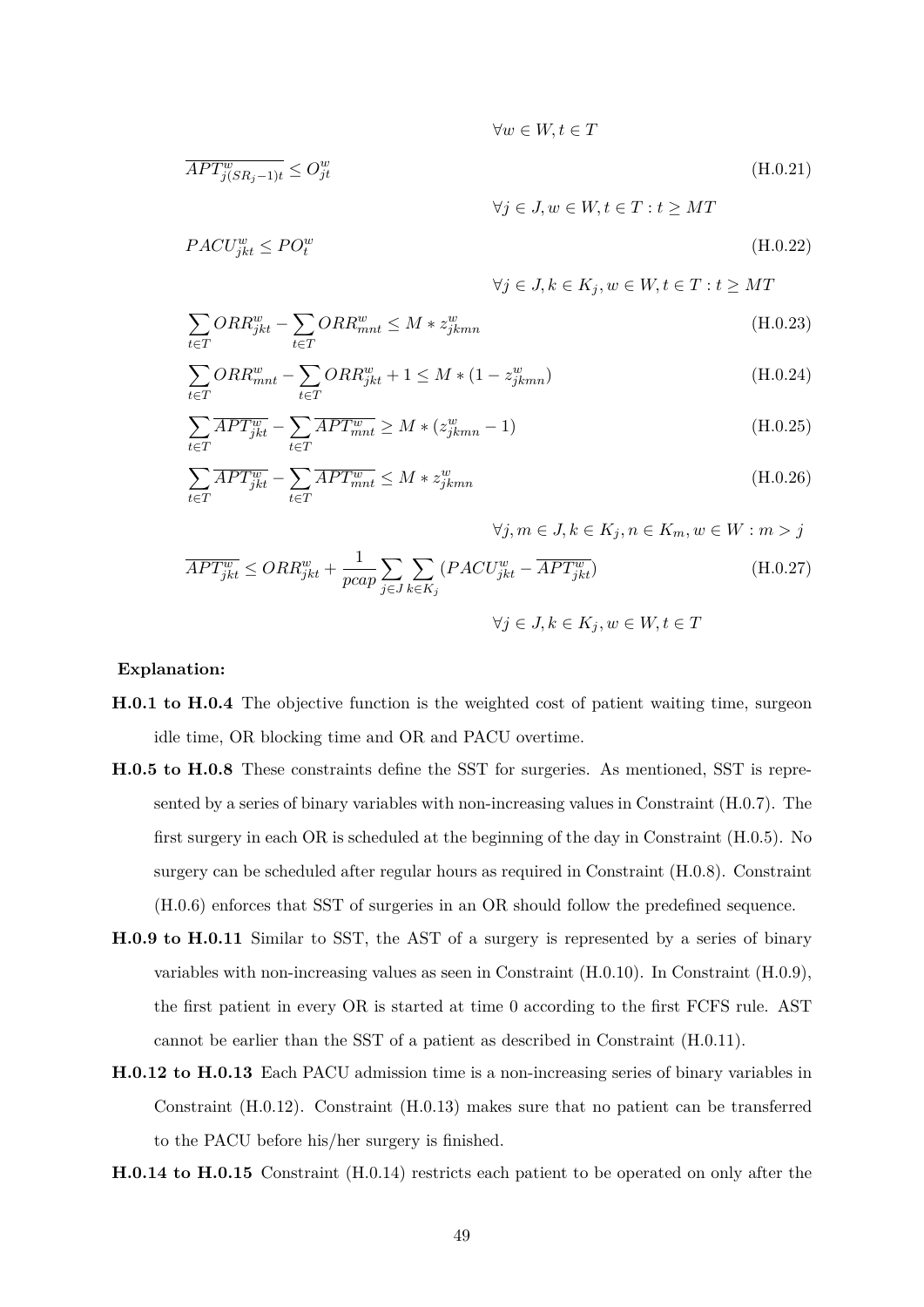previous patient has been moved to the PACU. Grouped with Constraint (H.0.11) and (H.0.14), Constraint (H.0.15) can enforce that a surgery is started as soon as the patient, the surgeon and the OR are available and no intentional delay is allowed. More specifically, for patient k in OR j in scenario w,  $\overline{APT^w_{j(k-1)t}}$  is 0 when his/her previous patient has already left OR at time *t* and  $\overline{SST_{jkt}}$  is 0 when the current time *t* is no earlier than his/her SST. If the patient, the surgeon and the OR are all available, i.e. both  $\overline{APT^w_{j(k-1)t}}$  and  $\overline{SST_{jkt}}$  are 0 at *t*,  $\overline{AST_{jkt}^w}$  has to be 0 at *t* as well, which indicates that surgery k has been started at time t.

- **H.0.16 to H.0.17** The surgery finish time should be the sum of AST and the surgery duration ( $d_{jk}^w$ ). In the current model, the number of 1's in variables  $ORR_{jkt}^w$  ( $t \in T$ ) should be  $d_{jk}^w$ more than that in  $\overline{AST_{jkt}^w}$  ( $t \in T$ ). To maintain the monotonicity, these extra 1's will be in the front of the series  $ORR^w_{jkt}$  ( $t \in T$ ) and the remaining part of the series should be the same as  $\overline{AST^w_{jk(t-d^w_{jk})}}$  $\left(t \ge d_{jk}^w\right)$
- **H.0.18 to H.0.19** Similar to Constraint (H.0.16) and (H.0.17), the time when a patient is discharged from the PACU should be the sum of PACU admission time and LOS in the PACU  $(p_{jk}^w)$ .
- **H.0.20** Constraint (H.0.20) is the PACU capacity constraint. In scenario w,  $PACU_{jkt}^{w}$  = 1 indicates that patient k in OR j has not been discharged from the PACU at time t and  $\overline{APT_{jkt}^w} = 0$  indicates that he/she has entered the PACU at time t. Therefore  $PACU_{jkt}^w - \overline{APT_{jkt}^w} = 1$  reflects that patient k from OR j is in the PACU at time t. Taking the sum over all surgeries in ORs, this constraint ensures that no PACU capacity violation occurs all across the time horizon.
- **H.0.21** OR overtime is accumulated if the last patient leaves the OR after regular work hours. **H.0.22** PACU overtime is penalized if the last patient leaves the PACU after regular work hours.
- **H.0.23 to H.0.26** These constraints enforce the third FCFS rule.

$$
\sum_{t \in T} ORR_{jkt}^{w} > \sum_{t \in T} ORR_{mnt}^{w} \stackrel{\text{(H.0.23)}}{\rightarrow} z_{jkmn}^{w} = 1 \stackrel{\text{(H.0.25)}}{\rightarrow} \sum_{t \in T} \overline{APT_{jkt}^{w}} \ge \sum_{t \in T} \overline{APT_{mnt}^{w}}
$$
\n
$$
\sum_{t \in T} ORR_{jkt}^{w} < \sum_{t \in T} ORR_{mnt}^{w} \stackrel{\text{(H.0.24)}}{\rightarrow} z_{jkmn}^{w} = 0 \stackrel{\text{(H.0.26)}}{\rightarrow} \sum_{t \in T} \overline{APT_{jkt}^{w}} \le \sum_{t \in T} \overline{APT_{mnt}^{w}}
$$
\n
$$
\sum_{t \in T} ORR_{jkt}^{w} = \sum_{t \in T} ORR_{mnt}^{w} \stackrel{\text{(H.0.24)}}{\rightarrow} z_{jkmn}^{w} = 0 \stackrel{\text{(H.0.26)}}{\rightarrow} \sum_{t \in T} \overline{APT_{jkt}^{w}} \le \sum_{t \in T} \overline{APT_{mnt}^{w}}
$$

When the surgery of patient k in OR i is finished at the same time as that of patient n in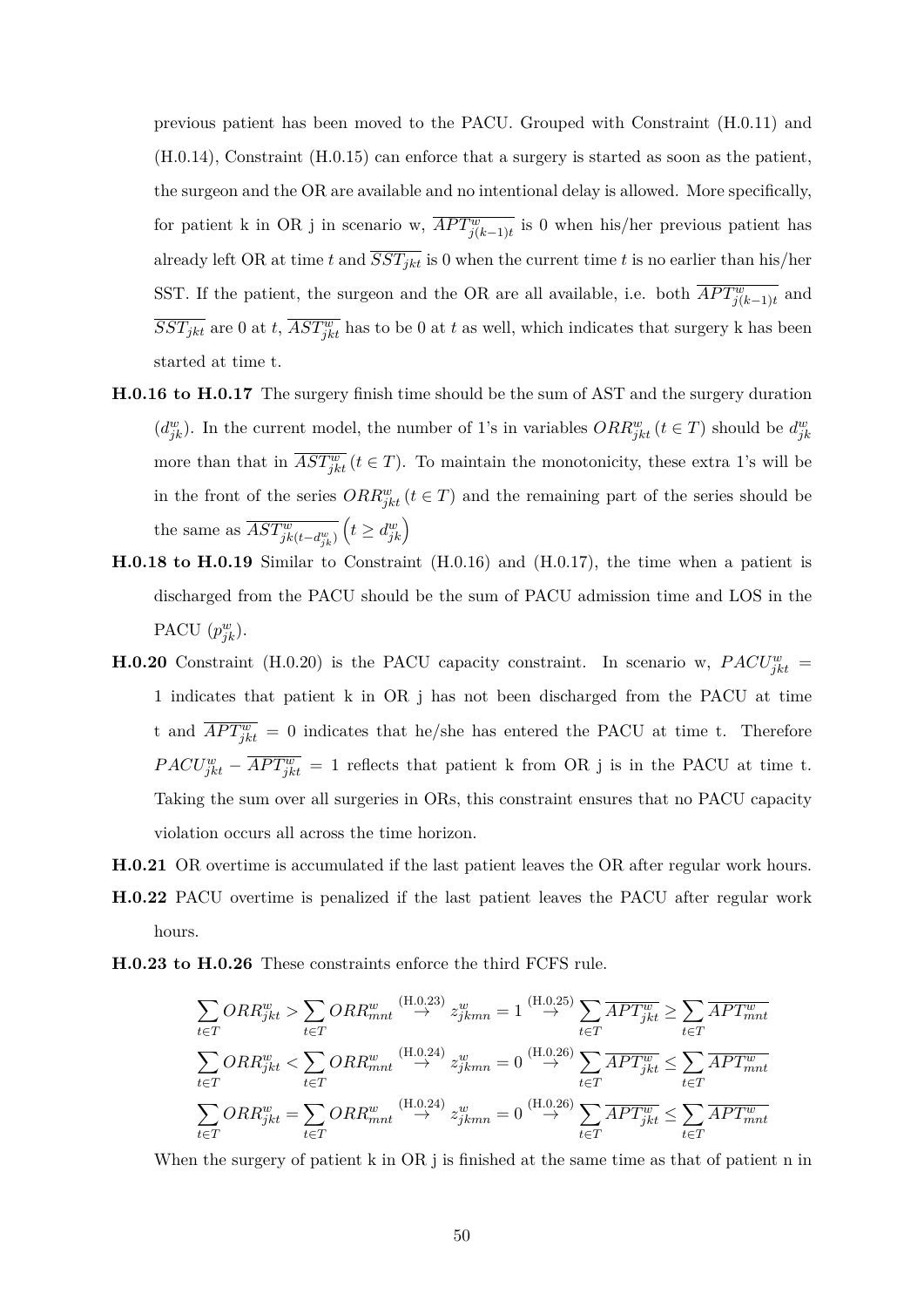OR m, i.e., $\sum_{t \in T} ORR_{jkt}^w = \sum_{t \in T} ORR_{mnt}^w$ , FCFS requires patient k in OR j to get into the PACU first, because he/she comes from an smaller-indexed OR  $(j < m)$ .

**H.0.27** This constraint makes sure that no patient is blocked in the OR when a bed is available in the PACU. In other words, a patient is sent to the PACU immediately when his/her surgery is finished and a PACU bed is available, which is part of the third FCFS rule. Grouped with Constraint (H.0.13), if surgery k in OR j has been finished at time t in scenario w,  $ORR^{w}_{jkt} = 0$  and a spot is available in the PACU at time t, 1  $\frac{1}{pcap} \sum_{j \in J, k \in K_j} (PACU^w_{jkt} - \overline{APT^w_{jkt}})$  < 1, this patient must have started his/her recovery in the PACU because  $\overline{APT_{jkt}^w} = 0$ .

## **I NOPACU Model**

First we would like to define the notation used in NoPACU. In total *orr* ORs are under study and the OR index set is  $J = \{0, 1, \ldots, or r - 1\}$ . In OR  $j \in J$ ,  $SR_j$  patients or surgeries (these two terms are interchangeable) are scheduled and the corresponding index set is  $K_j =$  $\{0, 1, \ldots, SR_j - 1\}$ . *y<sub>jk</sub>* indicates patient k in OR j,  $j \in J, k \in K_j$  and Y is the set of all the patients in ORs. Scenarios are indexed by  $\omega$  and the index set of all *N* scenarios is  $\Omega$ . We use  $d_{jk}^{\omega}$  to indicate the surgery duration of patient  $y_{jk}$  in scenario *ω*. The length of regular work time is  $MT$  time unit.  $C_{PW}$ ,  $C_I$  and  $C_O$  are the cost per time unit of patient waiting time, surgeon idle time and OR overtime, respectively.

 $\overline{SST_{jk}}$  is the scheduled start time of surgery  $y_{jk} \in Y$ . The actual start time of  $y_{jk}$  in scenario  $\omega \in \Omega$  are represented by  $\overline{AST_{jk}^{\omega}}$ . We assume all SST and AST are integer multiples of the time unit.  $O_j^{\omega}$  is overtime of OR j in scenario  $\omega$ .

**NoPACU**:

$$
\min \frac{1}{N} \left[ \sum_{j \in J} \sum_{k \in K_j} \sum_{\omega \in \Omega} C_{PW} (\overline{AST_{jk}^{\omega}} - \overline{SST_{jk}}) + C_O \sum_{j \in J} \sum_{\omega \in \Omega} O_j^{\omega} \right]
$$
  
+ 
$$
C_I \sum_{j \in J} \sum_{k \in K_j} \sum_{\omega \in \Omega} (\overline{AST_{jk}^{\omega}} - \overline{AST_{j(k-1)}^{\omega}} - d_{j(k-1)}^{\omega}) \right]
$$
(I.0.1)

s.t.

$$
\overline{SST_{j0}} = 0 \qquad \qquad \forall j \in J \qquad (1.0.2)
$$

$$
\overline{SST_{jk}} \le MT \qquad \qquad \forall j \in J, k \in K_j \qquad (1.0.3)
$$

$$
\overline{AST_{jk}^{\omega}} \ge \overline{SST_{jk}} \qquad \qquad \forall j \in J, k \in K_j, \omega \in \Omega \qquad (I.0.4)
$$